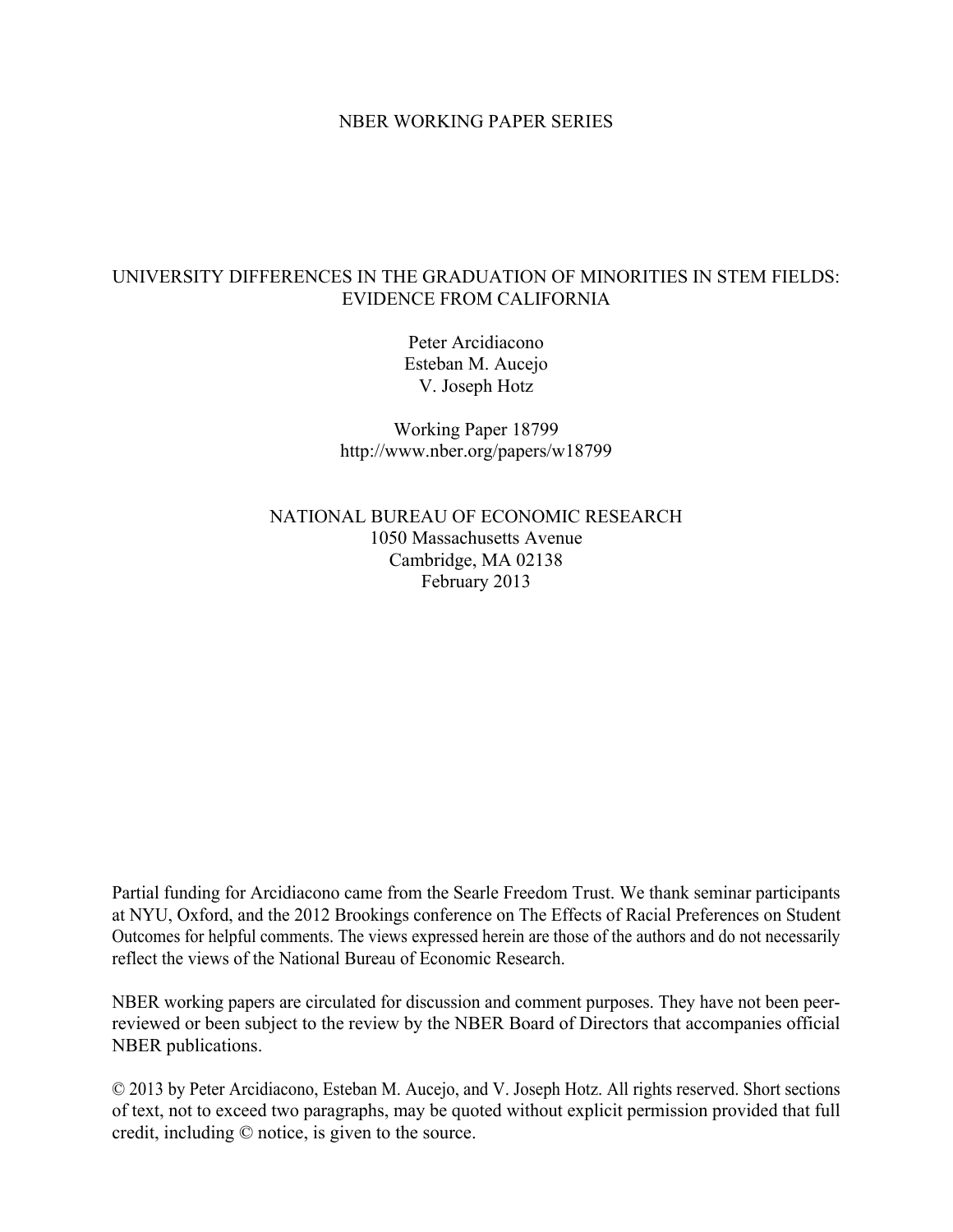University Differences in the Graduation of Minorities in STEM Fields: Evidence from California Peter Arcidiacono, Esteban M. Aucejo, and V. Joseph Hotz NBER Working Paper No. 18799 February 2013 JEL No. I23,J15,J24

### **ABSTRACT**

The low number of college graduates with science degrees -- particularly among under-represented minorities -- is of growing concern. We examine differences across universities in graduating students in different fields. Using student-level data on the University of California system during a period in which racial preferences were in place, we show significant sorting into majors based on academic preparation, with science majors at each campus having on average stronger credentials than their non-science counterparts. Students with relatively weaker academic preparation are significantly more likely to leave the sciences and take longer to graduate at each campus. We show the vast majority of minority students would be more likely to graduate with a science degree and graduate in less time had they attended a lower ranked university. Similar results do not apply for non-minority students.

Peter Arcidiacono Department of Economics 201A Social Sciences Building Duke University Durham, NC 27708 and NBER psarcidi@econ.duke.edu

V. Joseph Hotz Department of Economics Box 90097 Duke University Durham, NC 27708-0097 and NBER hotz@econ.duke.edu

Esteban M. Aucejo Department of Economics London School of Economics and Political Science Houghton Street, London, WC2A 2AE CEP, Office 2.29 United Kingdom E.M.Aucejo@lse.ac.uk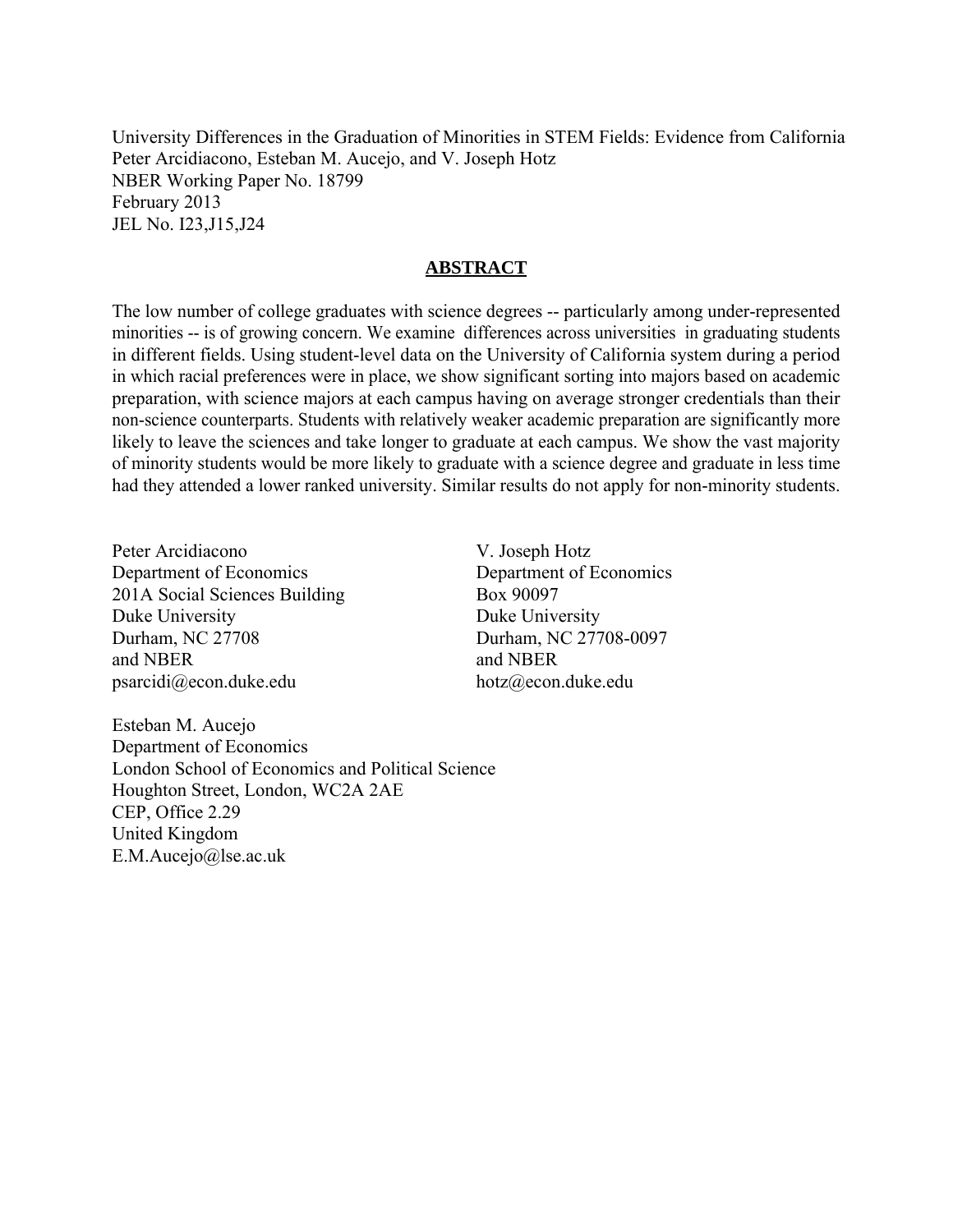# 1 Introduction

Increasing the number of Science, Technology, Engineering, and Math (STEM) majors is seen as one of the key components to keeping the U.S. competitive in a global economy (Carnevale, Smith, and Melton 20[1](#page--1-0)1).<sup>1</sup> In a 2012 report, the President's Council of Advisors on Science and Technology suggested that the number of STEM majors needed to increase by 34% over current rates to meet the demand for STEM professionals. The lack of STEM majors occurs despite STEM majors earning substantially more than other college degrees with the exception of perhaps business (Arcidiacono 2004, Kinsler and Pavan 2012, Melguizo and Wolniak 2012) and that the STEM premium has increased over time (Gemici and Wiswall [2](#page--1-0)011).<sup>2</sup>

Of particular concern is the lack of representation of minority students (Council of Graduate Schools 2007). Seymour and Hewitt (2000) point out that the National Science Foundation alone has spent more than \$1.5 billion to increase participation of minorities in the sciences, and two programs at the National Institute of Health have invested \$675 million in the same endeavor. At college entry, black and Hispanic students exhibit preferences for STEM fields that are similar to white preferences, yet their probabilities of persisting in these fields are much lower (Anderson and Kim 2006). The data for the University of California system between 1995 and 1997 used in this study show similar patterns. Namely, the percentage of college enrollees expressing an interest in science majors is 35% for both minorities and whites.[3](#page--1-0) Yet, 19% of white enrollees complete a degree in the sciences with the corresponding number for minorities at less than 11%. In a similar vein, among those who complete a degree in five years, 31% of whites and  $17\%$  of minorities graduate with a STEM major.

While different programs have been implemented with the aim to reduce the current racial disparities in shares of the U.S. workforce with STEM degrees, little is known about the role that colleges play in "producing" STEM degrees, especially for underrepresented minority groups.

<sup>&</sup>lt;sup>1</sup>The importance of STEM majors has recently been highlighted in a Florida proposal to freeze tuition for majors that are in high demand (Alvarez 2012) as a way of facilitating recovery from the recession. At the same time, some schools charge high tuition for more lucrative majors, citing fairness issues and differences in educational costs of different majors (Stange 2012).

<sup>2</sup>Data on subjective expectations from a variety of schools indicates students are aware of the general differences in earnings across fields. See Arcidiacono, Kang, and Hotz (2012), Stinebrickner and Stinebrickner (2011), Wiswall and Zafar (2012), and Zafar (forthcoming).

<sup>3</sup>Asian students have a higher initial interest in the sciences at 51%.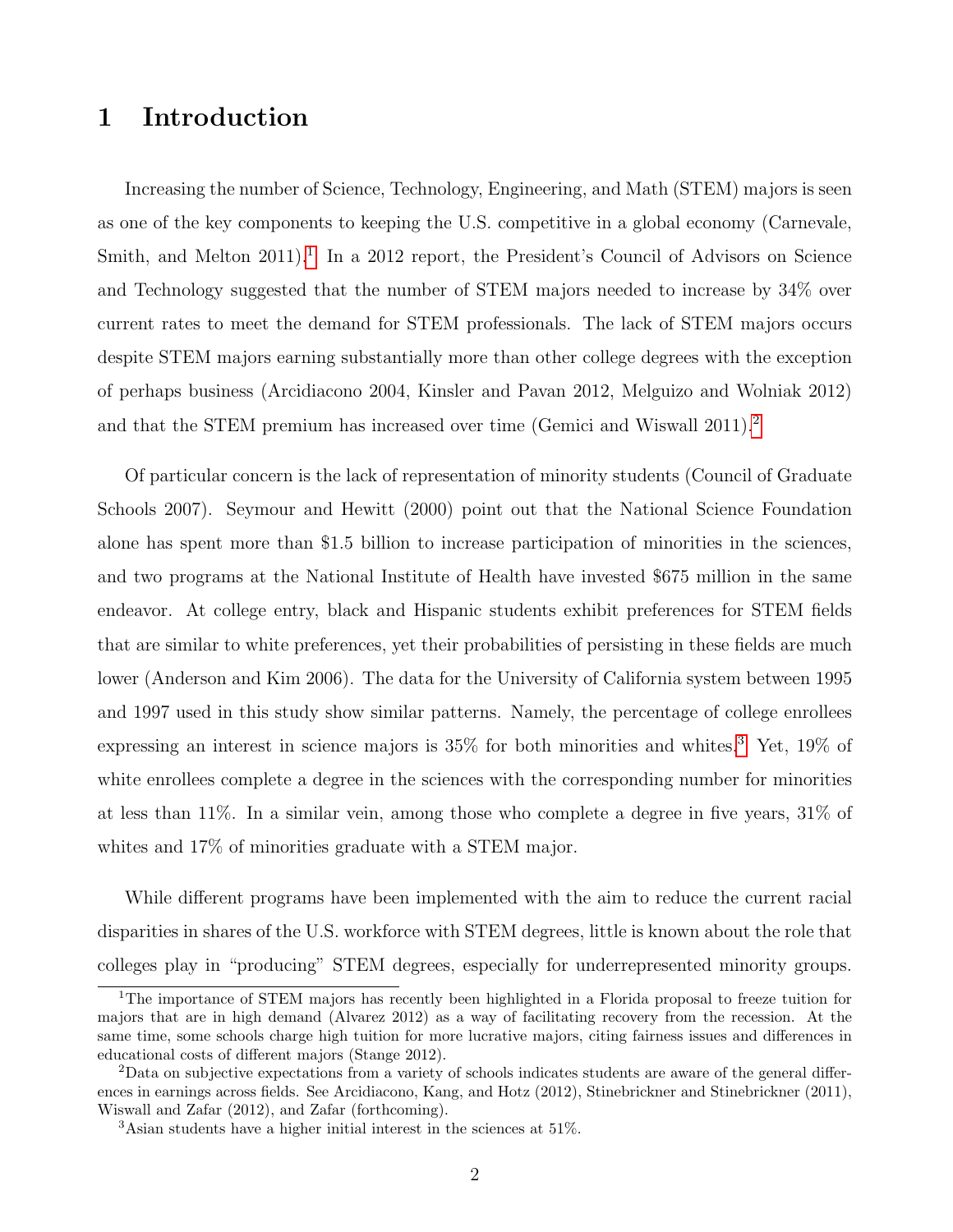An important exception is the study by Griffith (2010), who finds that characteristics of colleges play a key role in the decision of students to remain in a STEM major and obtain a degree in any of these fields. For example, she finds that students at selective colleges with large research expenditures relative to total educational expenditures have lower persistence rates of students in the sciences, especially minority students. In this regard, understanding campus disparities in terms of the benefits and costs of producing STEM majors among minorities (and nonminorities) may have important implications for the way agencies, such as the National Science Foundation (NSF) and National Institutes of Health (NIH), allocate resources across colleges in the U.S. to increase the representation of minorities in such majors. Moreover, studying these differences by types of colleges (e.g., more selective vs. less selective) among minorities can be relevant to assess whether programs, such as affirmative action, improve minority representation among STEM degree holders or hinder it by encouraging minority students to attend colleges where success in STEM fields is unlikely.

In this paper, we make use of a rich database that contains information on applicants, enrollees and graduates of baccalaureate programs at the various campuses within the University of California (UC) system. These data include measures of students' academic preparation, intended major, and, conditional on graduating, their final major. The data reveal substantial sorting across majors between freshmen and senior year. Those with SAT scores that are high relative to the campus average are more likely to persist in a science major and graduate with a science degree. This is especially true for minority students. For example, at UC Berkeley minorities who persisted in the sciences had SAT scores over 100 points higher than those who switched to a major outside of the sciences. For non-minority students the gap was only 30 points. These differences also are reflected in the likelihood of graduating. At UC Berkeley, minority students who began in the sciences had less than a 31% probability graduating with a science degree within five years, with the corresponding four-year graduation rate of 11%.

The differences across campuses in the rates of persistence in STEM majors and graduation rates reflect, in part, differences across campuses in the academic preparation of their students. But, they may also reflect campus differences in how academic preparation, especially in STEM majors, translates into graduation. As we discuss below  $-$  and document in our empirical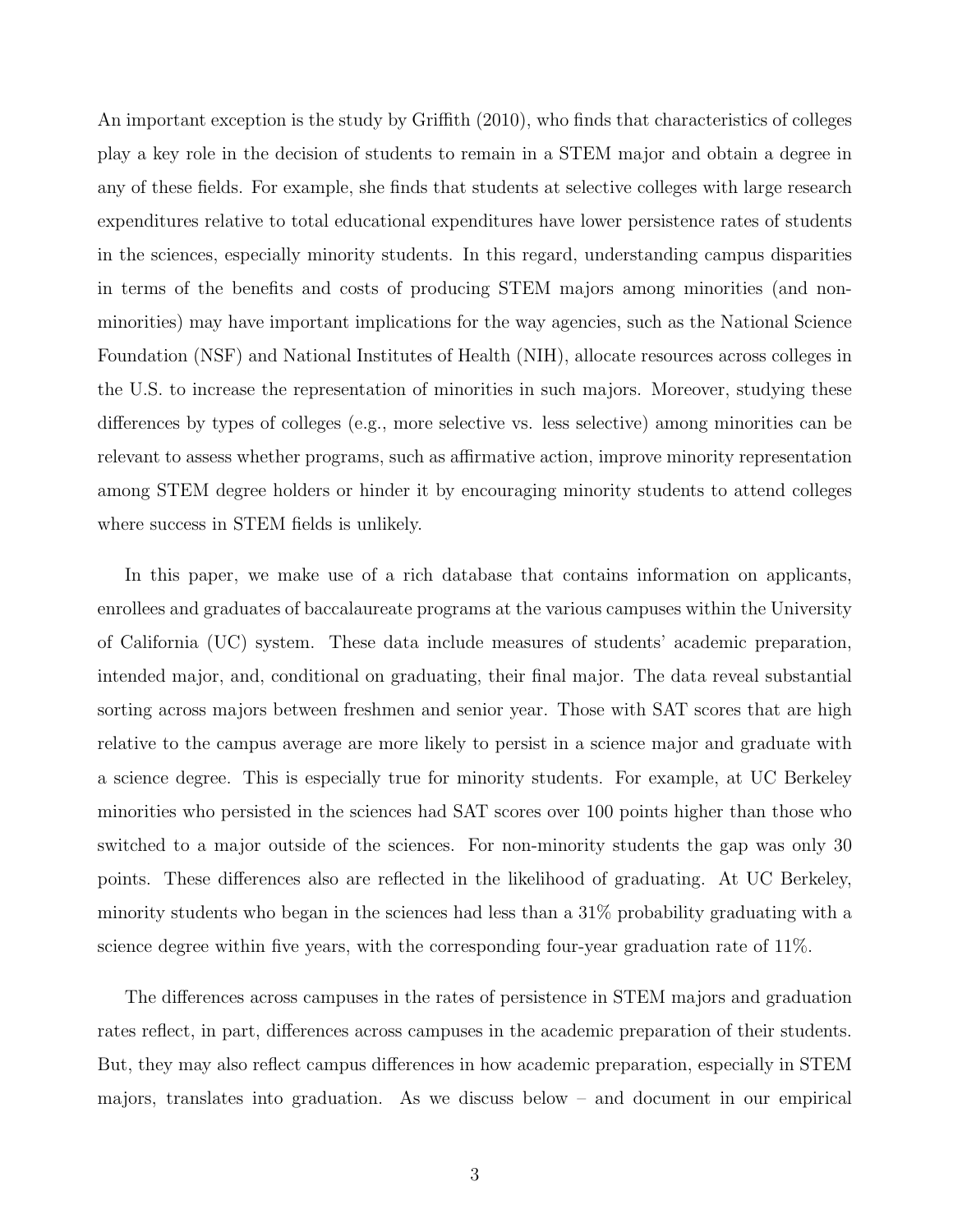analysis – while the more selective UC campuses (e.g., UC Berkeley and UCLA) have greater success in graduating better prepared students in STEM fields, they are not as successful as less-selective campuses (e.g., UC Riverside) in graduating less-prepared students in such majors.

We use data on minority and non-minority students<sup>[4](#page--1-0)</sup> who enrolled at one of the UC campuses between 1995 through 1997 to estimate a model of students' decision to graduate from college with a particular major. We account for the initial selection into colleges via a Dale and Krueger (2002) approach, taking advantage of the rich data on where students submitted applications and where they were accepted. In addition, we allow campuses to differ in the attractiveness of particular majors. We do so by allowing the returns to academic preparation to be specific to the school and major combination. These returns are the combination of the reward in the labor market net of the difficulty of the course work. Schools and majors that reward academic preparation more than others will have relatively high persistence rates for those with high levels of academic preparation but relatively low persistence rates for those with lower levels of academic preparation.[5](#page--1-0)

Estimates of the choice model reveal that the match between the student and the university is an important component for persistence in STEM majors. Students with relatively low levels of academic preparation will find majoring in a STEM field relatively less attractive at the most selective schools.<sup>[6](#page--1-0)</sup> Our estimates suggest that the vast majority of minority students who begin in the sciences at UC Berkeley would be more likely to graduate with a science degree had they enrolled in a less-selective campus, such as UC Santa Cruz or UC Riverside.<sup>[7](#page--1-0)</sup> The potential gains in minority graduation rates in the sciences from reallocating minority students are quite

<sup>&</sup>lt;sup>4</sup>Throughout this paper, minority students consist of African Americans, Hispanics, and Native Americans, i.e., "under-represented minority groups" and non-minority students consist of whites and Asian Americans.

<sup>5</sup>Clearly those with higher levels of academic preparation will be more likely to persist at all schools. However, the school which makes it most likely that a particular student will graduate in a particular major may depend on the academic preparation of the student.

<sup>6</sup>Smyth and McArdle (2004) and Luppino and Sander (2012) also illustrate the importance of relative preparation in the choice of college major, finding that those who are significantly under-prepared are less likely to persist in the sciences. What distinguishes our work is the importance of the matching of student preparation with campus selectivity: students with strong (weak) academic characteristics are more likely to graduate in the sciences at the more (less) selective campuses.

<sup>7</sup>This finding is related to those in Arcidiacono (2005), who examines how the returns to college quality in terms of subsequent earnings vary by a student's choice of major. His estimates suggest that, while the returns to college quality are slightly higher in the social sciences/humanities (but not education) than in the natural sciences, the differences in the return to college quality are small relative to the differences in earnings across majors.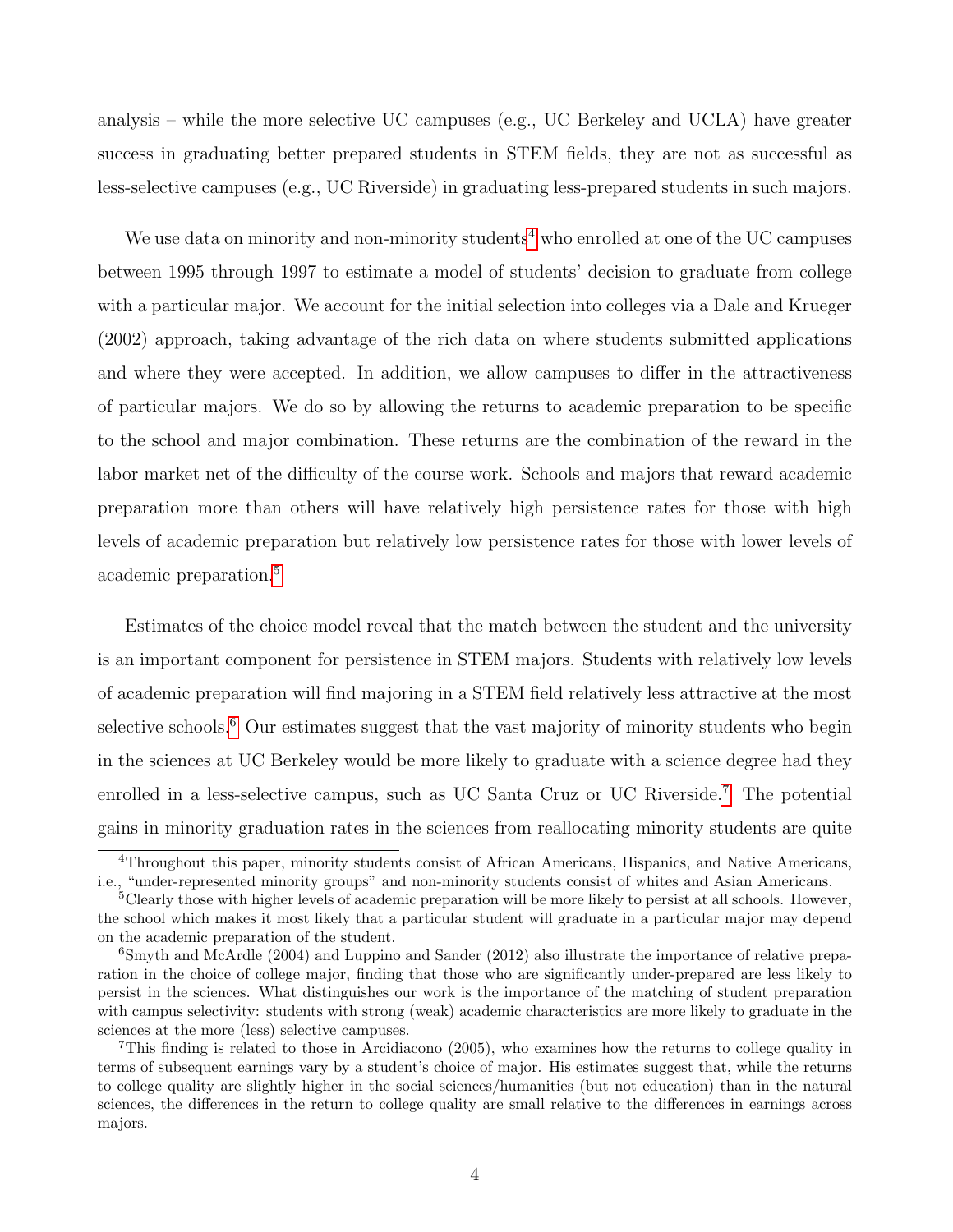large. For example, minorities from UC Berkeley that are in the bottom quartile of the SAT score distribution would be twice as likely to graduate in the sciences at UC Santa Cruz or UC Riverside as they are observed to do so at UC Berkeley.<sup>[8](#page--1-0)</sup> In contrast, non-minority students that were enrolled at UC Berkeley would have had lower rates of persistence in the sciences if they had attended the two lowest-ranked UC campuses (UC Santa Cruz and UC Riverside). That is, for the purposes of science graduation rates, non-minority students are well-matched.

The rest of the paper is organized as follows. In Section [2](#page-5-0) we describe the data we use on students who entered a UC campus in the falls of 1995, 1996 or 1997 and provide summary statistics. We also document the across-campus differences in the rates at which minority students persisted in and graduated with STEM and non-STEM majors. In Section [3](#page-16-0) we develop an econometric model of the decision of students to graduate in alternative majors or not graduate when colleges differ in the net returns to students' academic preparation. Section [4](#page-22-0) shows model estimation results and presents counterfactual simulations. Section [5](#page-36-0) concludes.

# <span id="page-5-0"></span>2 The Data and Descriptive Findings by Race across UC Campuses

## 2.1 Majors and Graduation Rates

The data we use were obtained from the University of California Office of the President (UCOP) under a California Public Records Act request. These data contain information on applicants, enrollees and graduates of the UC system. The data are organized by years in which these students would enter as freshmen. Due to confidentiality concerns, some individual-level information was suppressed. In particular, the UCOP data have the following limitations:[9](#page--1-0)

- 1. The data does not provide the exact year in which a student entered as a freshman, but rather a three year interval.
- 2. The data provide no information on gender, and race is aggregated into four categories:

<sup>8</sup>The fraction of minority students at Berkeley in the bottom quartile of the applicant distribution was 34% for the years 1995-1997, the period of our study.

<sup>9</sup>See Antonovics and Sander (2012) for a more detailed discussion of this data set.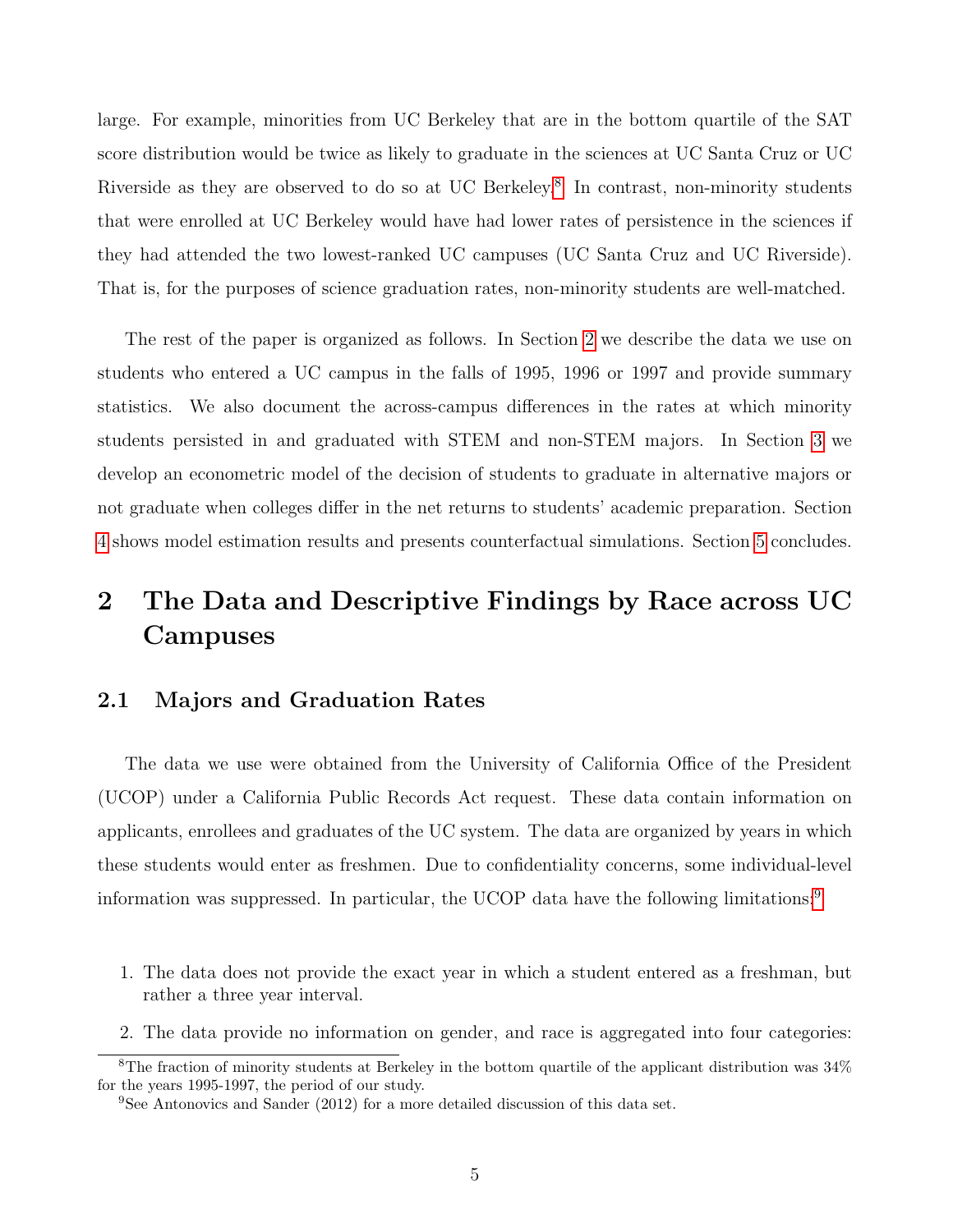white, Asian, minority, and other.<sup>[10](#page--1-0)</sup>

3. Academic data, such as SAT scores and high school grade point average (GPA), were only provided as categorical variables, rather than the actual scores and GPAs.

Weighed against these limitations is having access to the universe of students who applied to at least one campus in the UC system and also whether they were accepted or rejected at every UC campus where they submitted an application.

Our analysis focuses on the choices and outcomes of minority and non-minority students who enrolled at a UC campus during the interval 1995-1997. During this period, race-conscious admissions were legal at all of California's public universities. Starting with the entering class of 1998, the UC campuses were subject to a ban on the use affirmative action in admissions enacted under Proposition 209.<sup>[11](#page--1-0)</sup> While available, we do not use data on the cohorts of students for this later period (i.e. 1998-2005) as there is evidence that the campuses changed their admissions selection criteria in order to conform with Prop 209.<sup>[12](#page--1-0)</sup>

We begin by examining the differences across campuses in enrollments, graduation rates and SAT scores by UC campus for both non-minority and minority students. Tabulations are presented in Table [1,](#page-7-0) with the UC campuses listed according to the U.S. News & World Report rankings as of the fall of 1997.<sup>[13](#page--1-0)</sup> Minorities made up  $18.5\%$  of the entering classes at UC campuses during this period. The three campuses with the highest highest minority shares are at the two most-selective universities (UCLA and UC Berkeley) and the least-selective university (UC Riverside). A similar U-shaped pattern was found in national data in Arcidiacono, Khan, and Vigdor (2011), suggesting diversity at the top campuses comes at the expense of diversity of middle tier institutions.

We next examine the distribution of SAT scores across the campuses for minorities and non-minorities.<sup>[14](#page--1-0)</sup> For both non-minority and minority students, the average test scores gen-

<sup>&</sup>lt;sup>10</sup>The other category includes those who did not report their race.

<sup>&</sup>lt;sup>11</sup>See Arcidiacono, Aucejo, Coate and Hotz (2012) for analyses of the effects of this affirmative action ban on graduation rates in the UC system.

<sup>12</sup>See Arcidiacono, Aucejo, Coate and Hotz (2012).

<sup>&</sup>lt;sup>13</sup>The 1997 U.S. News  $\mathcal{C}$  World Report rankings of National Universities included 6 of the 8 UC campuses in their Top 50: UC Berkeley (27); UCLA (31); UC San Diego (34); UC Irvine (37); UC Davis (40); and UC Santa Barbara (47). Neither UC Santa Cruz or UC Riverside ranked in the Top 50 National Universities.

 $14$ As noted above, the UCOP data does not include the exact scores students received on the verbal and math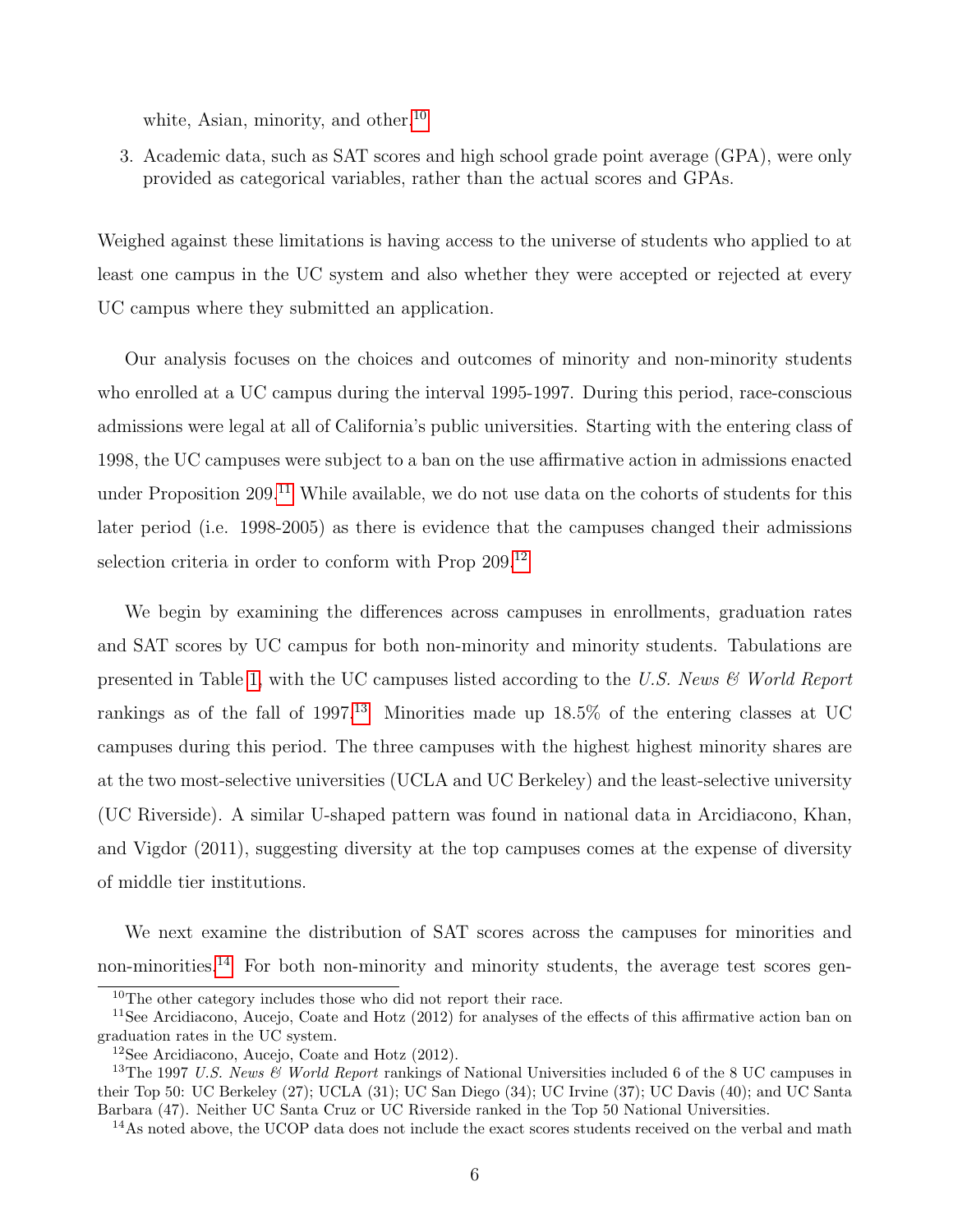<span id="page-7-0"></span>

| TANIE T.                                             |                      |                |                         |                                     |                 |          |           | reservation with a specific term of the properties of the control of the strong control of the specific strong control of the strong control of the strong control of the strong control of the strong control of the strong c |                        |
|------------------------------------------------------|----------------------|----------------|-------------------------|-------------------------------------|-----------------|----------|-----------|--------------------------------------------------------------------------------------------------------------------------------------------------------------------------------------------------------------------------------|------------------------|
|                                                      |                      |                | $\mathop{\mathrm{res}}$ |                                     |                 | Santa    | Santa     |                                                                                                                                                                                                                                | $\overline{\rm {All}}$ |
|                                                      | Berkeley             | UCLA           | Diego                   | Davis                               | Irvine          | Barbara  | Cruz      | Riverside                                                                                                                                                                                                                      | Campuses               |
| No. of Freshmen Enrollees:                           |                      |                |                         |                                     |                 |          |           |                                                                                                                                                                                                                                |                        |
| Non-Minority                                         | 8,073                | 8,256          | 7,525                   | 8,638                               | 7,445           | 8,277    | 4,511     | 3,415                                                                                                                                                                                                                          | 56,140                 |
| Minority                                             | 2,287                | 2,803          | 1,081                   | $1,\!497$                           | 1,129           | 1,845    | 970       | 1,156                                                                                                                                                                                                                          | 12,768                 |
| $\%$ of Enrollment Minority                          | 22.1%                | 25.4%          | 12.6%                   | 14.8%                               | 13.2%           | 18.2%    | 17.7%     | 25.3%                                                                                                                                                                                                                          | 18.5%                  |
| Ave. SAT Scores:                                     |                      |                |                         |                                     |                 |          |           |                                                                                                                                                                                                                                |                        |
| Non-Minority                                         |                      |                | $1,\!245$               | $1,182$                             |                 | $1,156$  | $1,\!164$ | 1,100                                                                                                                                                                                                                          | $1,211$                |
| Minority                                             | $1,335$<br>$1,142$   | 1,279<br>1,119 | 1,121                   | $1,071$                             | 1,136<br>1,025  | 1,023    | 1,019     | 965                                                                                                                                                                                                                            | $1,\!074$              |
| Difference                                           | 193                  | 161            | 124                     | 111                                 | $\overline{11}$ | 133      | 145       | 135                                                                                                                                                                                                                            | 136                    |
| 5-Year Graduation Rates:                             |                      |                |                         |                                     |                 |          |           |                                                                                                                                                                                                                                |                        |
| Non-Minority                                         | 85.9%                | 83.3%          | 80.4%                   | 76.1%                               | 68.3%           | 72.5%    | 67.7%     | 63.0%                                                                                                                                                                                                                          | $76.1\%$               |
| Minority                                             | $68.4\%$             | 66.0%          | 66.4%                   | $54.8\%$                            | 63.2%           | $60.0\%$ | 60.9%     | 59.2%                                                                                                                                                                                                                          | $63.0\%$               |
| Difference                                           | 17.6%                | $17.2\%$       | 14.0%                   | 21.3%                               | 5.1%            | 12.5%    | $6.7\%$   | 3.8%                                                                                                                                                                                                                           | 13.1%                  |
| 4-Year Graduation Rates:                             |                      |                |                         |                                     |                 |          |           |                                                                                                                                                                                                                                |                        |
| Non-Minority                                         | $56.1\%$             | 48.2%          | $49.5\%$                | 37.2%                               | 32.7%           | 44.5%    | 45.9%     | 38.9%                                                                                                                                                                                                                          | 44.5%                  |
| Minority                                             | $32.5\%$             | $26.1\%$       | 32.2%                   | $20.1\%$                            | 24.9%           | $27.8\%$ | 38.4%     | 29.3%                                                                                                                                                                                                                          | $28.4\%$               |
| Difference                                           | 23.5%                | 22.1%          | 17.3%                   | 17.1%                               | $7.9\%$         | $16.8\%$ | 7.5%      | 9.5%                                                                                                                                                                                                                           | $16.0\%$               |
| % of Race/Ethnic Group Enrollees whose Initial Major |                      |                |                         | Science:<br>$\overline{\mathbf{I}}$ |                 |          |           |                                                                                                                                                                                                                                |                        |
| Non-Minority                                         | 48.9%                | 43.9%          | 52.2%                   | $45.4\%$                            | 48.0%           | $29.0\%$ | 26.0%     | 40.1%                                                                                                                                                                                                                          | 42.7%                  |
| Minority                                             | 29.9%                | 34.7%          | $50.1\%$                | $44.4\%$                            | 46.9%           | $28.2\%$ | 26.9%     | 30.5%                                                                                                                                                                                                                          | 35.4%                  |
| Difference                                           | 19.0%                | $9.2\%$        | 2.1%                    | 1.0%                                | $1.2\%$         | $0.8\%$  | $-0.9%$   | $9.6\%$                                                                                                                                                                                                                        | 7.2%                   |
| % of Initial Science Majors                          | $that$ Switch Out of |                | <i>Science:</i>         |                                     |                 |          |           |                                                                                                                                                                                                                                |                        |
| Non-Minority                                         | 38.5%                | $41.2\%$       | 36.4%                   | $41.5\%$                            | 46.4%           | 48.2%    | 65.4%     | 44.7%                                                                                                                                                                                                                          | $42.9\%$               |
| Minority                                             | $65.1\%$             | $58.1\%$       | 52.9%                   | $50.0\%$                            | 55.2%           | $52.9\%$ | 70.9%     | 60.1%                                                                                                                                                                                                                          | 57.3%                  |
| Difference                                           | $-26.6\%$            | $-16.9$ &      | $-16.5\%$               | $-8.5%$                             | $-8.8%$         | $-4.7\%$ | $-5.5%$   | $-15.4%$                                                                                                                                                                                                                       | $-14.4%$               |
| $\%$ of Graduates whose Major                        | $= Science$          |                |                         |                                     |                 |          |           |                                                                                                                                                                                                                                |                        |
| Non-Minorities                                       | 38.4%                | 31.7%          | 41.3%                   | 34.3%                               | $29.2\%$        | $16.9\%$ | 17.6%     | 31.7%                                                                                                                                                                                                                          | $31.2\%$               |
| Minorities                                           | $14.1\%$             | $16.9\%$       | 27.2%                   | 24.0%                               | $19.8\%$        | $12.8\%$ | 12.9%     | 14.8%                                                                                                                                                                                                                          | 17.2%                  |
| Difference                                           | $24.3\%$             | $14.8\%$       | 14.1%                   | 10.3%                               | 9.4%            | $4.1\%$  | 4.8%      | $17.0\%$                                                                                                                                                                                                                       | $13.9\%$               |
| Data Source: UCOP.                                   |                      |                |                         |                                     |                 |          |           |                                                                                                                                                                                                                                |                        |

All figures are on an annual basis. All figures are on an annual basis. Data Source: UCOP.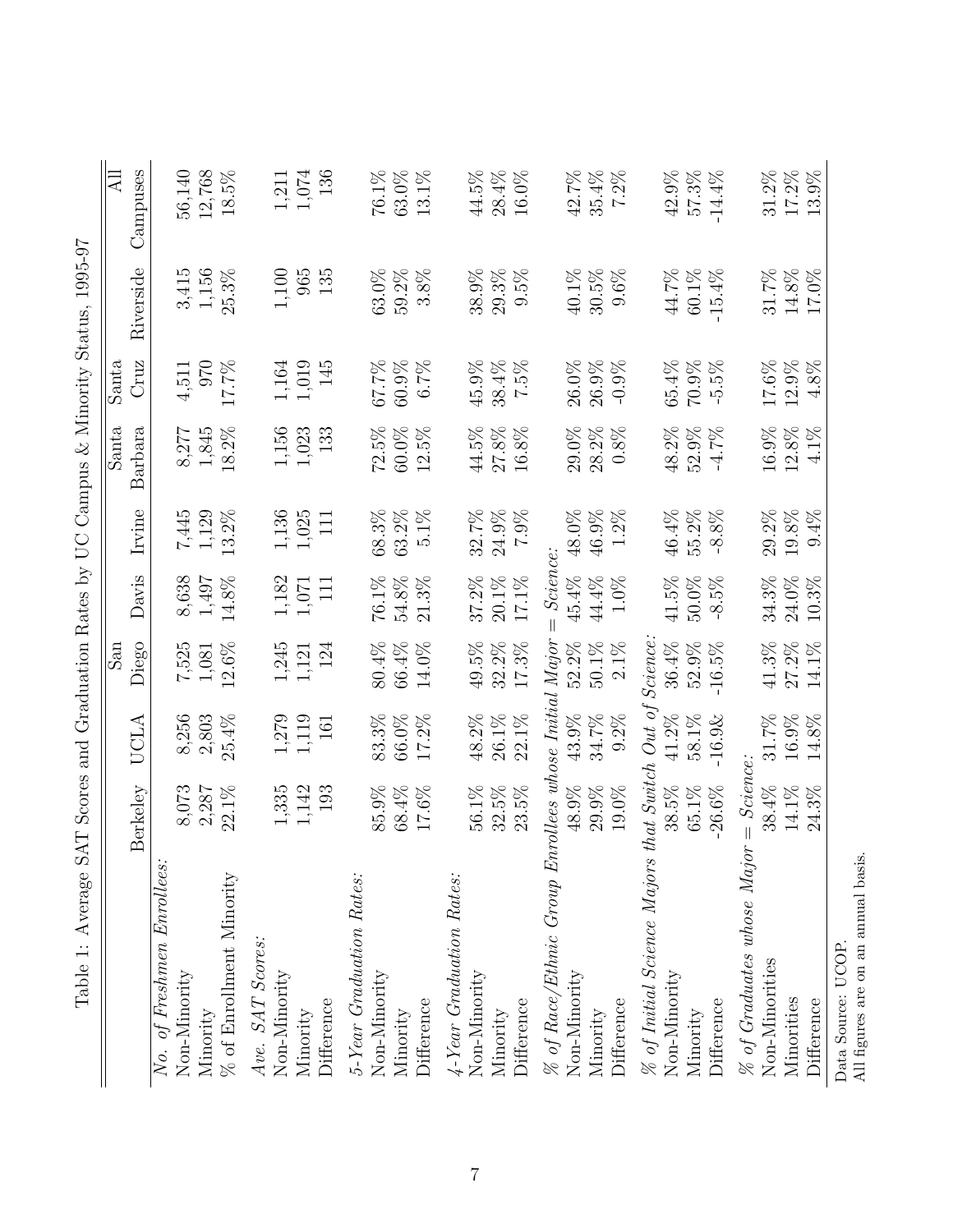erally follow the rankings of the UC campuses. However, SAT scores for minority students are substantially lower than their white counterparts at each campus, with the largest racial gaps occurring at UC Berkeley (193) and UCLA (161). Moreover, the spread of scores across campuses is greater for non-minorities (235 points) than it is for minority students (177 points).

Differences in the academic preparation of students across campuses appear to track differences in graduation rates, regardless of whether one looks at on-time graduation (in 4 years) or 5 year graduation rates. Non-minority students at UC Berkeley have 5-year graduation rates that are almost 18 percentage points higher than minority students at UC Berkeley, while the gap at UC Riverside is less than 3 percentage points. Differences in four-year graduation rates are even starker, with 56.1% of non-minority students at UC Berkeley graduating in four years compared to only 32.5% for minorities. Not withstanding the racial differences, the tabulations in Table [1](#page-7-0) indicate that, within each racial group, the top-ranked UC campuses tend to attract students with better academic preparation and achieve higher graduation rates.

Table [1](#page-7-0) also indicates that a substantial fraction of students intended to major in the sciences when they entered college –  $42.7\%$  for non-minorities and  $35.4\%$  for minorities.<sup>[15](#page--1-0)</sup> However, sizeable fractions of initial STEM majors end up switching to a different majors; 42.9% and 57.3% of non-minority and minority students who initially declared a STEM major ended up in a non-science major by the time they graduated or dropped out of school. The racial difference in switching is greatest at UC Berkeley and UCLA, the two most-selective campuses. For example, almost two-thirds (65.1%) of minorities at UC Berkeley who initially declared themselves to be science majors had switched out of science by the time they graduated or dropped out. As a result of this lack of persistence in the sciences, only 17.2% of minorities that graduate from a UC campus do so in the sciences, which is around 14 percentage points lower than the corresponding share of non-minorities (31.2%).

sections of the SAT test. Rather, it provides only whether a student's score on each section fell into one of the following one of the following seven ranges: 200-449; 450-499; 500-549; 550-599; 600-649; 650-699; 700 or above. We assigned students the midpoint of the range their score was in for the verbal and math tests, respectively, and summed these values to get a student's SAT score.

<sup>&</sup>lt;sup>15</sup>The difference in initial interests between minority and non-minority students is driven by Asians. White students have the same initial interest in the sciences as minority students.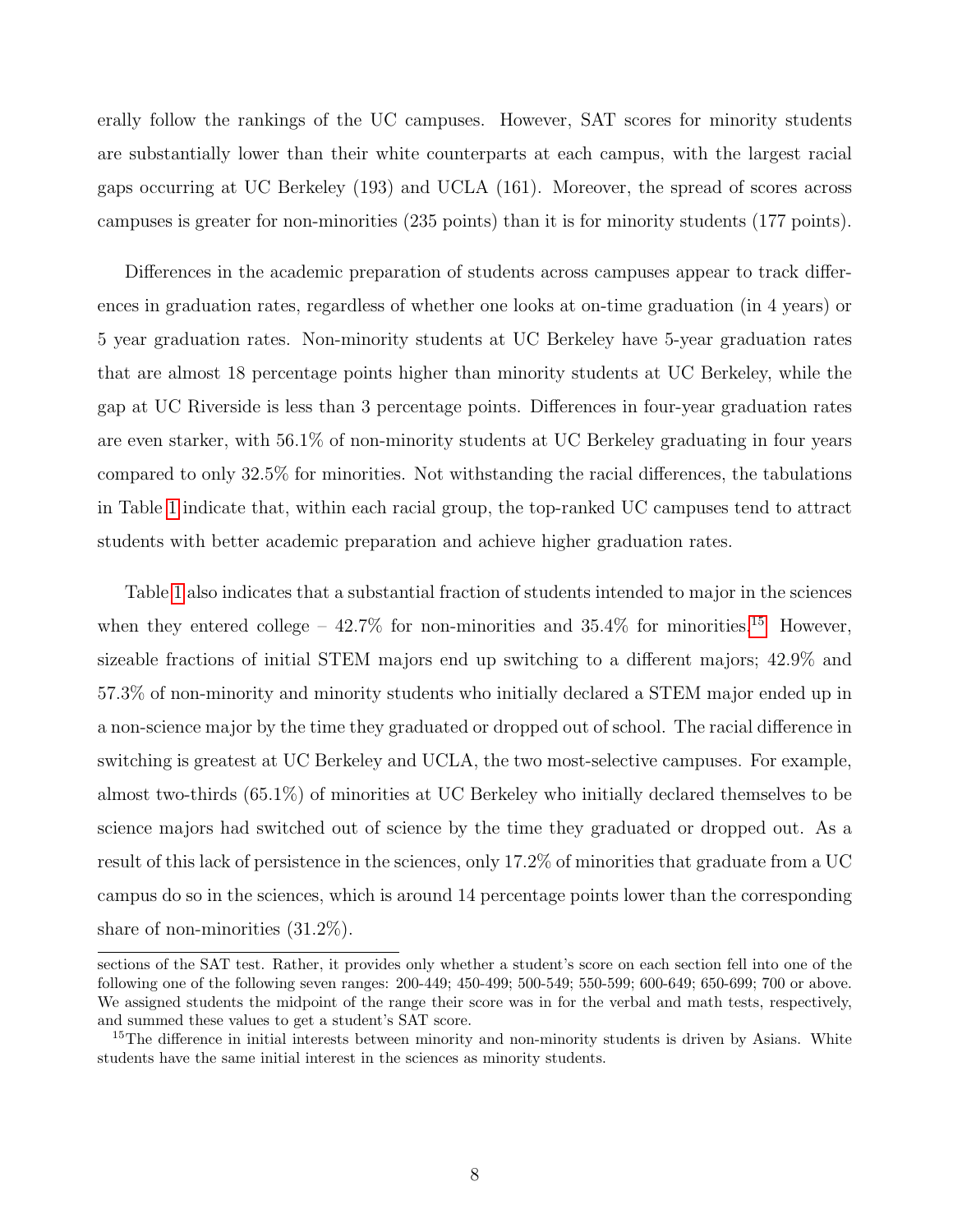### 2.2 Persistence in the Sciences

Given these sizeable rates of switching out of science majors and the low graduation rates in the sciences shown in Table [1,](#page-7-0) especially for minorities, we take a closer look at the acrosscampus and across-race differences in persisting and graduating with STEM majors. Table [2](#page-10-0) displays both average SAT scores (top row) and the share of students (second row) for the three completion categories (graduate in the sciences, graduate but not in the sciences, do not graduate) by initial major and race for each campus, using completion status 5 years after enrollment.

Table [2](#page-10-0) shows significant sorting on academic preparation at UC campuses, with students that graduate in the sciences having higher average SAT scores than those who do not, regardless of initial major. SAT scores for non-minority students who persist in the sciences – i.e., start in and graduate with a science major – are between 8 to 43 points higher than those who switch to a non-science major. The differences are much larger for minority students. At each campus, minority students who persist and graduate in the sciences have SAT scores that are between 27 and 115 points higher than those students who switch out of the sciences and graduate with a non-science major. Moreover, as reflected in the rates of switching from the sciences in Table [1,](#page-7-0) non-minorities are much more likely to persist in and graduate with a degree in the sciences than are minorities. For example, while 55% non-minorities who start in start in the sciences at UC Berkeley graduate in that major, only 24.9% of minorities who start in the sciences do so. This racial gap in persistence rates in the sciences, i.e., the share of students who remain in a science major and graduate, shrinks with the selectivity of the UC campus. We also note that switching into the sciences and graduating with a science degree is low for both racial groups but is much lower for minority students, with gaps again largest at the top campuses. While 9.2% of non-minority students in the non-sciences switch into the sciences, only 3.5% of minority students do so.

It is also the case that students who start in science majors are less likely graduate from their initial UC campus compared to those who start out in majors outside of the sciences. With the exception of UC Berkeley, non-minority students whose initial major is in the sciences are less likely to graduate than those whose majors are not in the sciences, despite those who start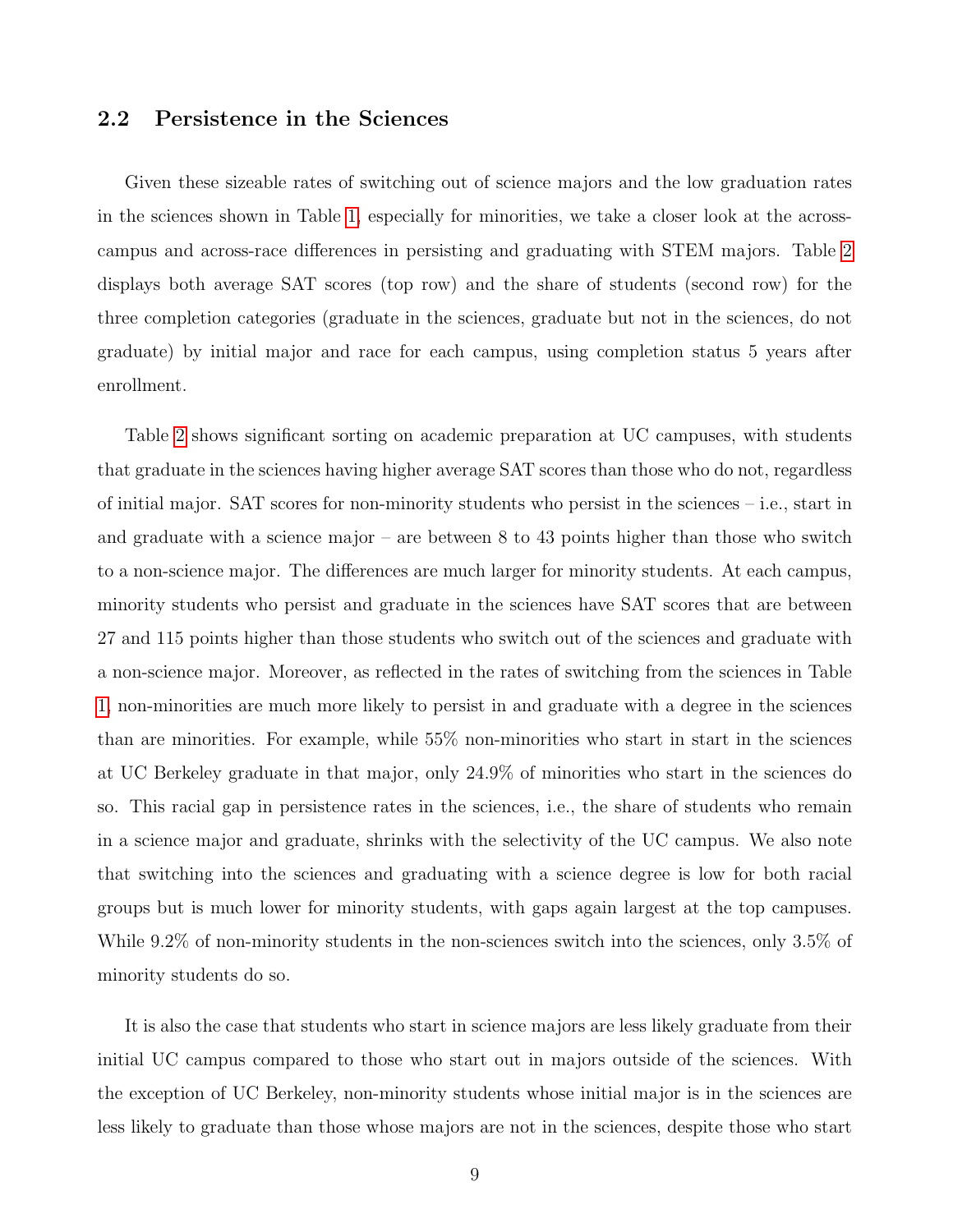<span id="page-10-0"></span>

| Initial        | Graduation           |                                                        |                                                                   | San                                                      |                  |                                                                                                                                                                                                                                                                                                                                                                                      | Santa                                                  | Santa                                                    |                                               | $ \overline{\mathfrak{A}} $ |
|----------------|----------------------|--------------------------------------------------------|-------------------------------------------------------------------|----------------------------------------------------------|------------------|--------------------------------------------------------------------------------------------------------------------------------------------------------------------------------------------------------------------------------------------------------------------------------------------------------------------------------------------------------------------------------------|--------------------------------------------------------|----------------------------------------------------------|-----------------------------------------------|-----------------------------|
| Major          | Status               | Berkeley                                               | UCLA                                                              | Diego                                                    | Davis            | $[\mathrm{rvine}% ]_{\mathrm{evine}}=\left( \begin{array}{cc} \sqrt{2} & 0 & 0\\ 0 & \sqrt{2} & 0\\ 0 & \sqrt{2} & 0\\ 0 & \sqrt{2} & 0\\ 0 & \sqrt{2} & 0\\ 0 & \sqrt{2} & 0\\ 0 & \sqrt{2} & 0\\ 0 & \sqrt{2} & 0\\ 0 & \sqrt{2} & 0\\ 0 & \sqrt{2} & 0\\ 0 & \sqrt{2} & 0\\ 0 & \sqrt{2} & 0\\ 0 & \sqrt{2} & 0\\ 0 & \sqrt{2} & 0\\ 0 & \sqrt{2} & 0\\ 0 & \sqrt{2} & 0\\ 0 & \$ | Barbara                                                | Cruz                                                     | Riverside                                     | Campuses                    |
| $Non-Mimorty:$ |                      |                                                        |                                                                   |                                                          |                  |                                                                                                                                                                                                                                                                                                                                                                                      |                                                        |                                                          |                                               |                             |
| Science        | Grad. in Science     | 1,359                                                  | 1,299                                                             | $1,266$<br>50.1%                                         | 1,220            | $1,171$<br>34.1%                                                                                                                                                                                                                                                                                                                                                                     | 1,193                                                  | $\begin{array}{c} 1,172 \\ 27.8\% \\ 1,164 \end{array}$  | 1,177                                         | $1,260$                     |
|                |                      | $55.3\%$                                               | 48.1%                                                             |                                                          | $42.2\%$         |                                                                                                                                                                                                                                                                                                                                                                                      | $32.2\%$                                               |                                                          | 35.1%                                         | 43.2%                       |
|                | Grad. in Non-Science | 1,331                                                  | 1,285                                                             | 1,241                                                    | 1,184            | 1,136                                                                                                                                                                                                                                                                                                                                                                                | $1,163$                                                |                                                          | $1,134$<br>27.5%                              | 1,218                       |
|                |                      | $30.7\%$                                               | 33.1%                                                             | 27.8%                                                    | $32.2\%$         | $32.1\%$                                                                                                                                                                                                                                                                                                                                                                             | 35.5%                                                  | $36.4\%$                                                 |                                               | $31.6\%$                    |
|                | Did Not Graduate     | 1,334                                                  | $1,275$<br>18.8%                                                  | $1,224$<br>22.1%                                         | $1,183$<br>25.7% | $1,125$<br>33.9%                                                                                                                                                                                                                                                                                                                                                                     | $1,158$<br>32.4%                                       | $1,138$<br>35.8%                                         | $1,098$<br>37.4%                              | 1,188                       |
|                |                      | 14.0%                                                  |                                                                   |                                                          |                  |                                                                                                                                                                                                                                                                                                                                                                                      |                                                        |                                                          |                                               | $25.2\%$                    |
| Non-Science    | Grad. in Science     | 1,352                                                  | $1,295$                                                           | $1,\!253$                                                | 1,193            |                                                                                                                                                                                                                                                                                                                                                                                      |                                                        |                                                          | 1,125                                         | 1,232                       |
|                |                      | $11.6\%$                                               | $9.4\%$                                                           | $14.7\%$                                                 |                  |                                                                                                                                                                                                                                                                                                                                                                                      |                                                        |                                                          |                                               | $9.2\%$                     |
|                | Grad. in Non-Science | 1,324                                                  | 1,274                                                             | 1,239                                                    | 1,170            | $\begin{array}{c} 1,141 \\ 6.8\% \\ 1,129 \end{array}$                                                                                                                                                                                                                                                                                                                               | $\begin{array}{c} 1,163 \\ 4.2\% \\ 1,153 \end{array}$ | $\begin{array}{c} 1,189 \\ 6.3\% \\ 1,165 \end{array}$   | $\begin{array}{c} 9.8\% \\ 1.072 \end{array}$ | 1,203                       |
|                |                      | 74.3%                                                  | 75.5%                                                             | 68.4%                                                    | 54.8%            | 53.5%                                                                                                                                                                                                                                                                                                                                                                                | 70.4%                                                  | $32.5\%$                                                 | 53.4%                                         | 67.9%                       |
|                | Did Not Graduate     | 1,300                                                  | $1,240$<br>15.1%                                                  | $1,236$<br>16.9%                                         | 1,150            | 1,122                                                                                                                                                                                                                                                                                                                                                                                | $1,141$<br>25.5%                                       | 1,166<br>31.1%                                           | 1,069                                         | 1,165                       |
|                |                      | 14.1%                                                  |                                                                   |                                                          | 22.4%            | 29.7%                                                                                                                                                                                                                                                                                                                                                                                |                                                        |                                                          | 36.8%                                         | 22.9%                       |
| Minority:      |                      |                                                        |                                                                   |                                                          |                  |                                                                                                                                                                                                                                                                                                                                                                                      |                                                        |                                                          |                                               |                             |
| Science        | Grad. in Science     | $1,266$                                                |                                                                   |                                                          |                  |                                                                                                                                                                                                                                                                                                                                                                                      | 1,089                                                  | 1,064                                                    | 1,062                                         | 1,161                       |
|                |                      | 24.9%                                                  | $1,179$<br>25.8%                                                  | $1,177$<br>30.7%                                         | $1,175$<br>22.3% | $1,109$<br>22.7%                                                                                                                                                                                                                                                                                                                                                                     | 23.8%                                                  | 18.8%                                                    | 20.1%                                         | 24.3%                       |
|                | Grad. in Non-Science | 1,151                                                  | $\begin{array}{c} 1,133 \\ 35.1\% \\ 1,108 \\ 39.1\% \end{array}$ | $1,108$                                                  | 1,087            | 1,036                                                                                                                                                                                                                                                                                                                                                                                | $1,029$<br>33.7%                                       | 1,037                                                    | 991                                           | 1,087                       |
|                |                      | $39.8\%$                                               |                                                                   |                                                          | $29.4\%$         | 38.0%                                                                                                                                                                                                                                                                                                                                                                                |                                                        |                                                          | $34.6\%$                                      | 35.0%                       |
|                | Did Not Graduate     | $1,155$<br>35.4%                                       |                                                                   | $\begin{array}{c} 34.4\% \\ 1,095 \\ 34.9\% \end{array}$ | $1,077$<br>48.3% | $1,038$<br>39.3%                                                                                                                                                                                                                                                                                                                                                                     | $1,022$<br>42.5%                                       | $\begin{array}{c} 34.5\% \\ 1,012 \\ 46.7\% \end{array}$ | 982                                           | $1,072$                     |
|                |                      |                                                        |                                                                   |                                                          |                  |                                                                                                                                                                                                                                                                                                                                                                                      |                                                        |                                                          | $45.3\%$                                      | 40.7%                       |
| Non-Science    | Grad. in Science     |                                                        |                                                                   |                                                          | 1,122            |                                                                                                                                                                                                                                                                                                                                                                                      |                                                        | 1,037                                                    | 989                                           | 1,125                       |
|                |                      | $\begin{array}{c} 1,185 \\ 3.2\% \\ 1,129 \end{array}$ | $1,179$<br>$3.4\%$                                                | $\begin{array}{c} 1,169 \\ 5.4\% \\ 1,127 \end{array}$   | $5.9\%$          | $1,060$<br>$3.5\%$                                                                                                                                                                                                                                                                                                                                                                   | $\begin{array}{c} 1,137 \\ 1.4\% \\ 1,025 \end{array}$ |                                                          | $3.7\%$                                       | $3.5\%$                     |
|                | Grad. in Non-Science |                                                        | $1,118$<br>65.4%                                                  |                                                          | 1,059            | 998                                                                                                                                                                                                                                                                                                                                                                                  |                                                        | $3.8\%$ $1,024$                                          | 949                                           | $1,070$                     |
|                |                      | $66.8\%$                                               |                                                                   | $62.4\%$                                                 | 51.5%            | $61.8\%$                                                                                                                                                                                                                                                                                                                                                                             | $59.6\%$                                               | 59.9%                                                    | 57.4%                                         | $61.6\%$                    |
|                | Did Not Graduate     | 1,112                                                  | 1,085                                                             | 1,090                                                    | 1,021            | 998                                                                                                                                                                                                                                                                                                                                                                                  | 1,001                                                  | 998                                                      | 945                                           | 1,037                       |
|                |                      | 30.0%                                                  | 31.2%                                                             | 32.2%                                                    | 42.6%            | 34.7%                                                                                                                                                                                                                                                                                                                                                                                | 39.0%                                                  | 36.2%                                                    | 38.9%                                         | 34.9%                       |

10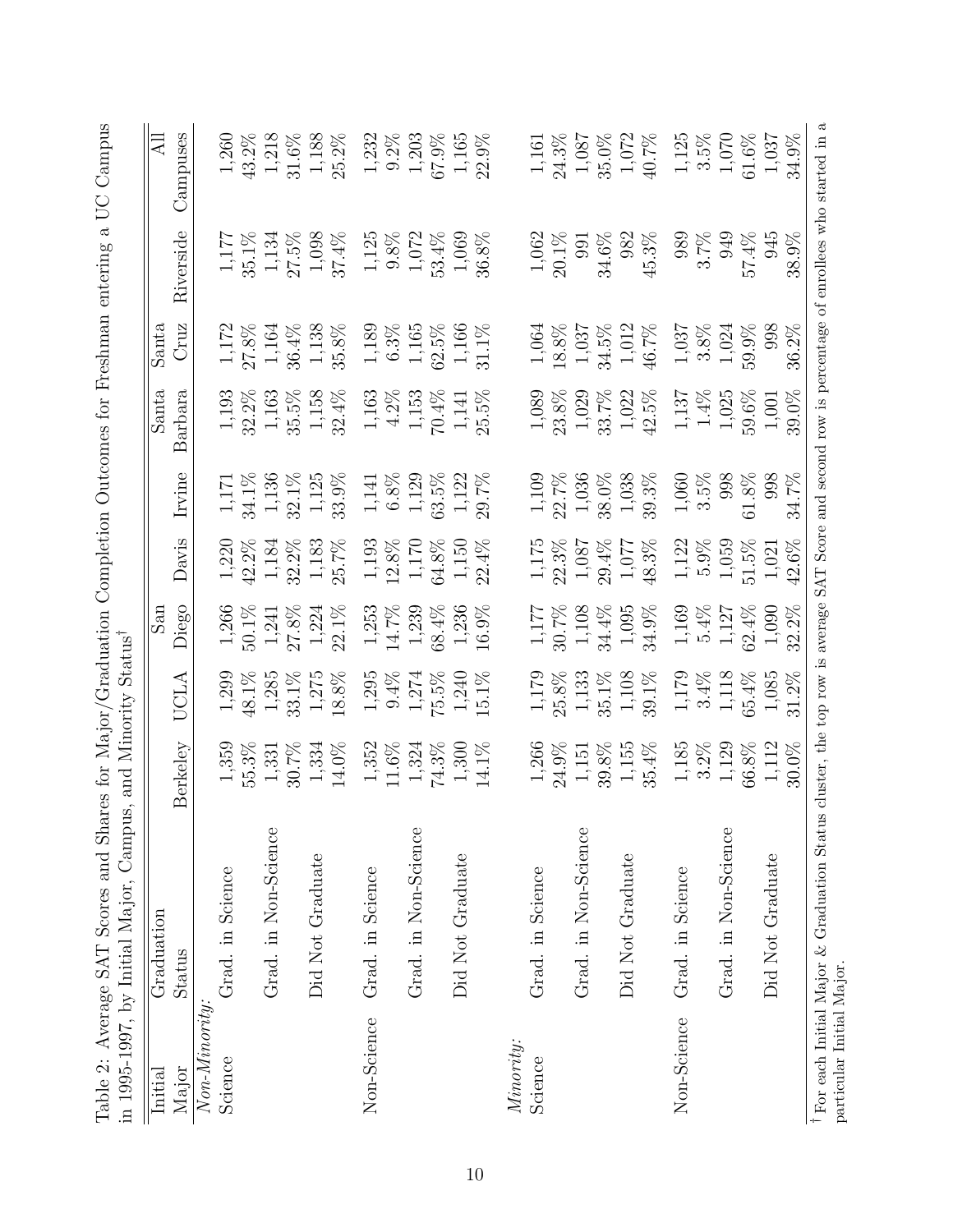out in the sciences having higher SAT scores. This shows the importance of the initial major, both in its effect on the student's final major and on whether the student graduates at all. Differences in graduation rates between initial science and non-science majors are much starker for minorities. Among non-minorities who start out in the sciences, 25.2% do not graduate; in contrast, 40.7% of minorities who start out in the sciences do not graduate. For minorities, those who begin in a non-science major are between 2.7 (for UC San Diego) and 10.5 (for UC Santa Cruz) percentage points more likely to graduate in 5 years than those who start in a non-science major, again despite the fact that those with initial science majors had higher SAT scores.

Table [2](#page-10-0) showed that persistence rates in the sciences were higher at the top campuses but that these campuses also had higher average SAT scores. Similarly, persistence rates were higher for non-minority students than minority ones, but this, too, may be the result of differences in average SAT scores by race. We now take a first step towards separating out whether higher persistence rates at top campuses are due to better students or due to something top campuses are doing differently than the the less-selective campuses by breaking out persistence rates by quartiles of the SAT score distribution.

We define the quartiles of the SAT score distribution based on all applicants to the UC system between 1995 and 1997 regardless of whether the applicant attended or even was admitted to a UC campus. Table [3](#page-12-0) shows the share of minority and non-minority students in each quartile at each institution. At each of the campuses, minority students are disproportionately represented in the bottom quartile. Even at UC Berkeley, over 34% of minorities are in the bottom quartile of the applicant SAT score distribution. The share of minority students in the bottom quartile at UC Berkeley is actually higher than the share of non-minority students in the bottom quartile at all institutions except for UC Riverside. In contrast, less than 3% of non-minority students at UC Berkeley were in the bottom quartile with over 64% in the top quartile. As we move down the selectivity/rankings of campuses, the share of both minority and non-minority students in the bottom quartile rises, topping out at 78% for minority students and 44% for non-minority students at UC Riverside.

Given the shares of non-minority and minority students in each SAT quartile, we now turn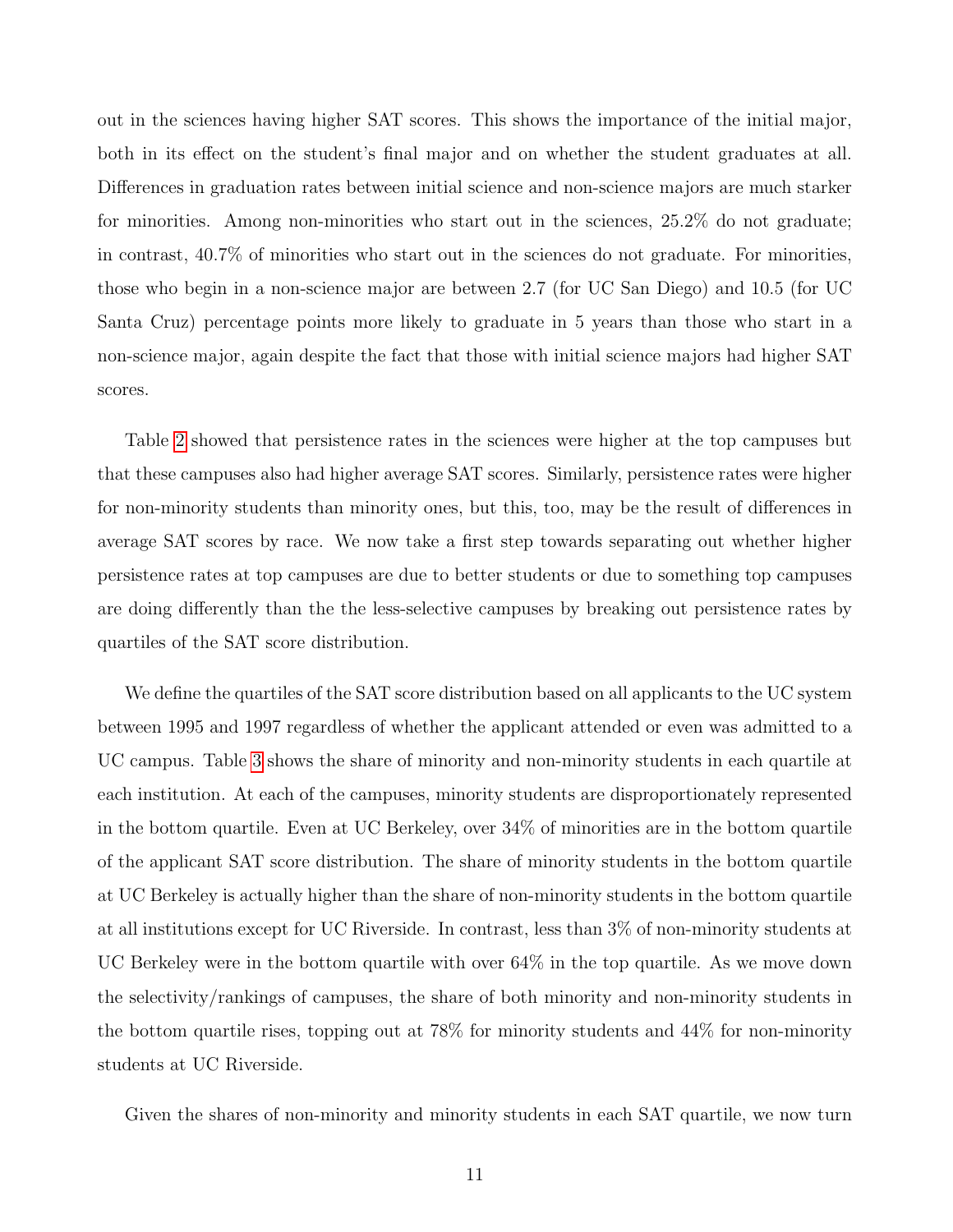| <b>SAT Score</b> |          |             | San     |          |          | Santa    | Santa    |           |
|------------------|----------|-------------|---------|----------|----------|----------|----------|-----------|
| Quartile         | Berkeley | <b>UCLA</b> | Diego   | Davis    | Irvine   | Barbara  | Cruz     | Riverside |
| Non-Minority:    |          |             |         |          |          |          |          |           |
| Q1               | $2.8\%$  | $5.0\%$     | 7.5%    | $19.1\%$ | $30.5\%$ | 24.4\%   | $25.1\%$ | 44.1\%    |
| Q2               | 11.4\%   | 20.6\%      | 32.0\%  | 40.2\%   | 43.9%    | 45.2\%   | $39.5\%$ | 34.1\%    |
| Q3               | 21.4%    | 35.7%       | 33.8%   | 26.4\%   | 17.3%    | $20.6\%$ | 22.3%    | 11.9%     |
| Q <sub>4</sub>   | 64.3\%   | 38.7%       | 26.8%   | 14.2%    | $8.4\%$  | $9.8\%$  | 13.2\%   | $9.9\%$   |
| Minority:        |          |             |         |          |          |          |          |           |
| Q1               | 34.5\%   | 37.1\%      | 35.7%   | $51.5\%$ | 65.2\%   | $62.4\%$ | 62.5%    | 77.8%     |
| Q2               | 32.3%    | $40.4\%$    | 41.7%   | $31.1\%$ | 23.6\%   | 28.2%    | 22.9\%   | 18.3%     |
| Q3               | 20.6%    | 16.3%       | 15.0%   | 10.8%    | $7.9\%$  | $6.6\%$  | $9.8\%$  | $2.9\%$   |
| $Q_4$            | 12.7%    | $6.2\%$     | $7.6\%$ | $6.6\%$  | $3.4\%$  | $2.8\%$  | $4.9\%$  | 1.0%      |

<span id="page-12-0"></span>Table 3: Share of Non-Minority and Minority Students in each Quartile of the 1995-1997 Applicant SAT Score Distribution by Institution

to persistence rates conditional on institution and SAT quartile. Table [4](#page-14-0) gives the results for minority students. (The corresponding tabulations for non-minority students are found in Table [12](#page-40-0) in the Appendix.) The evidence indicates that minority students with low SAT scores would be more likely to persist in the sciences if they attended a less-selective institution. For example, minority students in the bottom quartile of the SAT score distribution who attended UC Berkeley graduated in the sciences at a lower rate than similar students at UC Riverside, despite those in the bottom quartile at UC Berkeley likely being stronger in other dimensions (high school grades, parental education, etc.) than those in the bottom quartile at UC Riverside. Note that the total graduation rate for initial science majors in the bottom quartile is actually higher at UC Berkeley and UC Riverside. The primary difference is that at UC Berkeley many of the students switch to non-science majors. Indeed, initial science majors in the bottom quartile at UC Berkeley are close to five times as likely to graduate in the non-sciences than in the sciences.

The results are different for minorities in the top quartiles, with those attending UC Berkeley graduating at a higher rate in the sciences than those at UC Riverside. This is suggestive that matching may be important  $-$  at least in the sciences  $-$  with top campuses being particularly advantageous for those at the top of preparation distribution and less selective campuses being more advantageous for those further down the preparation distribution. But beyond differences across campuses, the reality is that those in the bottom quartiles of the SAT score distribution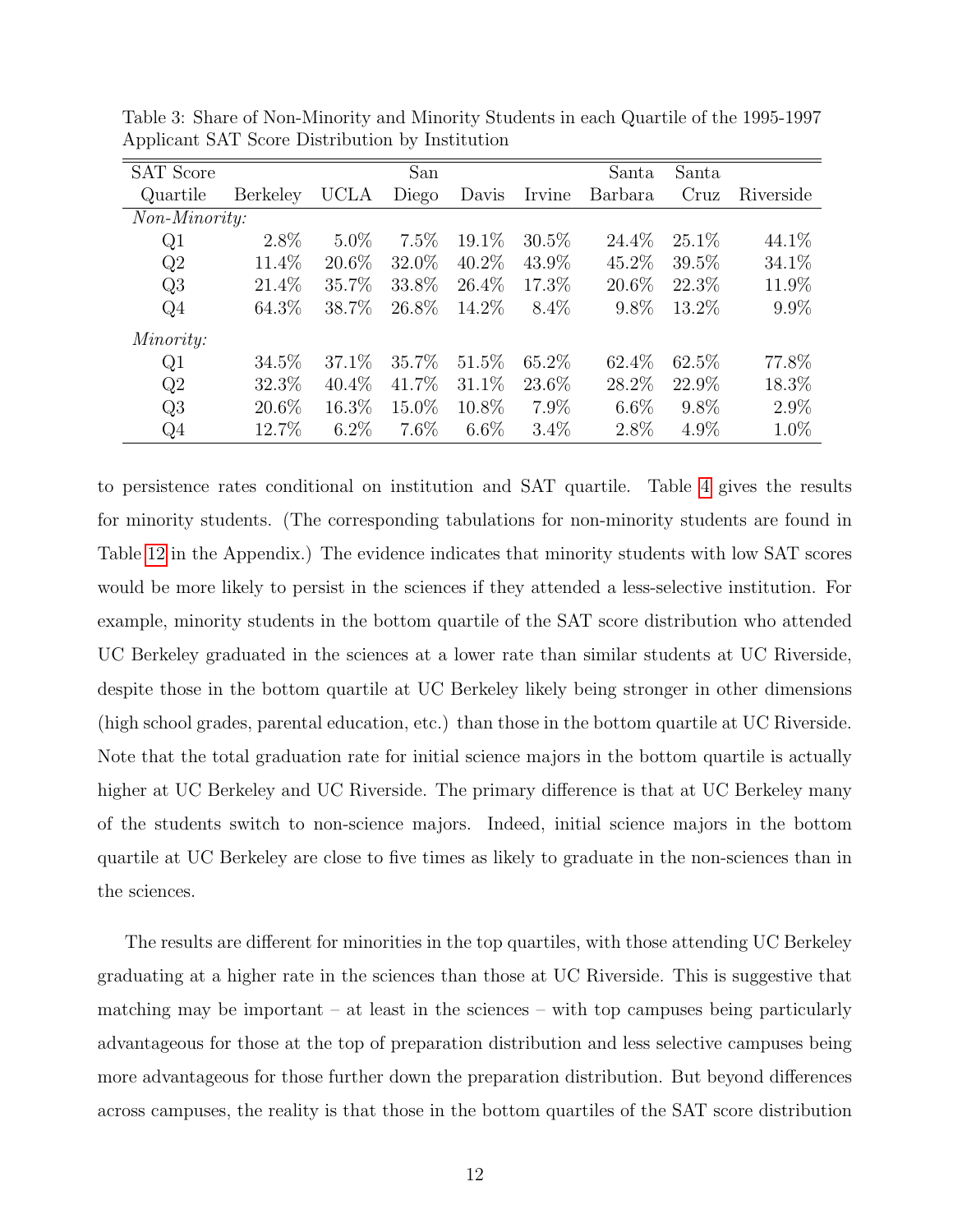have very low persistence rates in the sciences.

Table [4](#page-14-0) also reinforces the point that an initial major in the sciences makes graduation in any field in five years less likely, particularly for minorities in the bottom quartile of the SAT score distribution. Overall, minorities in the bottom quartile with an initial major in the sciences have graduation probabilities that are over eight percentage points lower than their non-science counterparts. The similar gap for those in the top quartile is around four percentage points.

The corresponding results for non-minority students, displayed in Table [12](#page-40-0) in the Appendix, are very different. In particular, at all quartiles of the SAT score distribution non-minority students are, on average, more likely to graduate in the sciences at UC Berkeley than at UC Riverside, and are significantly more likely to graduate, regardless of major, at UC Berkeley than at UC Riverside. These results for non-minority and minority students suggest that mismatch of students with initial interests in STEM majors to UC campuses may be sizeable for minorities. Moreover, this mismatch may be a consequence of affirmative action policies in which race as well as academic preparation affect which campus students attend. At the same time, it would be premature to ascribe any causal explanation of these racial differences in the share of students graduating with science degrees since these tabulations do not account for selection, i.e. the fact that the students at UC Berkeley are likely to be better prepared than those at UC Riverside.

The patterns of persistence in science majors and probabilities of graduating in any field are even more striking if we instead examine 4-year graduation rates. Table [5](#page-15-0) repeats the analysis of Table [4,](#page-14-0) but this time examines 4-year graduation rates. (The corresponding results for nonminorities are recorded in Table [13](#page-41-0) in the Appendix.) The probability that a minority in the bottom quartile of the SAT score distribution who initially was interested in a science major actually graduates in the sciences in four years at UC Berkeley is astonishingly low at 0.6% and is substantially lower than the corresponding probability at UC Riverside. This again occurs despite students at UC Berkeley having stronger academic preparation on other dimensions.<sup>[16](#page--1-0)</sup>

<sup>&</sup>lt;sup>16</sup>Switching majors on average delays graduation. While 24% of those who graduated in five years had switched majors, the corresponding share of those who graduated in four years was 20%.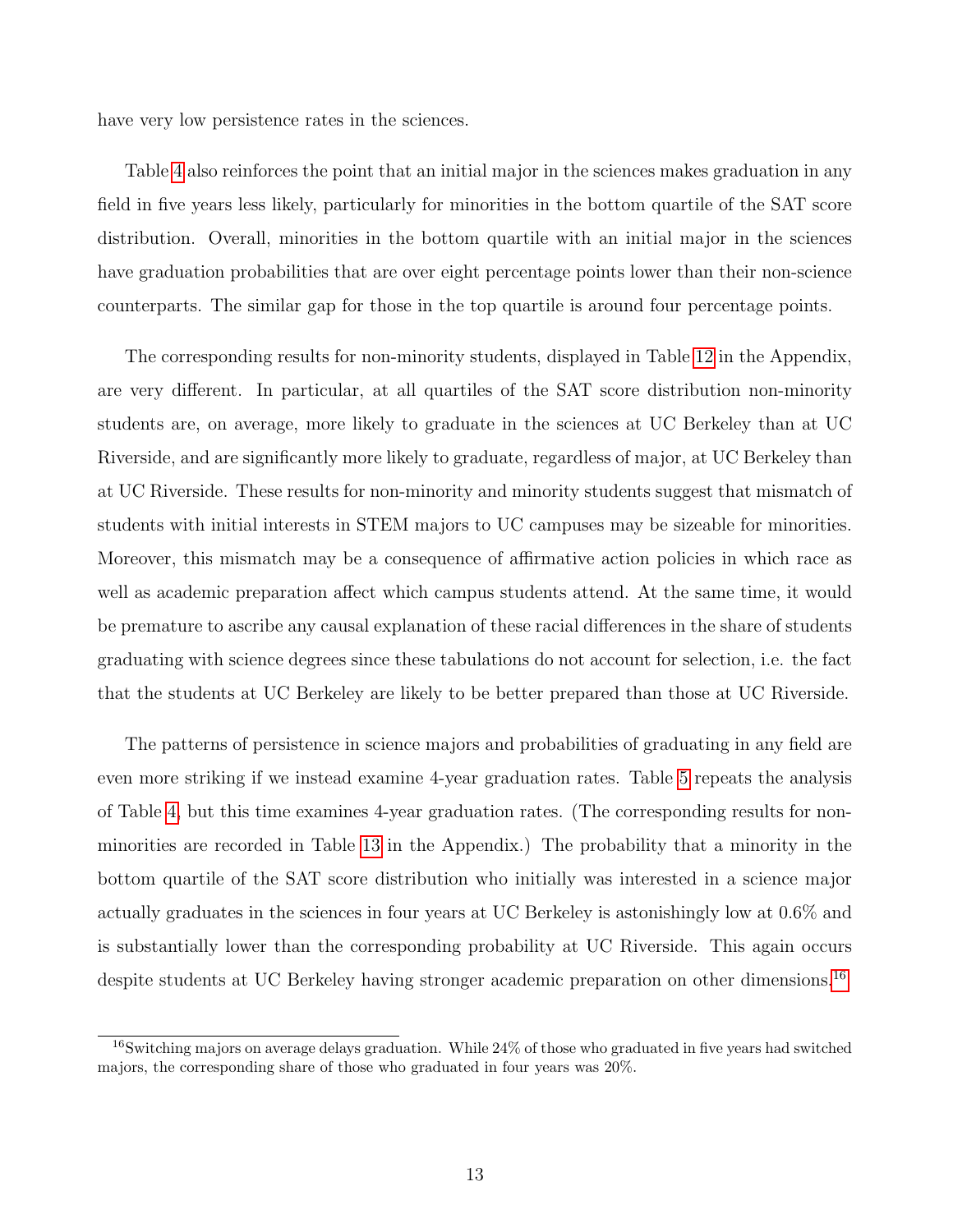<span id="page-14-0"></span>

| Campuses<br>$61.3\%$<br>$67.6\%$<br>$72.5\%$<br>$15.9\%$<br>25.2%<br>35.4%<br>58.6%<br>$64.2\%$<br>$52.8\%$<br>$61.9\%$<br>$66.1\%$<br>$70.8\%$<br>$74.6\%$<br>49.0%<br>$2.6\%$<br>$3.4\%$<br>$5.4\%$<br>$8.7\%$<br>30.7%<br>$25.8\%$<br>$67.1\%$<br>$65.9\%$<br>36.9%<br>36.7%<br>Riverside<br>15.6%<br>28.9%<br>$61.4\%$<br>58.6%<br>$27.8\%$<br>$6.3\%$<br>35.7%<br>$32.5\%$<br>33.3%<br>25.0%<br>58.0%<br>$53.9\%$<br>$56.3\%$<br>$51.2\%$<br>$61.1\%$<br>$61.5\%$<br>$62.5\%$<br>50.0%<br>$3.5\%$<br>$4.7\%$<br>75.0%<br>$75.0\%$<br>$0.0\%$<br>75.0%<br>Cruz<br>$16.7\%$<br>21.7%<br>$17.9\%$<br>40.0%<br>32.1%<br>$35.3\%$<br>$58.2\%$<br>$63.0\%$<br>$49.4\%$<br>$61.7\%$<br>$50.0\%$<br>62.2%<br>$64.8\%$<br>$64.2\%$<br>29.4%<br>4.0%<br>1.9%<br>$6.0\%$<br>$6.7\%$<br>32.7%<br>58.2%<br>$.3\%$<br>64.7%<br>$80.0\%$<br>73.<br>64.3%<br>Barbara<br>18.3%<br>27.4%<br>$41.3\%$<br>$2.0\%$<br>$5.3\%$<br>34.1%<br>$21.7\%$<br>$33.3\%$<br>58.0%<br>$62.4\%$<br>53.6%<br>$61.6\%$<br>$63.0\%$<br>73.3%<br>58.6%<br>$65.3\%$<br>40.0%<br>$0.6\%$<br>5.4%<br>35.3%<br>$60.0\%$<br>70.3%<br>$\widetilde{\mathcal{C}}$<br>ĭБ.<br>28.8%<br>$25.0\%$<br>$62.1\%$<br>$60.1\%$<br>$60.1\%$<br>$61.0\%$<br>Irvine<br>17.3%<br>26.6%<br>$28.8\%$<br>50.0%<br>$3.3\%$<br>$2.4\%$<br>$8.1\%$<br>$10.0\%$<br>33.6%<br>58.5%<br>67.6%<br>57.7%<br>$75.0\%$<br>$65.3\%$<br>75.7%<br>42.8%<br>70.0%<br>$80.0\%$<br>Davis<br>$21.9\%$<br>$32.9\%$<br>$21.6\%$<br>$20.3\%$<br>47.9%<br>$57.6\%$<br>$56.2\%$<br>$43.9\%$<br>$54.8\%$<br>$61.4\%$<br>$51.9\%$<br>63.4%<br>69.9%<br>13.1%<br>$39.8\%$<br>$42.4\%$<br>$3.9\%$<br>$5.9\%$<br>$3.7\%$<br>$15.0\%$<br>30.8%<br>$50.0\%$<br>62.7%<br>65.0%<br>Diego<br>32.1%<br>57.4%<br>$6.6\%$<br>$5.0\%$<br>37.2%<br>34.4%<br>34.1%<br>$55.1\%$<br>$65.2\%$<br>56.9%<br>66.5%<br>$70.7\%$<br>58.1%<br>$71.8\%$<br>$78.8\%$<br>19.7%<br>$36.6\%$<br>$3.0\%$<br>11.4%<br>23.4%<br>73.8%<br>60.0%<br>$80.9\%$<br>71.4%<br>Major<br>$4.8\%$<br>$9.0\%$<br>$35.3\%$<br>35.4%<br>$34.8\%$<br>$60.5\%$<br>$68.3\%$<br>$62.8\%$<br>$69.5\%$<br>$62.5\%$<br>$71.8\%$<br>$74.4\%$<br>$27.4\%$<br>40.0%<br>$2.0\%$<br>$3.5\%$<br>33.3%<br>$69.6\%$<br>67.0%<br>$50.8\%$<br>73.3%<br>76.0%<br>$15.5\%$<br>$34.8\%$<br>UCLA<br>cience Major:<br>Berkeley<br>$47.1\%$<br>10.3%<br>$14.6\%$<br>$37.6\%$<br>$3.5\%$<br>49.8%<br>$31.8\%$<br>65.5%<br>57.5%<br>$45.5\%$<br>2.6%<br>$2.3\%$<br>$23.1\%$<br>$66.3\%$<br>$70.0\%$<br>$64.4\%$<br>$69.4\%$<br>68.7%<br>68.1%<br>$68.6\%$<br>73.5%<br>$7.6\%$<br>$67.5\%$<br>75.2%<br>Major:<br>$Share$ $Graduating$ with $S$<br>Quartile<br>337<br>5833<br>5833<br>333<br>5333<br>5333<br>$\vec{\odot}$<br>$\vec{\odot}$ |             |            | Table 4: Unadjusted Shares of Minority Students Graduating in<br>Campus, SAT Quartile, and Initial Major |                         |  |       |       | 5 Years with Science or Non-Science Majors, by |
|-------------------------------------------------------------------------------------------------------------------------------------------------------------------------------------------------------------------------------------------------------------------------------------------------------------------------------------------------------------------------------------------------------------------------------------------------------------------------------------------------------------------------------------------------------------------------------------------------------------------------------------------------------------------------------------------------------------------------------------------------------------------------------------------------------------------------------------------------------------------------------------------------------------------------------------------------------------------------------------------------------------------------------------------------------------------------------------------------------------------------------------------------------------------------------------------------------------------------------------------------------------------------------------------------------------------------------------------------------------------------------------------------------------------------------------------------------------------------------------------------------------------------------------------------------------------------------------------------------------------------------------------------------------------------------------------------------------------------------------------------------------------------------------------------------------------------------------------------------------------------------------------------------------------------------------------------------------------------------------------------------------------------------------------------------------------------------------------------------------------------------------------------------------------------------------------------------------------------------------------------------------------------------------------------------------------------------------------------------------------------------------------------------------------------------------------------------------------------------------------------------------------------------------------------------------------------------------------------------------------------------------------------------------------------------------|-------------|------------|----------------------------------------------------------------------------------------------------------|-------------------------|--|-------|-------|------------------------------------------------|
|                                                                                                                                                                                                                                                                                                                                                                                                                                                                                                                                                                                                                                                                                                                                                                                                                                                                                                                                                                                                                                                                                                                                                                                                                                                                                                                                                                                                                                                                                                                                                                                                                                                                                                                                                                                                                                                                                                                                                                                                                                                                                                                                                                                                                                                                                                                                                                                                                                                                                                                                                                                                                                                                                     | Initial     | <b>EVS</b> |                                                                                                          | $\mathop{\mathrm{res}}$ |  | Santa | Santa | All                                            |
|                                                                                                                                                                                                                                                                                                                                                                                                                                                                                                                                                                                                                                                                                                                                                                                                                                                                                                                                                                                                                                                                                                                                                                                                                                                                                                                                                                                                                                                                                                                                                                                                                                                                                                                                                                                                                                                                                                                                                                                                                                                                                                                                                                                                                                                                                                                                                                                                                                                                                                                                                                                                                                                                                     | Major       |            |                                                                                                          |                         |  |       |       |                                                |
|                                                                                                                                                                                                                                                                                                                                                                                                                                                                                                                                                                                                                                                                                                                                                                                                                                                                                                                                                                                                                                                                                                                                                                                                                                                                                                                                                                                                                                                                                                                                                                                                                                                                                                                                                                                                                                                                                                                                                                                                                                                                                                                                                                                                                                                                                                                                                                                                                                                                                                                                                                                                                                                                                     |             |            |                                                                                                          |                         |  |       |       |                                                |
|                                                                                                                                                                                                                                                                                                                                                                                                                                                                                                                                                                                                                                                                                                                                                                                                                                                                                                                                                                                                                                                                                                                                                                                                                                                                                                                                                                                                                                                                                                                                                                                                                                                                                                                                                                                                                                                                                                                                                                                                                                                                                                                                                                                                                                                                                                                                                                                                                                                                                                                                                                                                                                                                                     | Science     |            |                                                                                                          |                         |  |       |       |                                                |
|                                                                                                                                                                                                                                                                                                                                                                                                                                                                                                                                                                                                                                                                                                                                                                                                                                                                                                                                                                                                                                                                                                                                                                                                                                                                                                                                                                                                                                                                                                                                                                                                                                                                                                                                                                                                                                                                                                                                                                                                                                                                                                                                                                                                                                                                                                                                                                                                                                                                                                                                                                                                                                                                                     |             |            |                                                                                                          |                         |  |       |       |                                                |
|                                                                                                                                                                                                                                                                                                                                                                                                                                                                                                                                                                                                                                                                                                                                                                                                                                                                                                                                                                                                                                                                                                                                                                                                                                                                                                                                                                                                                                                                                                                                                                                                                                                                                                                                                                                                                                                                                                                                                                                                                                                                                                                                                                                                                                                                                                                                                                                                                                                                                                                                                                                                                                                                                     |             |            |                                                                                                          |                         |  |       |       |                                                |
|                                                                                                                                                                                                                                                                                                                                                                                                                                                                                                                                                                                                                                                                                                                                                                                                                                                                                                                                                                                                                                                                                                                                                                                                                                                                                                                                                                                                                                                                                                                                                                                                                                                                                                                                                                                                                                                                                                                                                                                                                                                                                                                                                                                                                                                                                                                                                                                                                                                                                                                                                                                                                                                                                     |             |            |                                                                                                          |                         |  |       |       |                                                |
|                                                                                                                                                                                                                                                                                                                                                                                                                                                                                                                                                                                                                                                                                                                                                                                                                                                                                                                                                                                                                                                                                                                                                                                                                                                                                                                                                                                                                                                                                                                                                                                                                                                                                                                                                                                                                                                                                                                                                                                                                                                                                                                                                                                                                                                                                                                                                                                                                                                                                                                                                                                                                                                                                     | Non-Science |            |                                                                                                          |                         |  |       |       |                                                |
|                                                                                                                                                                                                                                                                                                                                                                                                                                                                                                                                                                                                                                                                                                                                                                                                                                                                                                                                                                                                                                                                                                                                                                                                                                                                                                                                                                                                                                                                                                                                                                                                                                                                                                                                                                                                                                                                                                                                                                                                                                                                                                                                                                                                                                                                                                                                                                                                                                                                                                                                                                                                                                                                                     |             |            |                                                                                                          |                         |  |       |       |                                                |
| Share Graduating with Non-Science<br>$Share$ $Graduating$ , $Any$<br>Non-Science<br>Non-Science<br>Science<br>Science                                                                                                                                                                                                                                                                                                                                                                                                                                                                                                                                                                                                                                                                                                                                                                                                                                                                                                                                                                                                                                                                                                                                                                                                                                                                                                                                                                                                                                                                                                                                                                                                                                                                                                                                                                                                                                                                                                                                                                                                                                                                                                                                                                                                                                                                                                                                                                                                                                                                                                                                                               |             |            |                                                                                                          |                         |  |       |       |                                                |
|                                                                                                                                                                                                                                                                                                                                                                                                                                                                                                                                                                                                                                                                                                                                                                                                                                                                                                                                                                                                                                                                                                                                                                                                                                                                                                                                                                                                                                                                                                                                                                                                                                                                                                                                                                                                                                                                                                                                                                                                                                                                                                                                                                                                                                                                                                                                                                                                                                                                                                                                                                                                                                                                                     |             |            |                                                                                                          |                         |  |       |       |                                                |
|                                                                                                                                                                                                                                                                                                                                                                                                                                                                                                                                                                                                                                                                                                                                                                                                                                                                                                                                                                                                                                                                                                                                                                                                                                                                                                                                                                                                                                                                                                                                                                                                                                                                                                                                                                                                                                                                                                                                                                                                                                                                                                                                                                                                                                                                                                                                                                                                                                                                                                                                                                                                                                                                                     |             |            |                                                                                                          |                         |  |       |       |                                                |
|                                                                                                                                                                                                                                                                                                                                                                                                                                                                                                                                                                                                                                                                                                                                                                                                                                                                                                                                                                                                                                                                                                                                                                                                                                                                                                                                                                                                                                                                                                                                                                                                                                                                                                                                                                                                                                                                                                                                                                                                                                                                                                                                                                                                                                                                                                                                                                                                                                                                                                                                                                                                                                                                                     |             |            |                                                                                                          |                         |  |       |       |                                                |
|                                                                                                                                                                                                                                                                                                                                                                                                                                                                                                                                                                                                                                                                                                                                                                                                                                                                                                                                                                                                                                                                                                                                                                                                                                                                                                                                                                                                                                                                                                                                                                                                                                                                                                                                                                                                                                                                                                                                                                                                                                                                                                                                                                                                                                                                                                                                                                                                                                                                                                                                                                                                                                                                                     |             |            |                                                                                                          |                         |  |       |       |                                                |
|                                                                                                                                                                                                                                                                                                                                                                                                                                                                                                                                                                                                                                                                                                                                                                                                                                                                                                                                                                                                                                                                                                                                                                                                                                                                                                                                                                                                                                                                                                                                                                                                                                                                                                                                                                                                                                                                                                                                                                                                                                                                                                                                                                                                                                                                                                                                                                                                                                                                                                                                                                                                                                                                                     |             |            |                                                                                                          |                         |  |       |       |                                                |
|                                                                                                                                                                                                                                                                                                                                                                                                                                                                                                                                                                                                                                                                                                                                                                                                                                                                                                                                                                                                                                                                                                                                                                                                                                                                                                                                                                                                                                                                                                                                                                                                                                                                                                                                                                                                                                                                                                                                                                                                                                                                                                                                                                                                                                                                                                                                                                                                                                                                                                                                                                                                                                                                                     |             |            |                                                                                                          |                         |  |       |       |                                                |
|                                                                                                                                                                                                                                                                                                                                                                                                                                                                                                                                                                                                                                                                                                                                                                                                                                                                                                                                                                                                                                                                                                                                                                                                                                                                                                                                                                                                                                                                                                                                                                                                                                                                                                                                                                                                                                                                                                                                                                                                                                                                                                                                                                                                                                                                                                                                                                                                                                                                                                                                                                                                                                                                                     |             |            |                                                                                                          |                         |  |       |       |                                                |
|                                                                                                                                                                                                                                                                                                                                                                                                                                                                                                                                                                                                                                                                                                                                                                                                                                                                                                                                                                                                                                                                                                                                                                                                                                                                                                                                                                                                                                                                                                                                                                                                                                                                                                                                                                                                                                                                                                                                                                                                                                                                                                                                                                                                                                                                                                                                                                                                                                                                                                                                                                                                                                                                                     |             |            |                                                                                                          |                         |  |       |       |                                                |
|                                                                                                                                                                                                                                                                                                                                                                                                                                                                                                                                                                                                                                                                                                                                                                                                                                                                                                                                                                                                                                                                                                                                                                                                                                                                                                                                                                                                                                                                                                                                                                                                                                                                                                                                                                                                                                                                                                                                                                                                                                                                                                                                                                                                                                                                                                                                                                                                                                                                                                                                                                                                                                                                                     |             |            |                                                                                                          |                         |  |       |       |                                                |
|                                                                                                                                                                                                                                                                                                                                                                                                                                                                                                                                                                                                                                                                                                                                                                                                                                                                                                                                                                                                                                                                                                                                                                                                                                                                                                                                                                                                                                                                                                                                                                                                                                                                                                                                                                                                                                                                                                                                                                                                                                                                                                                                                                                                                                                                                                                                                                                                                                                                                                                                                                                                                                                                                     |             |            |                                                                                                          |                         |  |       |       |                                                |
|                                                                                                                                                                                                                                                                                                                                                                                                                                                                                                                                                                                                                                                                                                                                                                                                                                                                                                                                                                                                                                                                                                                                                                                                                                                                                                                                                                                                                                                                                                                                                                                                                                                                                                                                                                                                                                                                                                                                                                                                                                                                                                                                                                                                                                                                                                                                                                                                                                                                                                                                                                                                                                                                                     |             |            |                                                                                                          |                         |  |       |       |                                                |
|                                                                                                                                                                                                                                                                                                                                                                                                                                                                                                                                                                                                                                                                                                                                                                                                                                                                                                                                                                                                                                                                                                                                                                                                                                                                                                                                                                                                                                                                                                                                                                                                                                                                                                                                                                                                                                                                                                                                                                                                                                                                                                                                                                                                                                                                                                                                                                                                                                                                                                                                                                                                                                                                                     |             |            |                                                                                                          |                         |  |       |       |                                                |
|                                                                                                                                                                                                                                                                                                                                                                                                                                                                                                                                                                                                                                                                                                                                                                                                                                                                                                                                                                                                                                                                                                                                                                                                                                                                                                                                                                                                                                                                                                                                                                                                                                                                                                                                                                                                                                                                                                                                                                                                                                                                                                                                                                                                                                                                                                                                                                                                                                                                                                                                                                                                                                                                                     |             |            |                                                                                                          |                         |  |       |       |                                                |
|                                                                                                                                                                                                                                                                                                                                                                                                                                                                                                                                                                                                                                                                                                                                                                                                                                                                                                                                                                                                                                                                                                                                                                                                                                                                                                                                                                                                                                                                                                                                                                                                                                                                                                                                                                                                                                                                                                                                                                                                                                                                                                                                                                                                                                                                                                                                                                                                                                                                                                                                                                                                                                                                                     |             |            |                                                                                                          |                         |  |       |       |                                                |
|                                                                                                                                                                                                                                                                                                                                                                                                                                                                                                                                                                                                                                                                                                                                                                                                                                                                                                                                                                                                                                                                                                                                                                                                                                                                                                                                                                                                                                                                                                                                                                                                                                                                                                                                                                                                                                                                                                                                                                                                                                                                                                                                                                                                                                                                                                                                                                                                                                                                                                                                                                                                                                                                                     |             |            |                                                                                                          |                         |  |       |       |                                                |
|                                                                                                                                                                                                                                                                                                                                                                                                                                                                                                                                                                                                                                                                                                                                                                                                                                                                                                                                                                                                                                                                                                                                                                                                                                                                                                                                                                                                                                                                                                                                                                                                                                                                                                                                                                                                                                                                                                                                                                                                                                                                                                                                                                                                                                                                                                                                                                                                                                                                                                                                                                                                                                                                                     |             |            |                                                                                                          |                         |  |       |       |                                                |
|                                                                                                                                                                                                                                                                                                                                                                                                                                                                                                                                                                                                                                                                                                                                                                                                                                                                                                                                                                                                                                                                                                                                                                                                                                                                                                                                                                                                                                                                                                                                                                                                                                                                                                                                                                                                                                                                                                                                                                                                                                                                                                                                                                                                                                                                                                                                                                                                                                                                                                                                                                                                                                                                                     |             |            |                                                                                                          |                         |  |       |       |                                                |
|                                                                                                                                                                                                                                                                                                                                                                                                                                                                                                                                                                                                                                                                                                                                                                                                                                                                                                                                                                                                                                                                                                                                                                                                                                                                                                                                                                                                                                                                                                                                                                                                                                                                                                                                                                                                                                                                                                                                                                                                                                                                                                                                                                                                                                                                                                                                                                                                                                                                                                                                                                                                                                                                                     |             |            |                                                                                                          |                         |  |       |       |                                                |
|                                                                                                                                                                                                                                                                                                                                                                                                                                                                                                                                                                                                                                                                                                                                                                                                                                                                                                                                                                                                                                                                                                                                                                                                                                                                                                                                                                                                                                                                                                                                                                                                                                                                                                                                                                                                                                                                                                                                                                                                                                                                                                                                                                                                                                                                                                                                                                                                                                                                                                                                                                                                                                                                                     |             |            |                                                                                                          |                         |  |       |       |                                                |

| くらく<br>ı<br>$\overline{\phantom{a}}$                              |                                                 |
|-------------------------------------------------------------------|-------------------------------------------------|
| ֚֚                                                                |                                                 |
|                                                                   |                                                 |
| V SHC IN SHC COUNCILON SHIFTER US<br>;<br>)<br>)<br>ζ             |                                                 |
|                                                                   |                                                 |
| $\sim$ $\sim$ $\sim$ $\sim$ $\sim$ $\sim$ $\sim$<br>$\frac{1}{2}$ |                                                 |
| i<br>I                                                            |                                                 |
|                                                                   |                                                 |
| )<br>2                                                            |                                                 |
| こうしょう こうしょう こうしょう<br>ļ<br>(international)                         |                                                 |
| ,<br>,<br>,<br>$\vdots$<br>is control                             | ֖֖֪ׅ֪֖֪ׅ֪֪֪ׅ֪֪ׅ֪֪֪֪֪֪֪֪֪֪֪ׅ֚֚֚֚֚֚֚֚֚֚֚֚֚֡֝֬֝֓֓֬ |
| i<br>;<br>{                                                       | <br> <br> <br> <br>$\ddot{\cdot}$               |
| ۔<br>ج<br>)<br>S                                                  | <br> <br> <br> <br> <br>$\mathbf c$             |
|                                                                   | j                                               |
| くんしょう くくり                                                         | くしょく<br>リーー・リー                                  |
|                                                                   |                                                 |
| $\sim$ 10 $\sim$ 11000 $\sim$<br>I                                | j                                               |
|                                                                   |                                                 |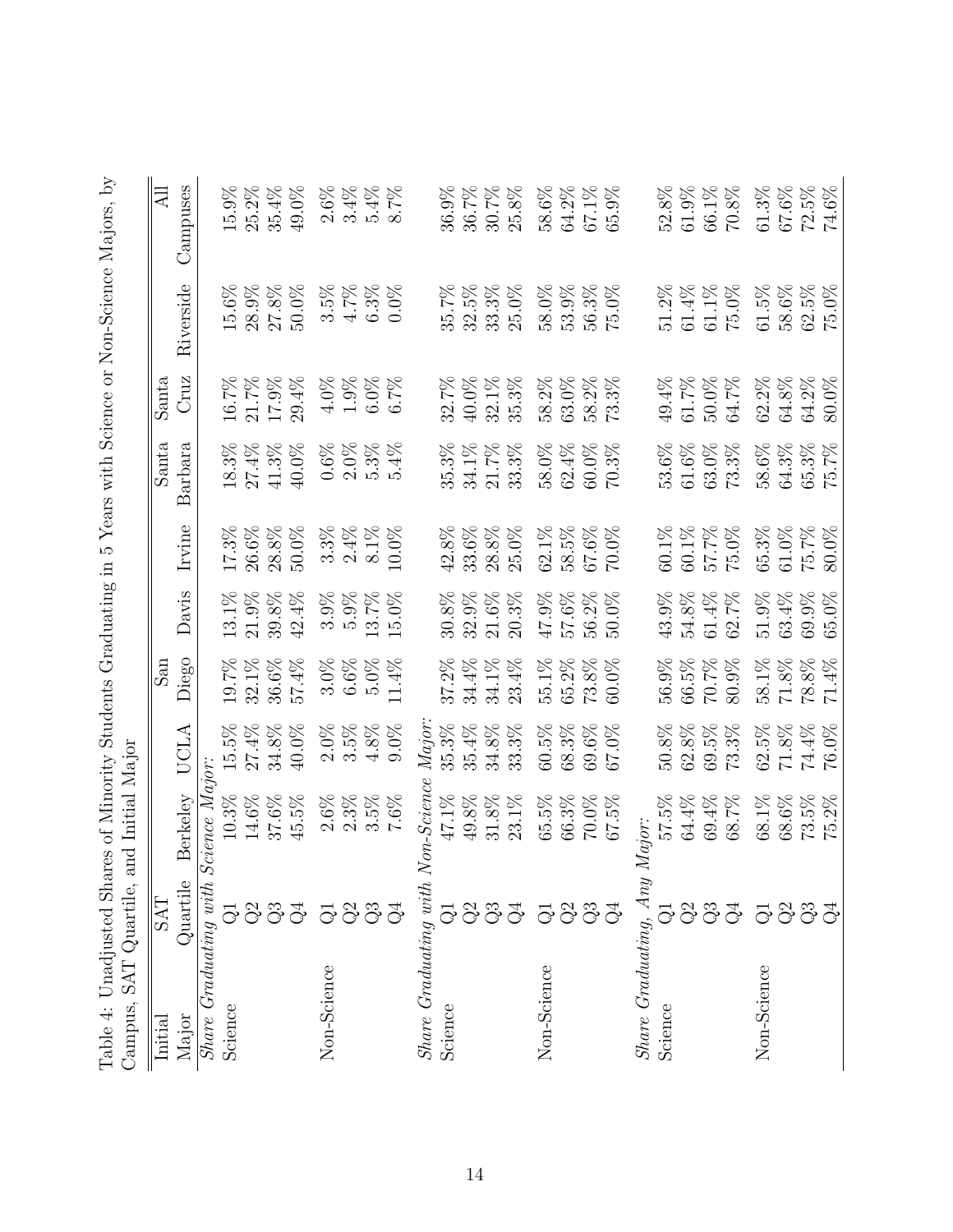| Table 5: Unadjusted Shares of Minority Students Graduating in 4 Years with Science or Non-Science Majors, by<br>Campus, SAT Quartile, a |               | nd Initial Major  |              |          |                     |          |          |                       |           |              |
|-----------------------------------------------------------------------------------------------------------------------------------------|---------------|-------------------|--------------|----------|---------------------|----------|----------|-----------------------|-----------|--------------|
| Initial                                                                                                                                 | <b>EXS</b>    |                   |              | San      |                     |          | Santa    | Santa                 |           | All          |
| Major                                                                                                                                   | Quartile      | Berkelev          | $\mathbb{A}$ | Diego    | Davis               | Irvine   | Barbara  | Cruz                  | Riverside | Campuses     |
| $Share$ $Graduating$ with $Science$ $Major$ :                                                                                           |               |                   |              |          |                     |          |          |                       |           |              |
| Science                                                                                                                                 |               | 0.6%              | $2.2\%$      | $5.9\%$  | $1.4\%$             | 4.9%     | $6.1\%$  | $7.7\%$               | $8.2\%$   | 4.5%         |
|                                                                                                                                         |               | $5.5\%$           | $6.5\%$      | 14.7%    | $5.3\%$             | 8.4%     | $12.8\%$ | $11.7\%$              | $16.9\%$  | 9.0%         |
|                                                                                                                                         |               | 19.7%             | 12.3%        | $18.3\%$ | $19.3\%$            | 15.4%    | $21.7\%$ | $14.3\%$              | $22.2\%$  | $17.0\%$     |
|                                                                                                                                         | 5333          | 23.1%             | $20.0\%$     | 23.4%    | $25.4\%$            | 28.6%    | 26.7%    | 29.4%                 | $50.0\%$  | $24.3\%$     |
| Non-Science                                                                                                                             | 5333          | $0.2\%$           | $0.3\%$      | $1.5\%$  | $0.6\%$             | $0.0\%$  | $0.0\%$  | $2.2\%$               | $1.7\%$   | $0.7\%$      |
|                                                                                                                                         |               | $0.8\%$           | 0.5%         | $2.2\%$  | $1.7\%$             | $0.8\%$  | $0.6\%$  | $0.6\%$               | $1.6\%$   | $0.9\%$      |
|                                                                                                                                         |               | $1.6\%$           | $1.5\%$      | $2.5\%$  | $2.7\%$             | 5.4%     | $1.3\%$  | $1.5\%$               | $0.0\%$   | $1.8\%$      |
|                                                                                                                                         |               | $4.5\%$           | $4.0\%$      | 11.4%    | 12.5%               | 10.0%    | 5.4%     | 6.7%                  | $0.0\%$   | $6.1\%$      |
| $Share$ Graduating with $N$                                                                                                             |               | <i>on-Science</i> | $\it{Major}$ |          |                     |          |          |                       |           |              |
| Science                                                                                                                                 | $\vec{\odot}$ | $14.4\%$          | 6.5%         | 13.8%    | 7.6%                | 11.8%    | 12.2%    | 16.7%                 | 12.7%     | 11.3%        |
|                                                                                                                                         |               | $22.4\%$          | $11.6\%$     | 16.1%    | 13.2%               | $9.1\%$  | $14.0\%$ | 16.7%                 | $16.9\%$  | 14.6%        |
|                                                                                                                                         |               | 12.7%             | $13.4\%$     | $17.1\%$ | $10.2\%$            | $9.6\%$  | $13.0\%$ | $10.7\%$              | $22.2\%$  | 13.1%        |
|                                                                                                                                         | 333           | $9.7\%$           | 17.3%        | 12.8%    | $6.8\%$             | $7.1\%$  | $26.7\%$ | $23.5\%$              | $25.0\%$  | $12.5\%$     |
| Non-Science                                                                                                                             | 5333          | 27.2%             | $22.6\%$     | $21.7\%$ | $16.6\%$            | $28.1\%$ | $27.2\%$ | $36.9\%$              | $28.5\%$  | $26.3\%$     |
|                                                                                                                                         |               | $34.1\%$          | 33.2%        | $38.8\%$ | $25.6\%$            | $30.9\%$ | $32.3\%$ | $46.3\%$              | $30.5\%$  | $33.6\%$     |
|                                                                                                                                         |               | $43.5\%$          | $35.9\%$     | 46.3%    | $28.8\%$            | $37.8\%$ | 34.7%    | 43.3%                 | $37.5\%$  | $39.3\%$     |
|                                                                                                                                         |               | 41.4%             | 38.0%        | 40.0%    | 30.0%               | 50.0%    | 29.7%    | $\frac{2}{26}$<br>56. | 25.0%     | $5\%$<br>39. |
| $Share$ $Graduating$ , $Any$                                                                                                            |               | Major:            |              |          |                     |          |          |                       |           |              |
| Science                                                                                                                                 |               | 14.9%             | $8.7\%$      | $19.7\%$ | $9.0\%$             | 16.7%    | $18.3\%$ | $24.4\%$              | 20.9%     | $15.7\%$     |
|                                                                                                                                         | 5333          | $27.9\%$          | $18.1\%$     | $30.8\%$ | $18.4\%$            | $17.5\%$ | $26.8\%$ | $28.3\%$              | 33.7%     | $23.6\%$     |
|                                                                                                                                         |               | $32.5\%$          | $25.7\%$     | $35.4\%$ | $29.5\%$            | $25.0\%$ | $34.8\%$ | $25.0\%$              | $44.4\%$  | $30.1\%$     |
|                                                                                                                                         |               | $32.8\%$          | $37.3\%$     | 36.2%    | 32.2%               | 35.7%    | 53.3%    | 52.9%                 | 75.0%     | $36.8\%$     |
| Non-Science                                                                                                                             | 5833          | 27.4%             | $22.9\%$     | 23.2%    | 17.2%               | $28.1\%$ | 27.2%    | 39.1%                 | $30.2\%$  | $27.0\%$     |
|                                                                                                                                         |               | $34.9\%$          | 33.7%        | $41.0\%$ | $27.3\%$            | $31.7\%$ | $32.9\%$ | 46.9%                 | $32.0\%$  | $34.6\%$     |
|                                                                                                                                         |               | 45.0%             | $37.4\%$     | $48.8\%$ | $31.5\%$            | 43.2%    | 36.0%    | $44.8\%$              | $37.5\%$  | $41.1\%$     |
|                                                                                                                                         |               | $45.9\%$          | 42.0%        | 51.4%    | $5\%$<br>$\ddot{2}$ | 60.0%    | 35.1%    | 63.3%                 | 25.0%     | $45.5\%$     |
|                                                                                                                                         |               |                   |              |          |                     |          |          |                       |           |              |

<span id="page-15-0"></span>

| と こうこう<br>1<br>$-1$             |                              |
|---------------------------------|------------------------------|
| $\frac{1}{2}$                   |                              |
|                                 |                              |
| N SC N SC CC CC CC N S<br>ζ     |                              |
|                                 |                              |
| $-1 - 1 - 1 - 1$<br>s<br>S      |                              |
|                                 |                              |
|                                 |                              |
| こくしゃく くらこ こうりょく<br>5            |                              |
| )<br> <br> <br>                 |                              |
| て・・・・ ・・                        | ו<br>ו                       |
| $\frac{1}{2}$<br>i              | l                            |
| $\mathbf{I}$<br>ĺ               | $\ddot{\cdot}$               |
| ;<br>{<br>くりく                   | )<br>Si                      |
| )<br>S<br>ו<br>ג                | $\mathbf$                    |
| くもく・・・・                         | ì                            |
| l                               | いしょく<br>j<br> <br>           |
| לאמרות כ                        |                              |
| .<br>!<br>)<br>2<br>2<br>2<br>2 | ソウス マネージャン<br>.<br>Protected |
| l                               | Ì                            |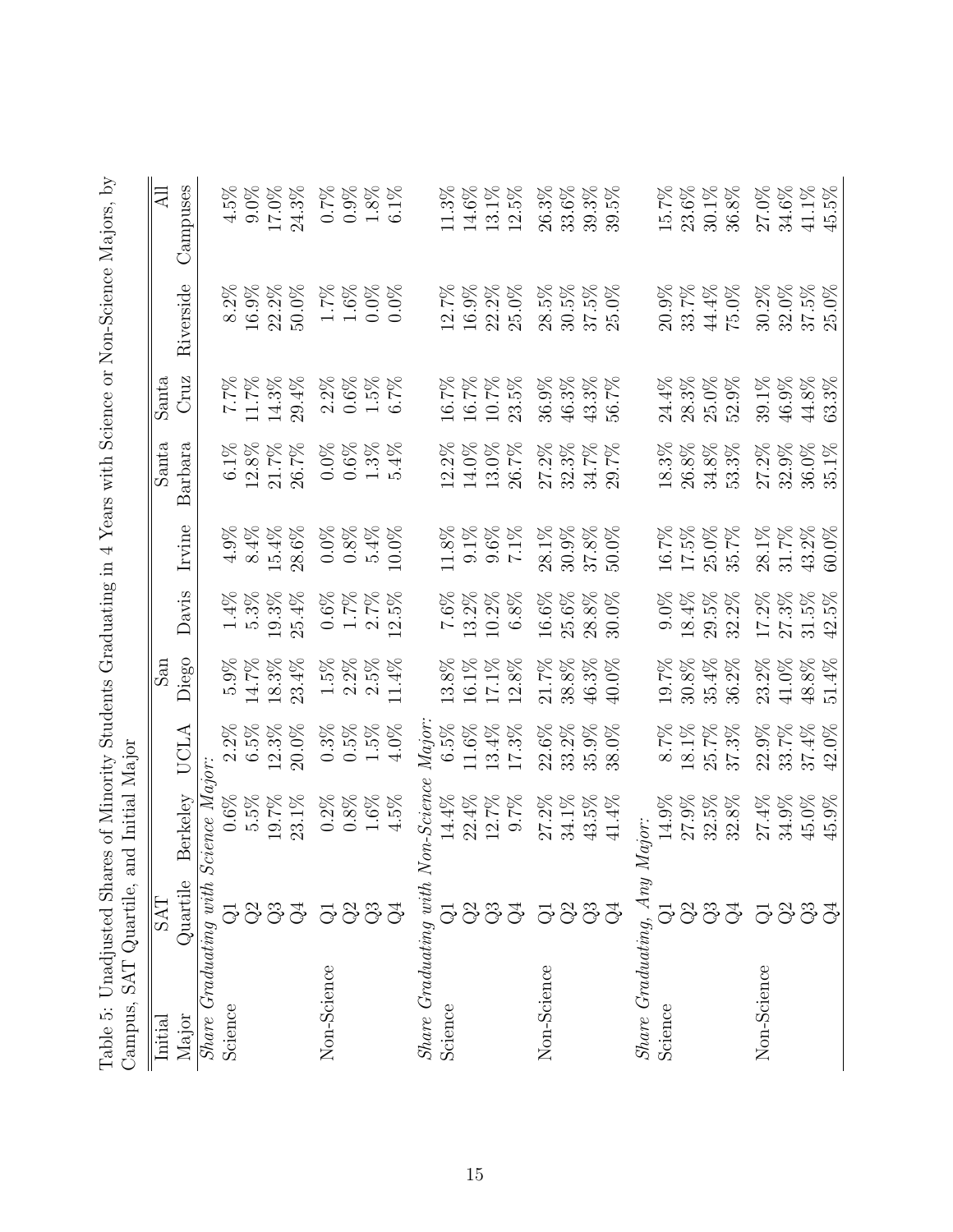# <span id="page-16-0"></span>3 Modeling Student Persistence in College Majors and Graduation

The descriptive statistics in Section [2](#page-5-0) suggest that the match between the academic preparation and the selectivity of the college may be important, particularly in the science and for minorities. We now propose a model that is flexible enough to capture these matching effects. We model a student's decision regarding whether to graduate from college and, if they do, their final choice of major. In particular, student i attending college  $k$  can choose to major and graduate in a science field,  $m$ , or in a non-science field,  $h$ , or choose to not graduate,  $n$ . Denote the student's decision by  $d_{ik}$ ,  $d_{ik} \in \{m, h, n\}$ . In what follows, the student's initial choice of a college,  $k$  is taken as given. Note that this introduces a selection problem: students at Berkeley are likely strong not only on characteristics observed by the researcher but also along unobserved dimensions. We discuss the selection problem in more detail in section [3.2.](#page-19-0)

We assume that the utility student i derives from graduating with a major in j from college k depends on three components: (i) the *net returns* she expects to receive from graduating with this major from this college; (ii) the *costs of switching* one's major, if the student decides to change from the one with which she started college; and (iii) other factors which we treat as idiosyncratic and stochastic. The net returns from majoring in field j at college k,  $R_{ijk}$ , is just the difference between the expected present value of future benefits,  $b_{ijk}$ , of having this major/college combination, less the costs associated with completing it,  $c_{ijk}$ , i.e.,  $R_{ijk} = b_{ijk} - c_{ijk}$ .<sup>[17](#page--1-0)</sup> In particular, the benefits would include the expected stream of labor market earnings that would accrue to someone with this major-college combination (e.g., an engineering degree from UC Berkeley), where these earnings would be expected to vary with a student's ability and the quality of training provided by the college.

The costs of completing a degree in field  $j$  at  $k$  depend on the effort a student would need to exert to complete the curriculum in this major at this college, where this effort is likely to vary with i's academic preparation and the quality of the college and its students. With respect to switching costs, each student arrives on campus with an initial major,  $j<sup>int</sup>$  (as with the college

<sup>&</sup>lt;sup>17</sup>For a similar approach to modeling the interaction between colleges and majors in determining college graduations in particular majors, see Arcidiacono (2004).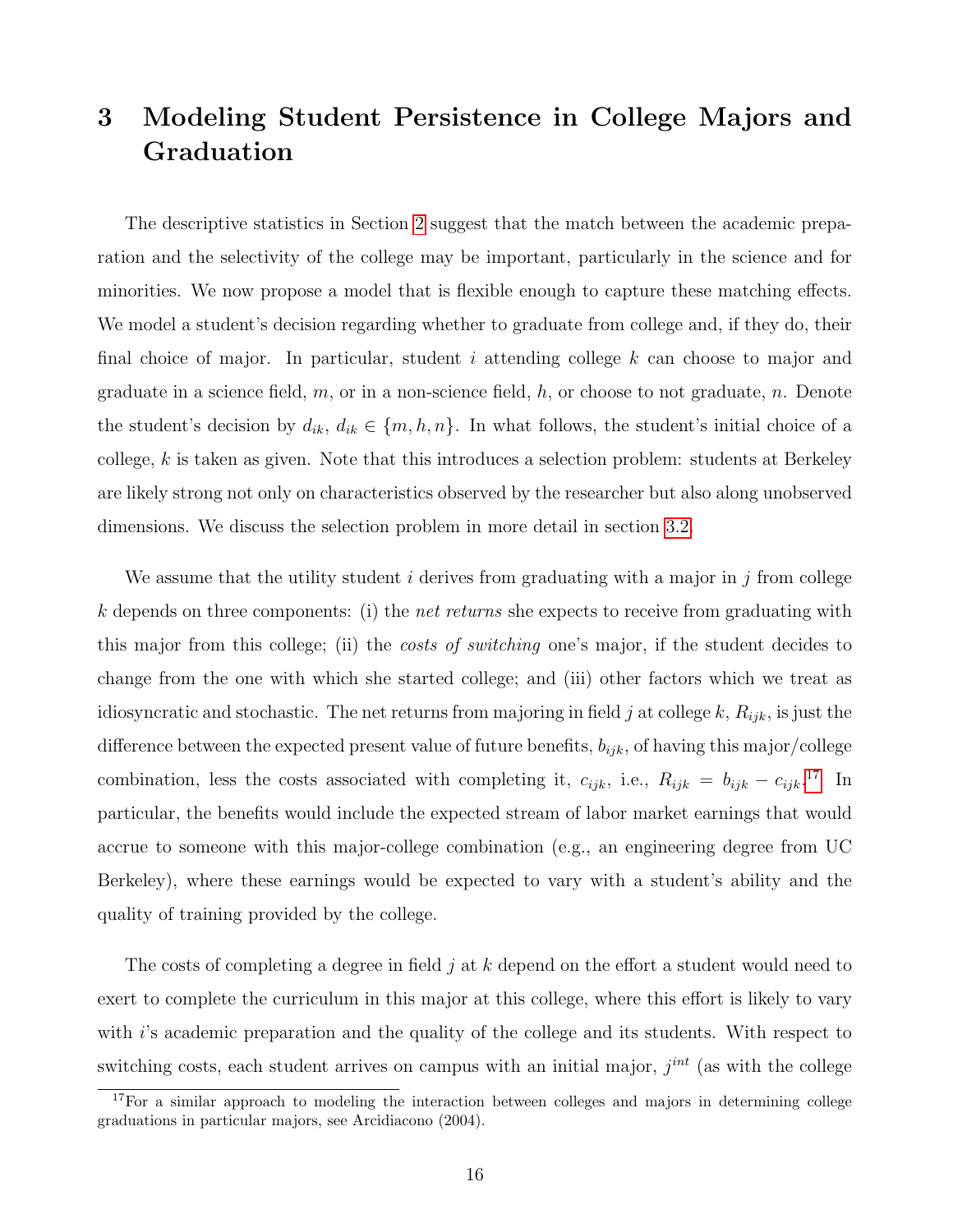she attends, her initial, or intended, major,  $j^{int}$ , is taken as given). The student may remain in and graduate with her initial major or may decide to switch to and graduate with a different major in which case the switching cost,  $C_{ijk}$ , is paid. Finally, we allow for an idiosyncratic taste factor,  $\epsilon_{ijk}$ . It follows that the payoff function for graduating with major j at school k is given by:

$$
U_{ijk} = R_{ijk} - C_{ijk} + \epsilon_{ijk} \tag{1}
$$

for  $j \in \{m, h\}$ . Below, we characterize the specific functional forms for  $R_{ijk}$  and  $C_{ijk}$  that we use in estimation.

Since discrete choice models depend on differences in payoffs, without loss of generality we normalize the student's utility of not graduating from college k, denoted as  $U_{ink}$ , to zero. It follows that the major/graduation choice of student  $i$  attending college  $k$  is made according to:

$$
d_{ik} = \arg\max_{m,h,n} \{ U_{imk}, U_{ihk}, 0 \} \tag{2}
$$

### 3.1 Net Returns

We assume that the net returns of a particular major/college combination,  $R_{ijk}$ , varies with an index of a student's academic preparation for major j, denoted by  $AI_{ij}$ , and that these net returns to  $AI_{ij}$  may differ across campuses. In particular, we assume that  $R_{ijk}$  is characterized by the linear function:

<span id="page-17-0"></span>
$$
R_{ijk} = \phi_{1jk} + \phi_{2jk} A I_{ij} \tag{3}
$$

The specification in [\(3\)](#page-17-0) allows college-major combinations to differ in their net returns to the academic index with higher net returns associated with higher values of  $\phi_j$ . As noted above, such differences in  $\phi_{2jk}$  may result from colleges gearing their curriculum in a particular major to students from a particular academic background which, in turn, produce differences in subsequent labor market earnings. Degrees in various majors from different colleges also may produce differing net returns that do not depend on a student's academic preparation which is reflected in differing values of  $\phi_{1jk}$ . For example, the curriculum in majors at some colleges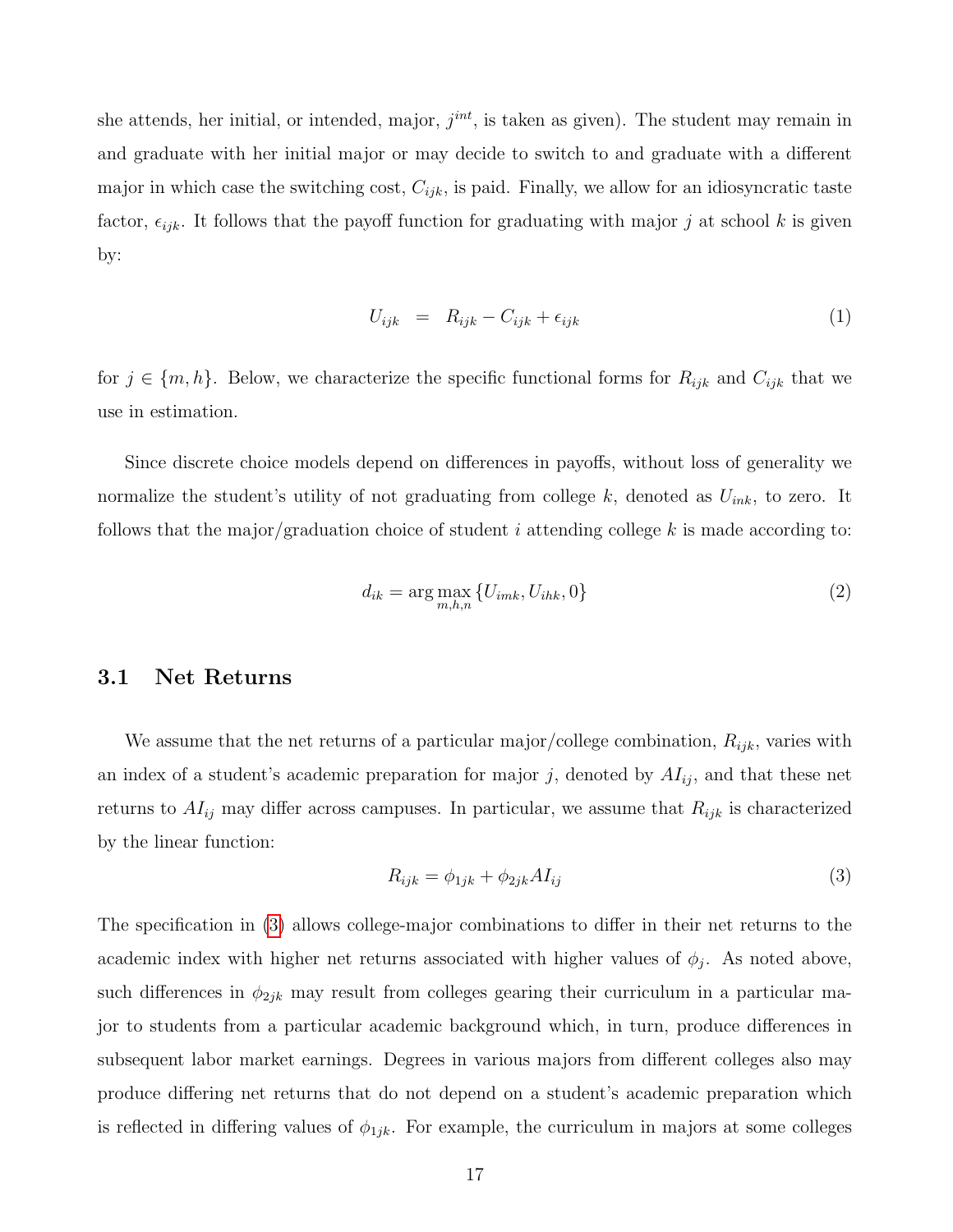(e.g., engineering at MIT) may have different course requirements that all students have to meet, regardless of their academic preparation, that impose differing effort and time costs to completing the major.

We are interested in how differences across colleges of differing quality, or selectivity, differ in their ability to educate and graduate students of differing academic preparation in various majors. To see how the specification of the net returns functions in [\(3\)](#page-17-0) capture such differences, suppose that College A is an elite, selective college (e.g., UC Berkeley, UCLA or UC San Diego), while College B is a less selective one (e.g., UC Santa Cruz or UC Riverside). One possibility is that highly selective colleges  $(A)$  have an *absolute advantage* relative to less selective ones (B) in the net returns students from any level of academic preparation would receive and that such advantage is true for all majors. This case is illustrated in Panel (a) of Figure 1, where the absolute advantage holds for all majors. Alternatively, selective colleges may not generate higher net returns for students with all levels of academic preparation in all fields. For example, selective colleges may have an absolute advantage in moving all types of students through its science curriculum, whereas less selective colleges  $(B)$  may have an absolute advantage in training students in the humanities. This case is characterized by Panels (a) and (b) in which elite colleges  $(A)$  have absolute advantage in getting students through major j, while less selective colleges (B) have an absolute advantage in graduating all students from major  $(j')$ . This second case might arise if colleges develop faculties and facilities to educate students in some majors, but not others, such as "technology institutes" (e.g., Caltech, Georgia Tech) which focus on their curriculum and research in science and technology.

But some colleges may produce higher net returns in some major  $j$  for less-prepared students, while others are geared to better-prepared students and produce higher net returns for the latter type of student. This case is illustrated in Panel (c) for major j. At first glance, this differencesin-relative-advantage between highly selective and less selective colleges may account for the differential success UC Berkeley and UCLA had in graduating minorities versus non-minorities with STEM majors compared to lesser-ranked UC campuses, like UC Santa Barbara and UC Riverside. Below, we examine the empirical validity of this latter explanation, after explicitly accounting for differences in student preparation and student persistence in majors across the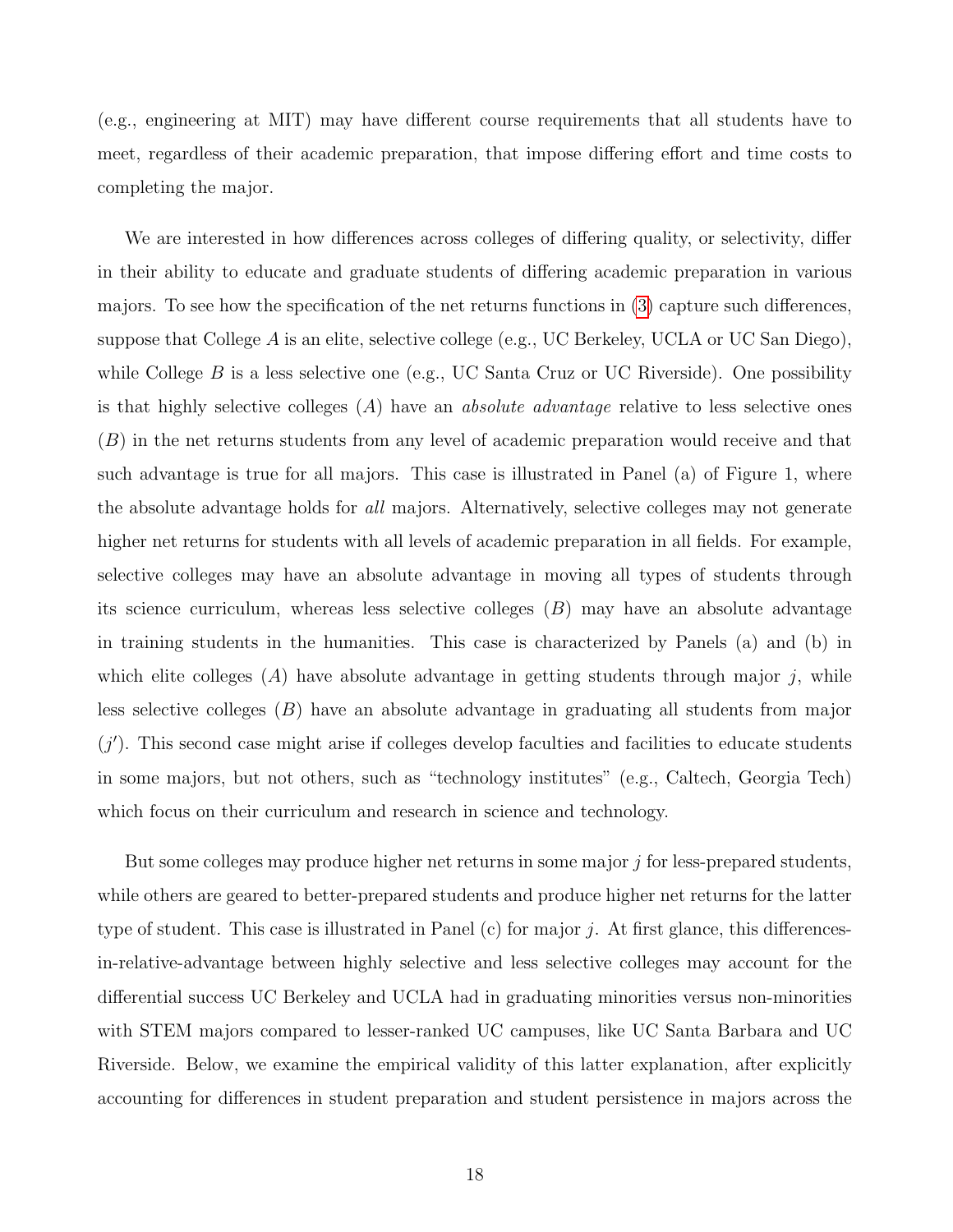

College  $A$  is greater than from  $B$  for all  $AI_j$ .

(a) Net Returns to AI of graduating in major  $j$  from (b) Net Returns to AI of graduating in major  $j'$  from College B is greater than from A for all  $AI_{j'}$ .



(c) Net Returns to  $AI$  of graduating in major j from College A is greater than B for better prepared students, but greater from B than A for less prepared ones.

<span id="page-19-1"></span>Figure 1: Differences in Net Returns to Student Academic Preparation (AI) by Major at Selective  $(A)$  and Non-Selective  $(B)$  Colleges

UC campuses.

## <span id="page-19-0"></span>3.2 Academic Preparation for Majors

We now specify how the student's academic index is constructed. We assume that the various abilities of the student can be characterized by a set of characteristics  $X_i$ . These characteristics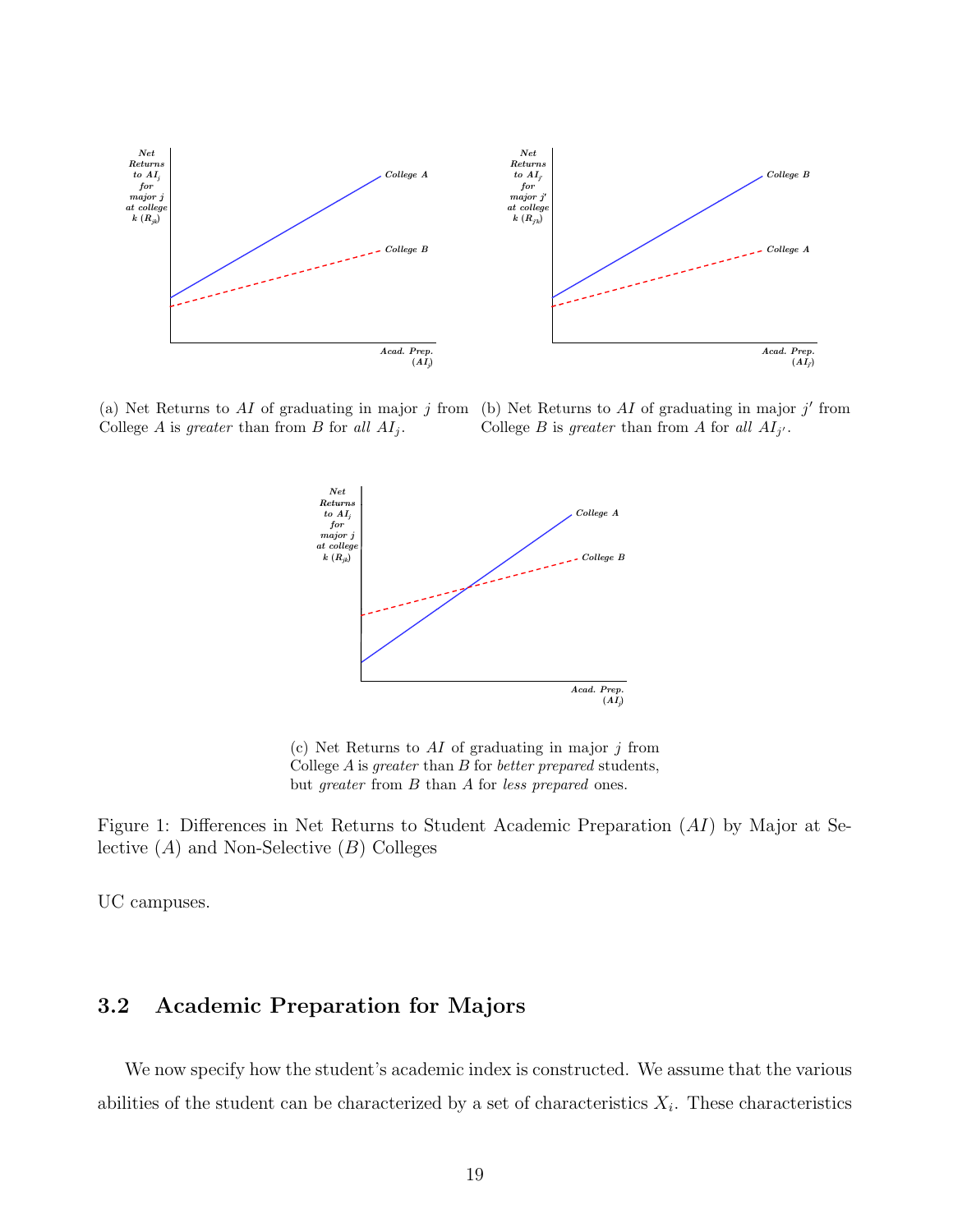are then rewarded in majors differently. For example, math skills may be rewarded more in the sciences while verbal scores may be more rewarded outside of the sciences. The academic index for major  $j \in \{m, h\}$ ,  $AI_{ij}$ , is then given by:

<span id="page-20-0"></span>
$$
AI_{ij} = X_i \beta_j \tag{4}
$$

where  $\beta_j$  allows for the weights on the various measures of preparation to vary by major.

Our estimation problem is analogous to that in the literature concerning the effects of college quality on graduation and later-life outcomes. In particular, whether a student remains in a major and graduates from a particular college is the result of student decisions that are influenced by the quality of the campus – in our case the campus-specific net returns to graduating with a major and the costs of switching a major – and by observed and unobserved dimensions of her academic preparation. To account for the selection effects in our context, we employ the approach used by Dale and Krueger (2002) by constructing a set of academic indices for each student that depend not only on observables, such as SAT math and verbal scores, but also on dimensions not fully captured by such measures but that are reflected in where a student applied and the rankings/quality of UC campuses to which she was admitted. The full set of characteristics,  $X_i$ , is given by: observed measures of academic preparation  $(H_i)$ , which includes high school GPA, and SAT math and verbal scores; parental background  $(B_i)$ , which includes dummy variables for each family income category and each parental education category; dummy variables for each of the schools in the UC system where the individual submitted an application, where  $s_{ik} = 1$  if the individual submitted an application to school k and zero otherwise; and an indicator variable of whether the individual was admitted to school  $k$ ,  $a_{ik}$ . That is:

$$
X_i = \left[ \begin{array}{cc} H_i & B_i & S_i & A_i \end{array} \right]
$$

where:

$$
S_i = \begin{bmatrix} s_{i1} & \cdots & s_{iK} \end{bmatrix}
$$

$$
A_i = \begin{bmatrix} a_{i1} & \cdots & a_{iK} \end{bmatrix}
$$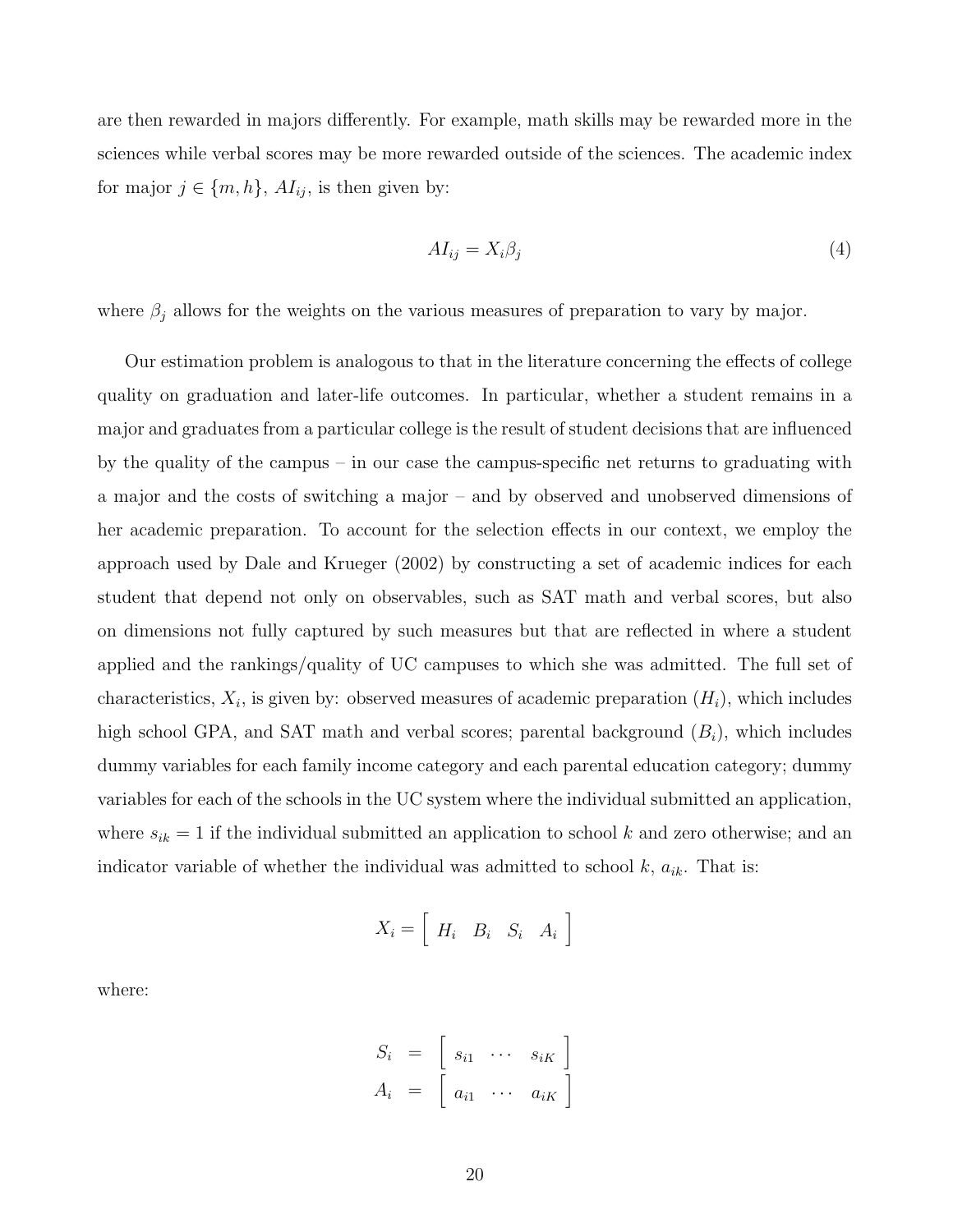The academic index for individual i in major j,  $AI_{ij}$ , is then given by a major-specific weighted average of the characteristics in  $X_i$  as in [\(4\)](#page-20-0). In this way, we allow the possibility that characteristics such as SAT math may be more important for science majors than non-science majors.

## 3.3 Costs of Switching Majors

Finally, we specify the cost of switching majors,  $C_{ijk}$ . We allow these costs to depend on the individual's academic index  $(AI_{ij})$ , a set of variables,  $B_i$ , that contain measures of parental support such as parental income and education, and a college specific component,  $\alpha_{3k}$ .

<span id="page-21-0"></span>
$$
C_{ijk} = \begin{cases} A I_{ij} \alpha_{1j} + B_i \alpha_2 + \alpha_{3k} & \text{if } j^{int} \neq j \\ 0 & \text{if } j^{int} = j \end{cases}
$$
 (5)

### 3.4 Estimation

We specify the error structure such that it has a nested logit form, allowing the errors to be correlated among the two graduation options, i.e., graduating with a science major (m) and graduating with a non-science degree  $(h)$ . In this way we account for shocks after the initial choice of school and major that may influence the value of continuing one's education. For example, a shock to one's finances or personal issues may make college in general unattractive. Given our assumption regarding the error distribution, the probability of choosing to graduate from k with major j, conditional on X and B (but not  $\epsilon$ ), is given by:

$$
p_{ijk} = \frac{\left(\sum_{j'} \exp\left(\frac{u_{ij'k}}{\rho}\right)\right)^{\rho-1} \exp\left(\frac{u_{ijk}}{\rho}\right)}{\left(\sum_{j'} \exp\left(\frac{u_{ij'k}}{\rho}\right)\right)^{\rho}+1}
$$
(6)

for  $j = m, h$  and where the probability of choosing not to graduate from k is given by:

$$
p_{i0k} = \frac{1}{\left(\sum_{j'} \exp\left(\frac{u_{ij'k}}{\rho}\right)\right)^{\rho} + 1} \tag{7}
$$

We estimate separate nested logit models for minority and non-minority students, as well as separate models for 4- and 5-year graduation outcomes.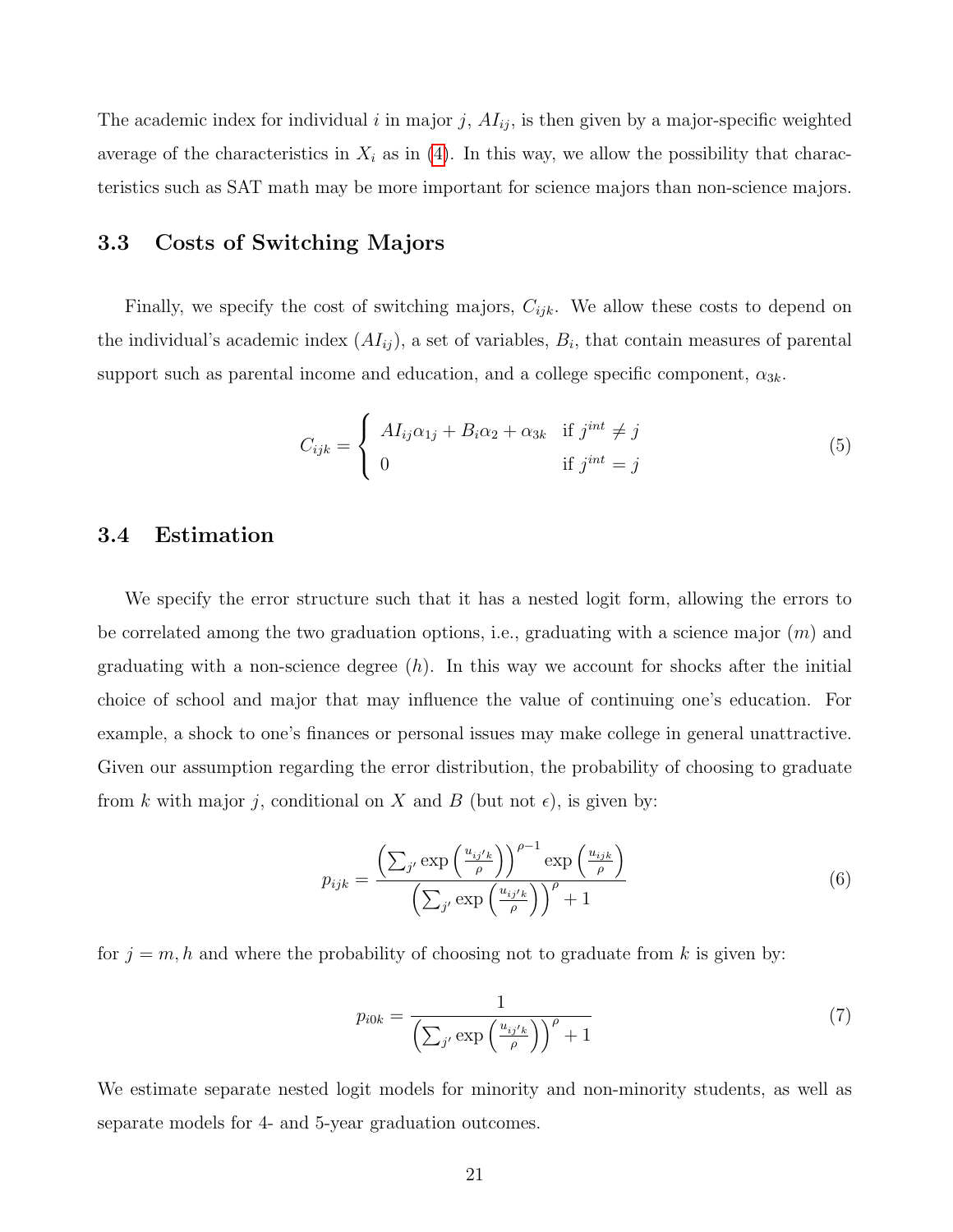## <span id="page-22-0"></span>4 Results

In this section we present estimates of the model of graduation/major choices. By modeling these choices, we attempt to account for cross-campus differences in academic preparation. To assess the consequences of adjusting for selection, we then examine how persistence in majors and overall graduation rates would differ from the rates presented in Section [2](#page-5-0) if student academic preparation were equalized across the UC campuses. Finally, we calculate changes in STEM graduations for minority (and non-minority) students from reallocating students across the UC campuses. As we show below, these exercises imply sizeable gains in STEM major graduations among minorities from reallocating students, especially less-prepared ones, from higher-ranked UC campuses to lower-ranked ones.

Estimates of the key parameters of based on graduation in 5 or less years for minorities and non-minorities are given in Table [6.](#page-23-0)<sup>[18](#page--1-0)</sup> We present estimates for the parameters of the net return functions in [\(3\)](#page-17-0), the switching majors cost function in [\(5\)](#page-21-0) and some of the indices of students' academic preparation from  $(4)$  for science and non-science majors.<sup>[19](#page--1-0)</sup>

Consider first the estimates for the indices of academic preparation found in Table [6.](#page-23-0) Among non-minorities, there are notable differences in the relative importance of particular measures of academic preparation across the two majors, with the SAT Math score being important for Science majors, while SAT verbal is more important for the non-sciences. A student's high school GPA is important for both majors, but is relatively more important for Science than non-science. Similar patterns hold for minorities, although only the positive effect of SAT Math scores on the preparation index for science majors is precisely estimated.<sup>[20](#page--1-0)</sup>

The coefficient estimates for the net returns function are displayed in Table [6.](#page-23-0) Note that the estimated campus intercepts and slope coefficients for the specification in [\(3\)](#page-17-0) are measured

<sup>&</sup>lt;sup>18</sup>The corresponding parameter estimates for data on four-year graduation rates are found in Table [14](#page-42-0) in the Appendix and show similar patterns.

<sup>&</sup>lt;sup>19</sup>The full model has 144 parameters. For ease of exposition, we do not report the coefficients in the academic index or the switching costs for each family income and parental education category. Nor do we report the Dale and Krueger controls.

<sup>&</sup>lt;sup>20</sup>The lack of precision is driven by the flexibility of our specification. For example, using a less flexible function for the returns to parental income education, as opposed to dummying out each category, results in statistically significant effects for the main academic measures.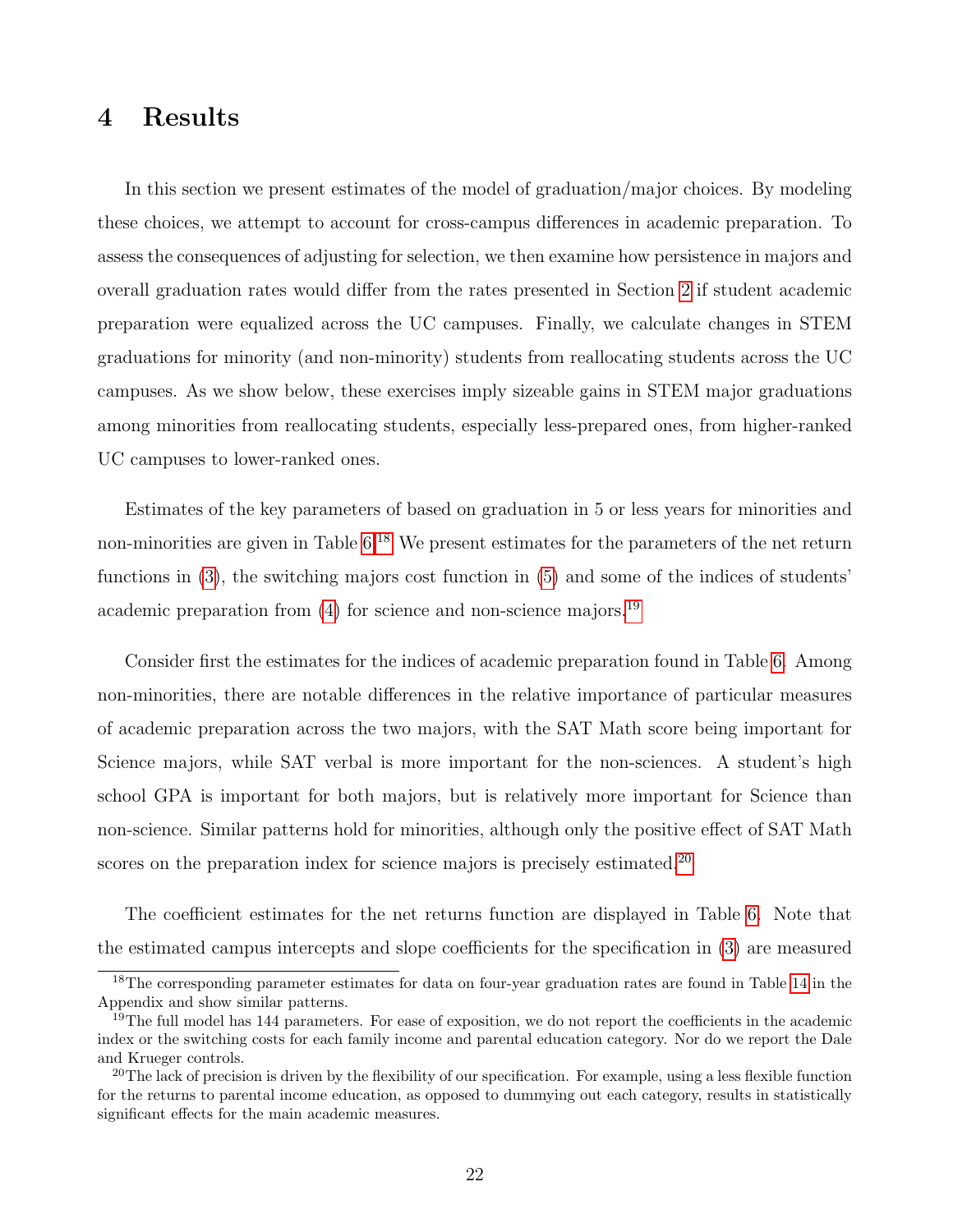|                                      |             | $\overline{\text{Non-Minority}}$ |            | Minority    |
|--------------------------------------|-------------|----------------------------------|------------|-------------|
|                                      | Science     | Non-Science                      | Science    | Non-Science |
| Net Returns Function:                |             |                                  |            |             |
| <b>UCLA</b>                          | $-0.061$    | $-0.671**$                       | $-0.059$   | $-0.405$    |
|                                      | (0.482)     | (0.305)                          | (0.605)    | (0.554)     |
| San Diego                            | $1.310***$  | 0.043                            | 1.029      | 0.562       |
|                                      | (0.441)     | (0.290)                          | (0.879)    | (0.856)     |
| Davis                                | $1.299***$  | 0.178                            | $-0.003$   | $-0.321$    |
|                                      | (0.418)     | (0.271)                          | (0.609)    | (0.555)     |
| Irvine                               | $1.555***$  | 0.304                            | 0.718      | 0.385       |
|                                      | (0.433)     | (0.282)                          | (0.728)    | (0.682)     |
| Santa Barbara                        | 2.249***    | $0.644**$                        | 0.802      | 0.568       |
|                                      | (0.460)     | (0.323)                          | (0.767)    | (0.737)     |
| Santa Cruz                           | $3.214***$  | $0.711*$                         | 1.656      | 0.912       |
|                                      | (0.513)     | (0.375)                          | (1.180)    | (1.174)     |
| Riverside                            | $2.651***$  | $0.585*$                         | 1.273      | 0.995       |
|                                      | (0.475)     | (0.336)                          | (1.121)    | (1.078)     |
| UCLA $\times AI_j$                   | $0.996***$  | $1.136***$                       | $1.002***$ | 1.076***    |
|                                      | (0.063)     | (0.076)                          | (0.104)    | (0.116)     |
| San Diego $\times AI_i$              | $0.823***$  | $0.913***$                       | $0.792***$ | $0.817***$  |
|                                      | (0.054)     | (0.067)                          | (0.117)    | (0.139)     |
| Davis $\times AI_i$                  | $0.821***$  | $0.879***$                       | $0.972***$ | $1.012***$  |
|                                      | (0.051)     | (0.061)                          | (0.109)    | (0.125)     |
| Irvine $\times AI_j$                 | $0.756***$  | $0.835***$                       | $0.880***$ | $0.905***$  |
|                                      | (0.050)     | (0.064)                          | (0.115)    | (0.135)     |
| Santa Barbara $\times AI_j$          | $0.663***$  | $0.766***$                       | $0.845***$ | $0.838***$  |
|                                      | (0.050)     | (0.062)                          | (0.101)    | (0.118)     |
| Santa Cruz $\times AI_i$             | $0.484***$  | $0.678***$                       | $0.695***$ | $0.763***$  |
|                                      | (0.055)     | (0.073)                          | (0.125)    | (0.146)     |
| Riverside $\times AI_i$              | $0.583***$  | $0.683***$                       | $0.761***$ | $0.723***$  |
|                                      | (0.052)     | (0.070)                          | (0.111)    | (0.129)     |
| Switching Majors Cost Function:      |             |                                  |            |             |
| <b>UCLA</b>                          | $-0.003$    |                                  | 0.019      |             |
|                                      | (0.021)     |                                  | (0.018)    |             |
| San Diego                            | $-0.087***$ |                                  | $-0.001$   |             |
|                                      | (0.021)     |                                  | (0.021)    |             |
| Davis                                | $-0.152***$ |                                  | $-0.035*$  |             |
|                                      | (0.021)     |                                  | (0.020)    |             |
| Irvine                               | $-0.066**$  |                                  | $-0.007$   |             |
|                                      | (0.026)     |                                  | (0.023)    |             |
| Santa Barbara                        | 0.026       |                                  | $0.082***$ |             |
|                                      | (0.027)     |                                  | (0.025)    |             |
| Santa Cruz                           | $-0.136***$ |                                  | $-0.005$   |             |
|                                      | (0.032)     |                                  | (0.025)    |             |
| Riverside                            | $-0.159***$ |                                  | $-0.017$   |             |
|                                      | (0.033)     |                                  | (0.023)    |             |
| Academic Preparation Index Function: |             |                                  |            |             |
| HS GPA                               | $1.128***$  | $0.767***$                       | 0.975      | 0.826       |
|                                      | (0.151)     | (0.147)                          | (0.846)    | (0.789)     |
| SAT Math                             | $3.567***$  | $-0.684***$                      | $1.433***$ | 0.073       |
|                                      | (0.279)     | (0.206)                          | (0.455)    | (0.425)     |
| <b>SAT</b> Verbal                    | $-0.849***$ | $0.565***$                       | 0.343      | 0.627       |
|                                      | (0.194)     | (0.177)                          | (0.679)    | (0.626)     |
| Nesting parameter                    |             |                                  |            |             |
| $\rho$                               | $0.453***$  |                                  | 0.143      |             |
|                                      | (0.072)     |                                  | (0.134)    |             |

<span id="page-23-0"></span>Table 6: Nested Logit Coefficients for Choice of Final Major based on 5-year Graduation Criteria†

† All campus dummies are measured relative to UC Berkeley (the omitted category). The coefficient on AI for Berkeley is normalized to one.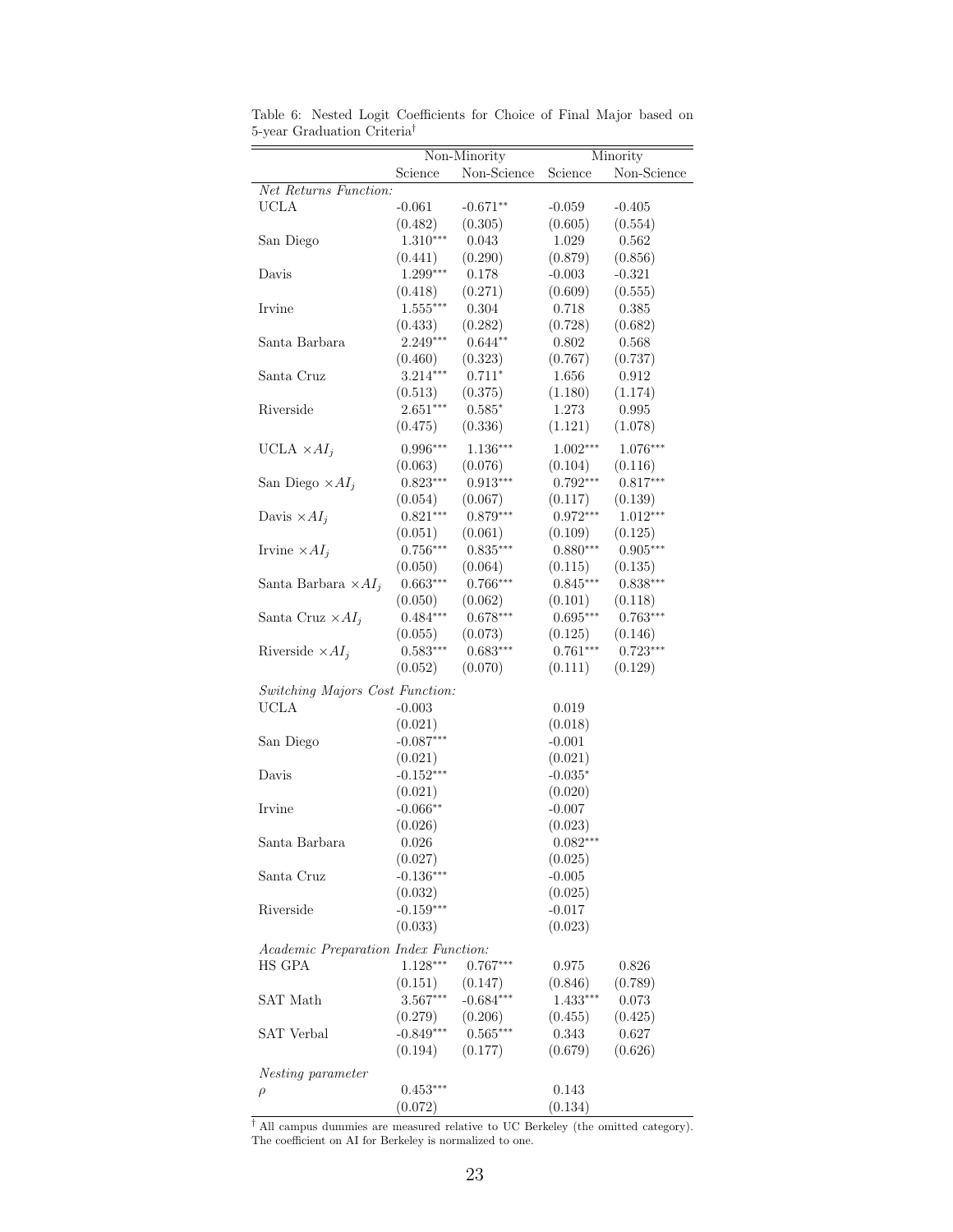relative to those for UC Berkeley (the slope for UC Berkeley is normed to one). We make three points about how the net returns functions vary with student academic preparation  $(AI<sub>i</sub>)$ . First, not surprisingly, the net returns to graduating with either major increase with  $AI<sub>j</sub>$  for minorities and non-minorities.<sup>[21](#page--1-0)</sup> Second, the net returns to academic preparation (the  $\phi_{2jk}s$ ) are larger for higher-ranked campuses, such as UC Berkeley and UCLA, compared to those for lower-ranked ones. This "return to college quality" holds for graduating with either a science or non-science major and for minorities and non-minorities. Third, our estimates for the net returns functions imply that, while higher ranked UC campuses like UC Berkeley and UCLA have a comparative advantage in graduating better prepared minority or non-minority students in either science or non-science majors relative to lower-ranked campuses, like UC Santa Cruz and UC Riverside, the lower-ranked campuses have a comparative advantage in graduating lessprepared students especially in the sciences. This is reflected in the positive intercept terms in the first panel when comparing all campuses except UCLA to UC Berkeley. This pattern is consistent with the relationship among colleges of different ranks illustrated in Panel (c) of Figure [1.](#page-19-1) Moreover, although not obvious from the coefficients themselves, the range of  $AI<sub>j</sub>$  scores for which lower-ranked campuses have this comparative advantage is greater in the sciences than in the non-sciences. These final two patterns suggest the potential for improving persistence rates of minorities in the sciences by re-allocating students from higher ranked to lower-ranked campuses. We develop this point in Section [4.2.](#page-28-0)

Finally, we turn to the estimates of the campus-specific components of the switching majors cost function in Table [6.](#page-23-0) Again these campus components are measured relative to those for UC Berkeley, which is normalized to zero. In contrast to the net returns, the costs of switching majors are not ordered according to campus rankings and differ by minority status. Among non-minorities, the costs of switching majors is highest at UC Berkeley but there is no pattern to the remaining coefficients. In contrast, minorities at Berkeley have similar switching costs to those at other campuses. Those only exception is UC Santa Barbara, which has slightly higher switching costs.

<sup>&</sup>lt;sup>21</sup>The average of the campus-specific slopes of the net returns functions are remarkably similar, with  $0.87$ being the average for minorities of graduating with a science major and 0.77 for non-minorities and 0.89 being the average for minorities of graduating with a non-science major and 0.86 for non-minorities.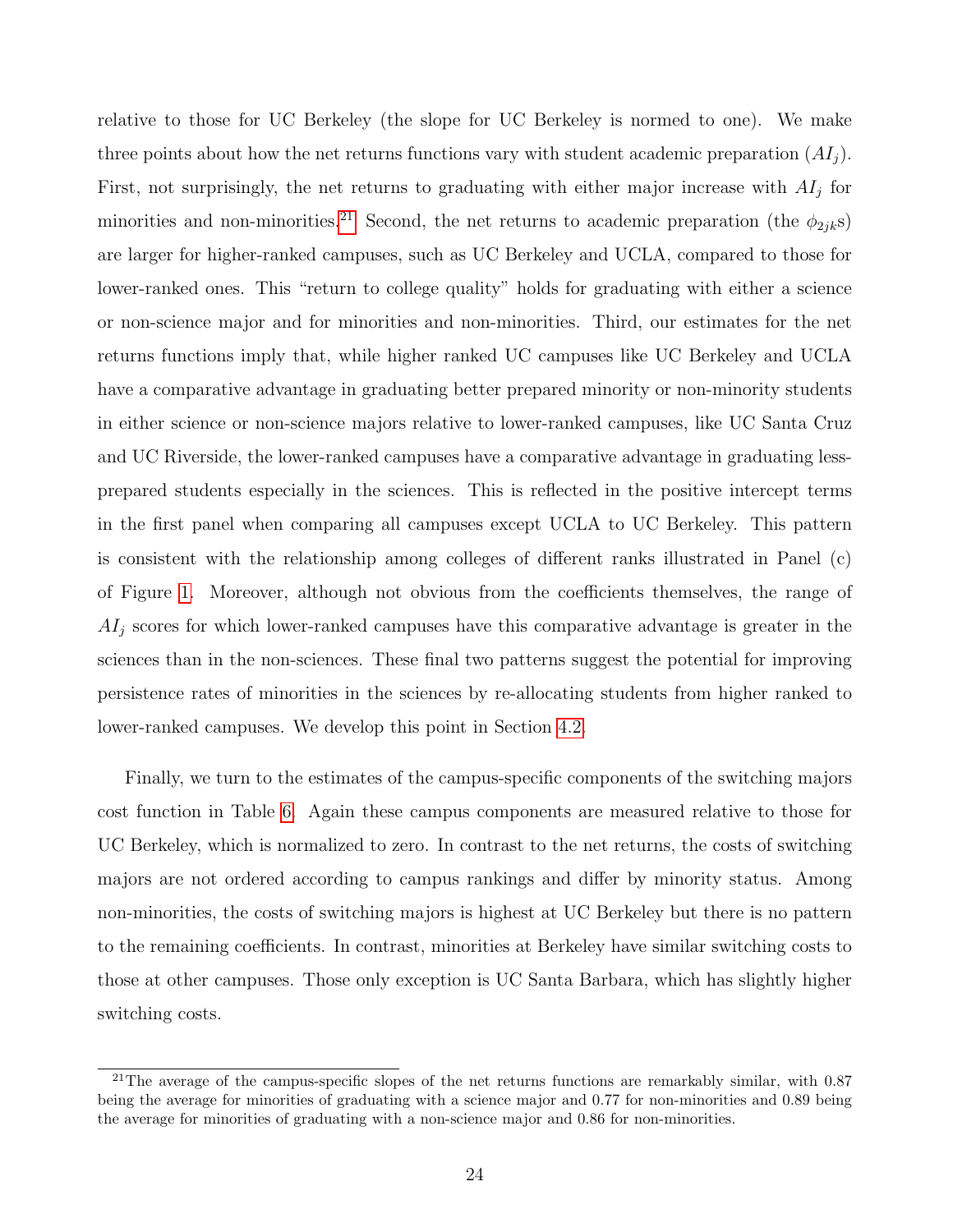## 4.1 Adjusting for Selection and Equalizing Across-Campus Student **Differences**

To further characterize the consequences of adjusting for selection for the across-campus differences in persistence and graduation rates of minorities and minorities, we use the parameters of our model to predict these campus-specific rates for a common set of students, with the predictions then purged of selection. More precisely, we use the parameter estimates in Tables [6](#page-23-0) and [14](#page-42-0) to predict the shares of students who would graduate, in 5 and 4 years or less respectively, with a science major  $(d_i = m)$ , a non-science major,  $(d_i = h)$ , and any major  $(d_i = m \text{ or } d_i = h)$  at each UC campus for each initial-major  $(j^{int})$  and SAT score quartile  $(Q)$  "cell." Here we use all students who enrolled at one of the UC campuses and who are of that particular initial major and SAT score quartile. By using the same students in each cell to predict these shares for each campus, the resulting estimates are purged of the within-pair differences in students' observed measures of academic preparation and family background that characterized the actual shares found in Tables [4](#page-14-0) and [5,](#page-15-0) respectively. The selection-adjusted predicted shares based on a 5-year graduation criteria are found in Table [7](#page-27-0) and in Table [8](#page-29-0) for the 4-year graduation criteria. To facilitate their comparison with the observed (unadjusted) shares, the results in these tables are displayed in much the same format as is used in Tables [4](#page-14-0) and [5.](#page-15-0)

We focus initially on the selection-adjusted shares for minorities in Table [7](#page-27-0) that are based on the 5-year graduation criteria. In addition to the predicted shares by initial major and SAT quartile, we include in this table tabulations of the average differences in the selection-adjusted versus actual shares for each UC campus ("Ave. Diff.") and of a measure of the differences in the across-campus heterogeneity of the shares ("Diff. in Across-Campus Hetero.") for each quartile of the distribution of SAT scores.<sup>[22](#page--1-0)</sup> For almost every initial-major-SAT-quartile cell, adjusting for selection and equalizing the within initial-major–SAT-quartile cells student characteristics results in less across-campus heterogeneity in minority persistence rates in the sciences and nonsciences and in overall graduation rates compared to the shares actually observed at the UC campuses. More precisely, equalizing the within-cell differences in student academic preparation

<sup>&</sup>lt;sup>22</sup>We use the coefficient of variation of shares for each SAT quartile to measure across-campus heterogeneity. Note that this does not take into account differences in the size of the quartiles in the actual data.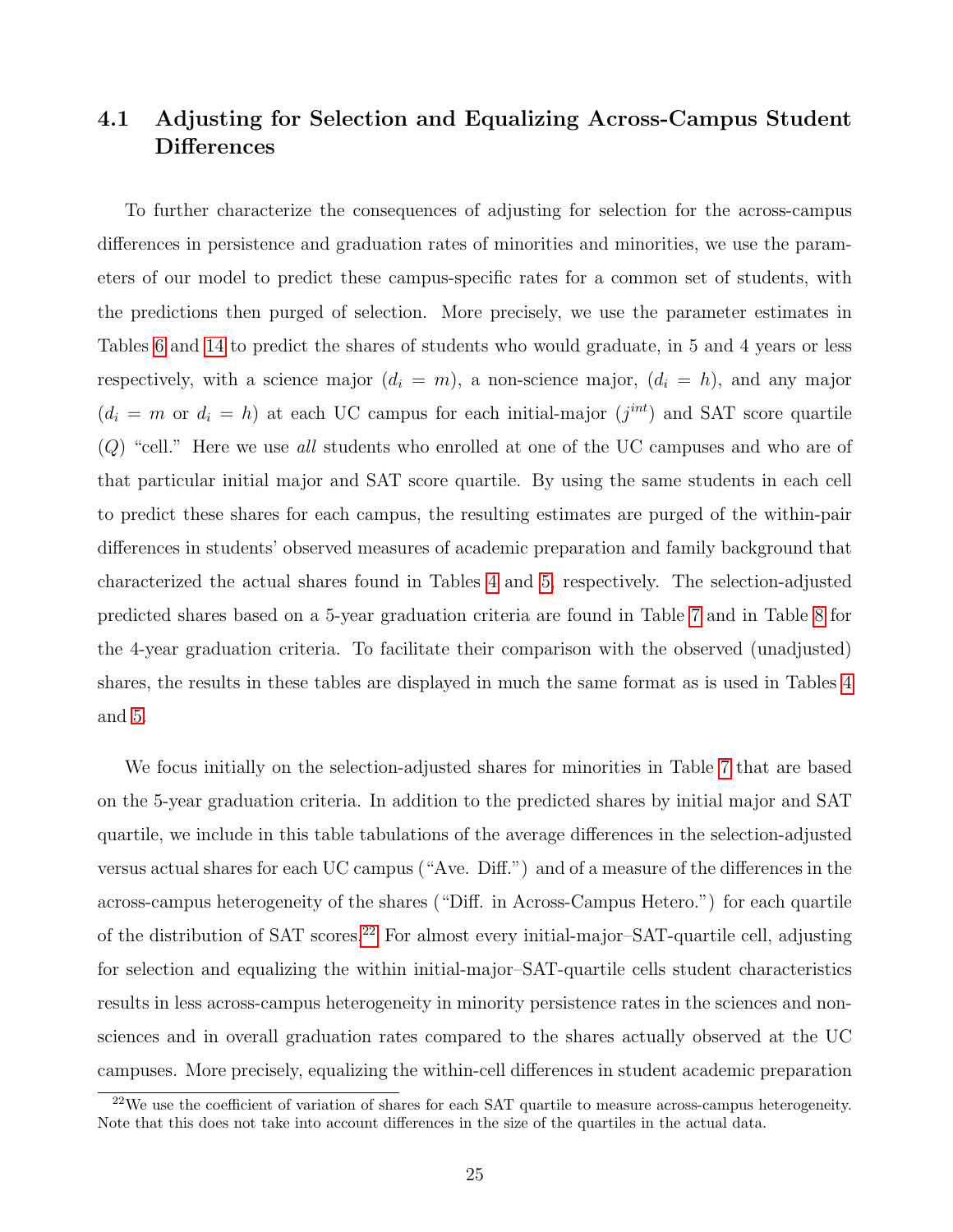and family background would tend to *reduce* the persistence rates at the higher ranked campuses and to increase them at the lower-ranked campuses. There are two notable exceptions to this pattern. Equalizing student preparation and family background of minorities would actually increase the across-campus heterogeneity in science persistence rates and the share of students switching into the sciences for those students in the bottom SAT quartile. This is due to the strong comparative advantage that less-selective campuses (i.e., UC Santa Barbara, UC Santa Cruz and UC Riverside) have over higher ranked ones (i.e., UC Berkeley and UC San Diego) in the net returns to graduating less-prepared minority students in the sciences.

The selection-adjusted shares based on a 4-year graduation criteria are displayed in Table [8.](#page-29-0) There are several points to make about these estimates. First, as we found when comparing the actual persistence and graduation rates for minorities across the two graduation criteria (see Tables [4](#page-14-0) and [5\)](#page-15-0), the predicted science persistence and overall graduation rates for minorities are much lower when one uses a 4-year graduation criteria compared to the 5-year one. Furthermore, using the 4-year graduation criteria magnifies the comparative advantage that lesser-ranked campuses have over higher ones in graduating minorities in the sciences that would occur if minority student preparation and backgrounds were equalized across campuses. As seen in Table [8,](#page-29-0) our measure of across-campus heterogeneity increases with such equalization among students who initially select a STEM major for all but those in the top SAT quartile. While somewhat weaker, the same increase in across-campus differentiation would occur in the the non-STEM fields with such equalization. These findings suggest that the comparative advantage of lower-tiered campuses over higher-ranked ones in the net returns to minorities of persisting in the sciences is much stronger for "on-time" graduations.

Finally, the consequences of equalizing across-campuses differences in student preparation and family background within the initial-major–SAT-quartile cells for non-minorities are displayed in Tables [15](#page-43-0) and [16](#page-44-0) for 5- and 4-year graduation outcomes, respectively. While the differences between the selected adjusted and unadjusted shares are qualitatively similar to those for minorities, the increase in heterogeneity is only found in the bottom quartile. The cross-race differences reflect in part the large differences between minorities and non-minorities across other dimensions besides SAT, such as parental income and education, and differences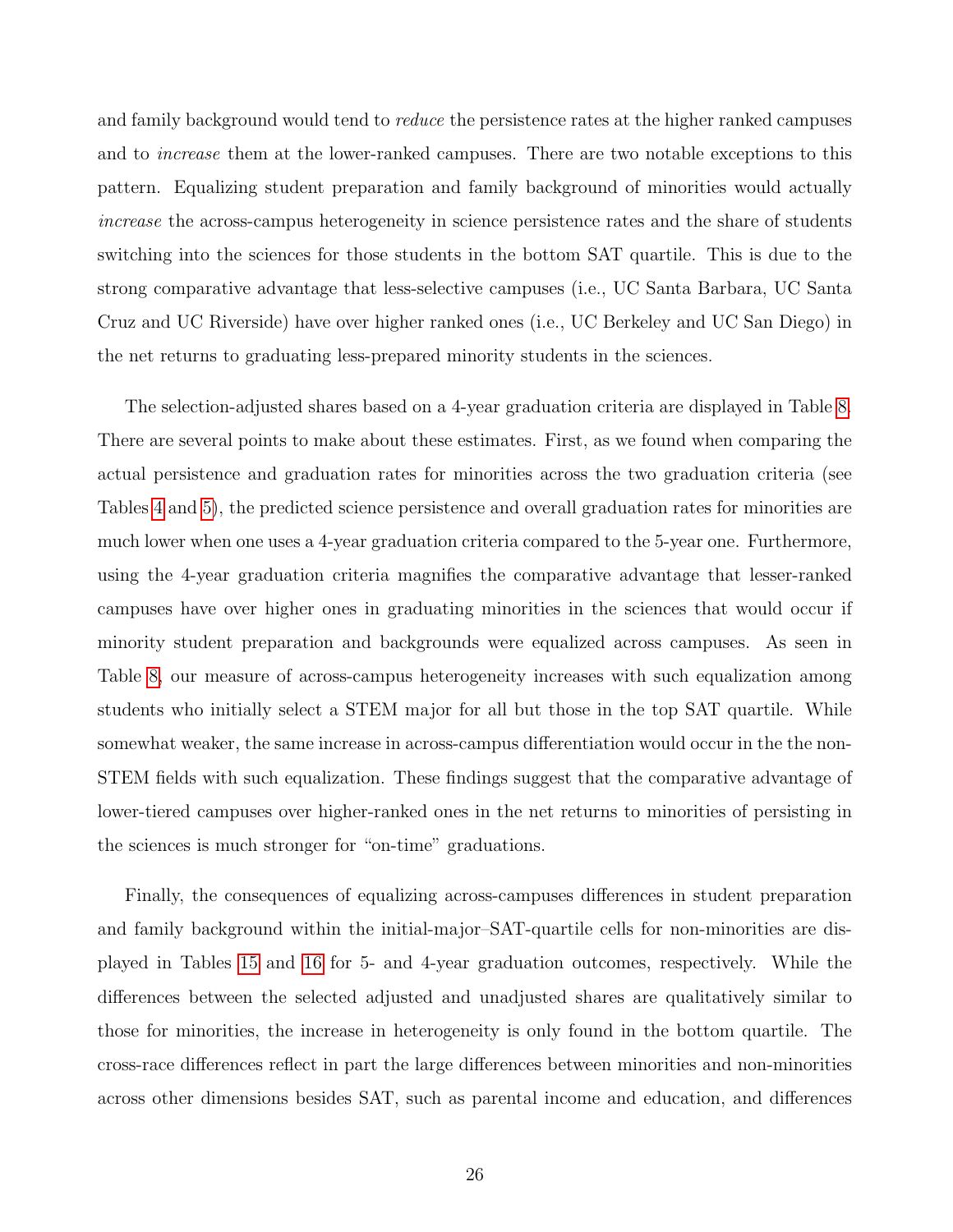<span id="page-27-0"></span>

|                                                                                                                                                       |                 |                 |          |          |          |          |          |          |           | $\overline{\mathrm{Diff}}$ . in |
|-------------------------------------------------------------------------------------------------------------------------------------------------------|-----------------|-----------------|----------|----------|----------|----------|----------|----------|-----------|---------------------------------|
|                                                                                                                                                       |                 |                 |          |          |          |          |          |          |           | Across-                         |
| Initial                                                                                                                                               | <b>SAT</b>      |                 |          | San      |          |          | Santa    | Santa    |           | Campus                          |
| Major $(j^{int})$                                                                                                                                     | Quartile        | <b>Berkeley</b> | UCLA     | Diego    | Davis    | Irvine   | Barbara  | Cruz     | Riverside | Hetero. <sup>†</sup>            |
| Share Graduating with Science Major                                                                                                                   |                 |                 |          |          |          |          |          |          |           |                                 |
| Science                                                                                                                                               | ಘ               | 9.3%            | $13.5\%$ | $17.6\%$ | 13.8%    | 15.3%    | $19.8\%$ | $19.0\%$ | $18.4\%$  | $3.5\%$                         |
|                                                                                                                                                       | Q <sup>2</sup>  | 19.6%           | 24.6%    | 28.5%    | 25.3%    | $26.8\%$ | 32.9%    | 27.5%    | 30.7%     | $-6.8\%$                        |
|                                                                                                                                                       | Q3              | 28.9%           | 33.6%    | 36.5%    | 34.6%    | 35.7%    | $42.2\%$ | 33.6%    | 39.6%     | $-12.2\%$                       |
|                                                                                                                                                       | $\mathcal{Q}^4$ | $40.3\%$        | 43.9%    | 45.5%    | 45.2%    | $45.8\%$ | 52.2%    | 40.4%    | 49.3%     | $-10.1\%$                       |
| Ave. Diff. <sup>#</sup>                                                                                                                               |                 | $-2.5%$         | $-0.5\%$ | $-4.4\%$ | 0.4%     | $0.2\%$  | $5.0\%$  | 8.7%     | $3.9\%$   |                                 |
| Non-Science                                                                                                                                           | $\vec{C}$       | $1.1\%$         | $1.6\%$  | $3.0\%$  | $3.3\%$  | $2.5\%$  | $1.2\%$  | $3.7\%$  | $3.7\%$   | 3.7%                            |
|                                                                                                                                                       | Q <sup>2</sup>  | $2.7\%$         | $3.2\%$  | $5.4\%$  | 6.7%     | $4.9\%$  | $2.4\%$  | 5.4%     | $7.2\%$   | $-12.5%$                        |
|                                                                                                                                                       | Q3              | $4.6\%$         | $4.9\%$  | $7.7\%$  | 10.4%    | $7.4\%$  | $3.9\%$  | 6.9%     | 11.0%     | $-11.2%$                        |
|                                                                                                                                                       | $\vec{Q}$       | 7.2%            | 7.1%     | 10.5%    | 15.0%    | 10.5%    | 5.7%     | 8.5%     | 15.4%     | $-18.3\%$                       |
| Ave. Diff.                                                                                                                                            |                 | $-0.1\%$        | $-0.6\%$ | $0.2\%$  | $-0.8%$  | $0.4\%$  | $0.0\%$  | $1.5\%$  | 5.7%      |                                 |
| $Share$ Graduating with Non-Science                                                                                                                   |                 |                 | Major    |          |          |          |          |          |           |                                 |
| Science                                                                                                                                               | ಘ               | 45.0%           | 38.0%    | 35.0%    | 35.4%    | 40.6%    | 33.0%    | $37.4\%$ | 36.8%     | $-4.5%$                         |
|                                                                                                                                                       | Q <sup>2</sup>  | 43.0%           | 35.8%    | 31.4%    | 32.6%    | $36.8\%$ | 27.6%    | 35.4%    | 31.1%     | $-2.3%$                         |
|                                                                                                                                                       | Q3              | 38.9%           | 32.5%    | 28.0%    | 28.9%    | 32.7%    | 23.2%    | 33.4%    | 26.5%     | $-1.9%$                         |
|                                                                                                                                                       | Q <sub>4</sub>  | 32.4%           | 27.5%    | 23.5%    | 23.7%    | $27.1\%$ | 18.0%    | 30.4%    | 20.9%     | $-1.9%$                         |
| Ave. Diff.                                                                                                                                            |                 | $1.9\%$         | $-1.3%$  | $-2.8%$  | 3.8%     | $1.8\%$  | $-5.7%$  | $-0.9%$  | $-2.8%$   |                                 |
| Non-Science                                                                                                                                           | $\overline{G}$  | 60.0%           | 56.4%    | 56.6%    | $51.6\%$ | $60.0\%$ | 60.2%    | 59.7%    | 58.5%     | $-3.8%$                         |
|                                                                                                                                                       | Q <sup>2</sup>  | 66.8%           | 63.9%    | $61.4\%$ | 57.2%    | 65.2%    | 66.0%    | 64.4%    | 61.3%     | $-2.9%$                         |
|                                                                                                                                                       | Q3              | 69.9%           | 67.8%    | 63.6%    | 59.2%    | 67.3%    | 69.0%    | 67.0%    | 61.5%     | $-5.2\%$                        |
|                                                                                                                                                       | $\mathcal{E}$   | 70.4%           | 69.1%    | 63.6%    | 58.2%    | 67.0%    | 69.9%    | 67.8%    | 59.7%     | $-5.0%$                         |
| Ave. Diff. <sup>#</sup>                                                                                                                               |                 | $-0.6\%$        | $-2.1\%$ | $-2.2\%$ | $3.6\%$  | $0.3\%$  | 3.6%     | $1.6\%$  | $-0.6\%$  |                                 |
| $Share$ Graduating with Any Major                                                                                                                     |                 |                 |          |          |          |          |          |          |           |                                 |
| Science                                                                                                                                               | $\overline{G}$  | 54.4%           | 51.4%    | 52.6%    | 49.2%    | 55.9%    | 52.8%    | 56.4%    | 55.1%     | $-5.3%$                         |
|                                                                                                                                                       | Q <sup>2</sup>  | $62.6\%$        | 60.4%    | 59.9%    | 57.9%    | 63.6%    | $60.5\%$ | 62.9%    | $61.8\%$  | $-2.5%$                         |
|                                                                                                                                                       | Q3              | $67.8\%$        | 66.0%    | 64.5%    | 63.5%    | $68.4\%$ | 65.4%    | 67.0%    | 66.1%     | $-8.7\%$                        |
|                                                                                                                                                       | $\mathcal{Q}^4$ | 72.7%           | 71.4%    | 69.0%    | 68.9%    | 72.9%    | 70.1%    | 70.8%    | $70.2\%$  | $-6.2%$                         |
| Ave. Diff. <sup>#</sup>                                                                                                                               |                 | $-0.6%$         | $-1.8\%$ | $-7.3%$  | $4.2\%$  | $2.0\%$  | $-0.7\%$ | $7.8\%$  | $1.1\%$   |                                 |
| Non-Science                                                                                                                                           | $\vec{C}$       | $61.2\%$        | 58.0%    | 59.7%    | $54.8\%$ | $62.6\%$ | $61.4\%$ | 63.5%    | $62.2\%$  | $-3.4%$                         |
|                                                                                                                                                       |                 | 69.4%           | 67.1%    | 66.8%    | 63.9%    | $70.1\%$ | 68.5%    | $69.8\%$ | $68.5\%$  | $-4.4%$                         |
|                                                                                                                                                       | O <sup>2</sup>  | 74.5%           | 72.7%    | 71.3%    | 69.6%    | 74.7%    | 72.9%    | 73.8%    | 72.4%     | $-6.2%$                         |
|                                                                                                                                                       | $\vec{c}$       | 77.6%           | 76.2%    | 74.2%    | 73.2%    | $77.6\%$ | 75.7%    | 76.3%    | 75.0%     | $-4.4%$                         |
| Ave. Diff. <sup>‡</sup>                                                                                                                               |                 | $-0.7%$         | $-2.7%$  | $-2.0\%$ | $2.8\%$  | 0.7%     | 3.7%     | 3.1%     | 5.1%      |                                 |
| <sup>†</sup> The "difference in across-campus heterogeneity" is the difference, for each SAT quartile, in the coefficients of variation for the       |                 |                 |          |          |          |          |          |          |           |                                 |
| selection-adjusted row entries and the corresponding unadjusted entries in Table 4                                                                    |                 |                 |          |          |          |          |          |          |           |                                 |
| <sup>‡</sup> The "average difference" the average difference between the selection-adjusted <i>column</i> entries in this table and the corresponding |                 |                 |          |          |          |          |          |          |           |                                 |
| unadjusted entries from Table 4.                                                                                                                      |                 |                 |          |          |          |          |          |          |           |                                 |

Table 7: Selection-Adjusted Shares of Minority Students Graduating in 5 Years with Science or Non-Science Table 7: Selection-Adjusted Shares of Minority Students Graduating in 5 Years with Science or Non-Science Majors, by Campus, SAT Quartile, and Initial Major Majors, by Campus, SAT Quartile, and Initial Major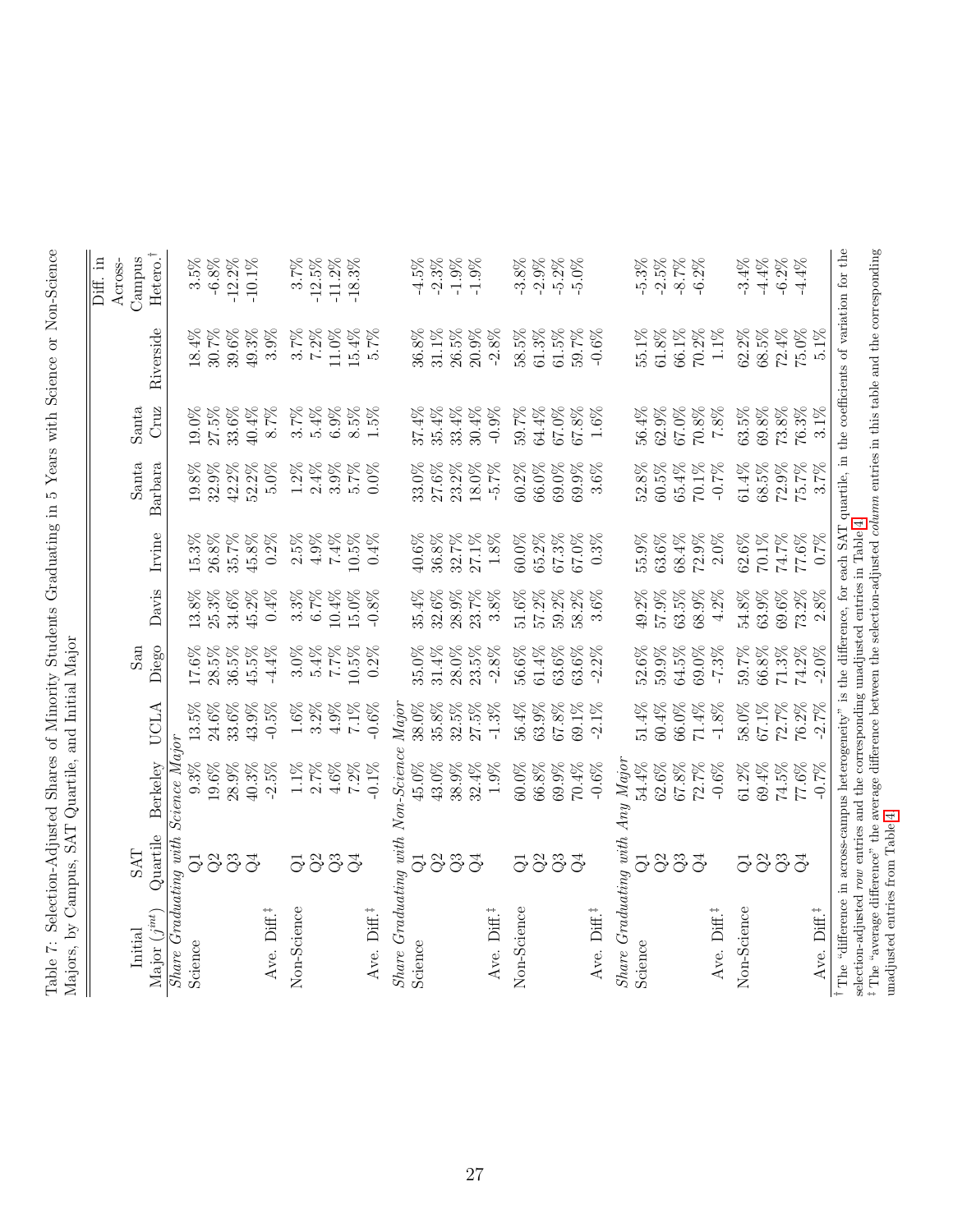in unobserved preparation captured by the Dale-Krueger measures. Note that these cross-race differences in preparation appear to be a result, in part, of the affirmative action admissions policies in effect during our sample period.

## <span id="page-28-0"></span>4.2 Gains from Re-Allocating Students to Counterfactual Campuses

The across-campus differences in persistence and graduation rates in the sciences for minorities and non-minorities when academic preparation and family backgrounds are equalized suggest that there may be gains from re-allocating students across campuses, especially lessprepared ones and ones from less-advantaged backgrounds. In this section we use the estimates from our model to assess these potential gains. In particular, we estimate the proportion of students enrolled at a particular campus who would have a higher probability of (i) persisting and graduating in the sciences, (ii) persisting and graduating in the non-sciences, and (iii) graduating with any major at each of the other UC campuses. Unlike in the previous section, in this exercise the characteristics of students are not equalized at all campuses but are fixed according to the campus the students actually attended.<sup>[23](#page--1-0)</sup>

Table [9](#page-31-0) displays the proportion of non-minority students that are enrolled at campus A ("Actual Campus") who would be predicted to have higher persistence rates if they had enrolled at each other UC campus ("Counterfactual Campus") for each of the graduation outcomes noted above. Consider the gains from these counterfactual reallocations for graduating with a science degree, conditional on science being a student's initial major. A number of patterns stand out for non-minority students. First, with respect to persisting in the sciences, UC San Diego is very strong. Among initial science majors who attended one of the top five UC campuses, virtually all of them would have higher net returns to graduating in the sciences if they were enrolled at UC San Diego, and a majority of students enrolled at the bottom three UC campuses would have higher net returns in the sciences at UC San Diego. Second, UC Davis and UC Riverside appear to have strong relative advantages for graduating students from top-five and bottom-three UC campuses, respectively, in the sciences. For example, science students at UC Berkeley or UCLA would have higher persistence rates in the sciences at UC Davis, less than

<sup>&</sup>lt;sup>23</sup>We note that this case is almost equivalent to graduating in the non-sciences conditional on not beginning in the sciences as we have seen that switch rates from non-science majors to science majors are rare.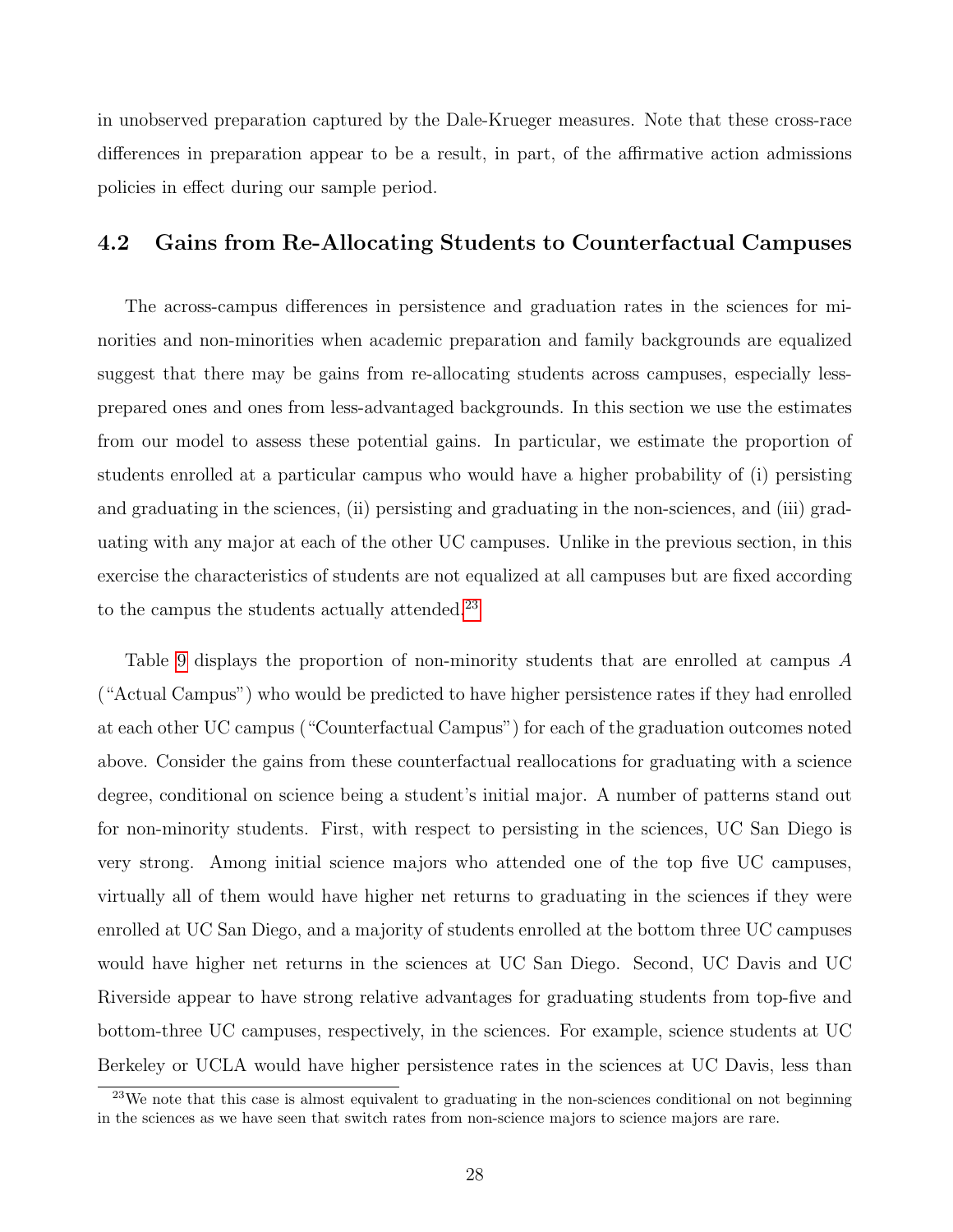<span id="page-29-0"></span>

| $\mathbf{m}$ in $\mathbf{m}$                                                                                                                                              | Campus, D111    | y uai viiv,     |          |          |          |          |          |          |           |           |
|---------------------------------------------------------------------------------------------------------------------------------------------------------------------------|-----------------|-----------------|----------|----------|----------|----------|----------|----------|-----------|-----------|
|                                                                                                                                                                           |                 |                 |          |          |          |          |          |          |           | Diff. in  |
|                                                                                                                                                                           |                 |                 |          |          |          |          |          |          |           | Across-   |
| Initial                                                                                                                                                                   | <b>TVS</b>      |                 |          | San      |          |          | Santa    | Santa    |           | Campus    |
| Major $(j^{int})$                                                                                                                                                         | Quartile        | <b>Berkelev</b> | UCLA     | Diego    | Davis    | Irvine   | Barbara  | Cruz     | Riverside | Hetero.   |
| Share Graduating with Science Majo:                                                                                                                                       |                 |                 |          |          |          |          |          |          |           |           |
| Science                                                                                                                                                                   | ಘ               | 1.3%            | 1.6%     | 4.9%     | $2.8\%$  | $3.9\%$  | $6.5\%$  | 11.2%    | 8.9%      | $6.1\%$   |
|                                                                                                                                                                           | Q <sup>2</sup>  | 5.5%            | 5.6%     | 11.9%    | $8.4\%$  | $9.5\%$  | 14.8%    | 19.2%    | 19.2%     | $3.7\%$   |
|                                                                                                                                                                           | Q3              | 12.3%           | 11.4%    | 19.5%    | 15.7%    | $15.8\%$ | 23.2%    | 25.9%    | 29.1%     | $13.8\%$  |
|                                                                                                                                                                           | $\mathcal{Q}^4$ | 24.6%           | $21.4\%$ | 29.9%    | 27.0%    | $24.9\%$ | 34.2%    | 33.9%    | $41.2\%$  | $-10.9\%$ |
| Ave. Diff. <sup>‡</sup>                                                                                                                                                   |                 | $-1.3%$         | $-0.3\%$ | $1.0\%$  | $0.6\%$  | $-0.8\%$ | $2.9\%$  | 6.8%     | $0.3\%$   |           |
| Non-Science                                                                                                                                                               | $\overline{G}$  | $0.1\%$         | $0.1\%$  | 0.7%     | 0.4%     | $0.3\%$  | $0.6\%$  | $1.5\%$  | $1.4\%$   | $-14.2%$  |
|                                                                                                                                                                           | Q <sup>2</sup>  | 0.6%            | $0.5\%$  | $2.2\%$  | $1.7\%$  | $0.8\%$  | $1.7\%$  | $3.1\%$  | $4.0\%$   | $10.1\%$  |
|                                                                                                                                                                           | Q3              | $1.6\%$         | 1.2%     | $4.2\%$  | 3.9%     | $1.6\%$  | $3.3\%$  | 4.7%     | 7.4%      | $-15.9%$  |
|                                                                                                                                                                           | Ğ               | $4.2\%$         | $2.6\%$  | $7.5\%$  | $8.1\%$  | $2.9\%$  | $5.9\%$  | $6.9\%$  | 12.6%     | $-10.1\%$ |
| Ave. Diff. <sup>#</sup>                                                                                                                                                   |                 | $-0.2%$         | $-0.5\%$ | $-0.8\%$ | $-0.9%$  | $-2.7%$  | $1.0\%$  | 1.3%     | 5.5%      |           |
| $Share$ $Graduation$ with $Non-Science$                                                                                                                                   |                 |                 | Major    |          |          |          |          |          |           |           |
| Science                                                                                                                                                                   | ಘ               | $12.6\%$        | 8.0%     | 11.6%    | $9.5\%$  | 10.9%    | 10.7%    | 18.9%    | 15.7%     | 0.2%      |
|                                                                                                                                                                           | $\Im$           | 15.7%           | 11.1%    | $14.3\%$ | $11.3\%$ | 12.9%    | 11.7%    | 20.5%    | 16.5%     | $-4.1\%$  |
|                                                                                                                                                                           | Q3              | $16.2\%$        | 12.4%    | 15.0%    | 11.5%    | 13.3%    | 11.3%    | 20.6%    | $15.5\%$  | $-9.6\%$  |
|                                                                                                                                                                           | $\mathcal{Q}^4$ | 14.7%           | 12.6%    | 14.6%    | 10.5%    | 12.9%    | 10.2%    | 19.9%    | 13.5%     | $-28.4%$  |
| Ave. Diff.                                                                                                                                                                |                 | $0.0\%$         | $-1.2\%$ | $-1.1\%$ | $1.3\%$  | $3.1\%$  | $-5.5\%$ | $3.1\%$  | $-3.9\%$  |           |
| Non-Science                                                                                                                                                               | $\vec{Q}$       | 24.9%           | $18.4\%$ | 22.9%    | $17.8\%$ | $27.5\%$ | $27.6\%$ | 39.8%    | $31.5\%$  | $4.4\%$   |
|                                                                                                                                                                           | $\rm Q2$        | 34.1%           | $28.6\%$ | 32.2%    | $24.9\%$ | $36.3\%$ | 35.7%    | 47.6%    | 39.0%     | $1.4\%$   |
|                                                                                                                                                                           |                 | 40.0%           | 36.1%    | 38.2%    | 29.3%    | $42.1\%$ | 40.6%    | 51.9%    | $42.6\%$  | $1.2\%$   |
|                                                                                                                                                                           | 33              | 43.2%           | 41.3%    | 41.3%    | 31.1%    | 45.7%    | 43.1%    | 54.1%    | $43.1\%$  | $-12.9%$  |
| Ave. Diff. <sup>#</sup>                                                                                                                                                   |                 | $-1.0\%$        | $-1.3%$  | $-3.1\%$ | 0.5%     | $1.2\%$  | $5.8\%$  | 2.6%     | 8.7%      |           |
| $Share$ Graduating with Any Major                                                                                                                                         |                 |                 |          |          |          |          |          |          |           |           |
| Science                                                                                                                                                                   | $\overline{G}$  | 14.0%           | $9.6\%$  | 16.6%    | 12.2%    | 14.8%    | 17.2%    | 30.1%    | 24.6%     | $5.5\%$   |
|                                                                                                                                                                           | Q <sup>2</sup>  | 21.2%           | 16.7%    | 26.2%    | 19.7%    | 22.4%    | $26.4\%$ | 39.7%    | 35.7%     | $5.6\%$   |
|                                                                                                                                                                           | Q3              | $28.5\%$        | $23.8\%$ | $34.5\%$ | 27.2%    | $29.1\%$ | $34.5\%$ | 46.5%    | 44.6%     | $3.2\%$   |
|                                                                                                                                                                           | $\mathcal{Q}^4$ | 39.2%           | 34.0%    | 44.6%    | 37.5%    | $37.7\%$ | 44.4%    | 53.7%    | 54.6%     | $-16.0\%$ |
| Ave. Diff.                                                                                                                                                                |                 | $-1.3%$         | $-1.4%$  | $0.0\%$  | $1.9\%$  | $2.3\%$  | $-2.7%$  | 9.9%     | $-3.6\%$  |           |
| Non-Science                                                                                                                                                               | $\vec{Q}$       | $25.0\%$        | 18.5%    | 23.6%    | $18.3\%$ | $27.8\%$ | 28.2%    | 41.3%    | 33.0%     | 4.5%      |
|                                                                                                                                                                           |                 | 34.7%           | 29.1%    | $34.4\%$ | 26.6%    | 37.1%    | 37.4%    | 50.7%    | 43.0%     | $3.3\%$   |
|                                                                                                                                                                           | $\frac{3}{3}$   | 41.7%           | $37.3\%$ | $42.4\%$ | 33.3%    | 43.6%    | 43.9%    | 56.6%    | 50.0%     | $2.2\%$   |
|                                                                                                                                                                           | $\mathcal{C}^4$ | $47.4\%$        | 43.9%    | $48.8\%$ | 39.3%    | $48.6\%$ | 49.0%    | $61.0\%$ | $55.8\%$  | $-14.0\%$ |
| Ave. Diff. <sup>‡</sup>                                                                                                                                                   |                 | $-1.1\%$        | $-1.8\%$ | $-3.8%$  | $-0.2%$  | $-1.5\%$ | $6.8\%$  | 3.9%     | $14.3\%$  |           |
| <sup>†</sup> The "difference in across-campus heterogeneity" is the difference, for each SAT quartile, in the coefficients of variation for the                           |                 |                 |          |          |          |          |          |          |           |           |
| selection-adjusted row entries and the corresponding unadjusted entries in Table 5                                                                                        |                 |                 |          |          |          |          |          |          |           |           |
| <sup><math>\ddagger</math></sup> The "average difference" the average difference between the selection-adjusted <i>column</i> entries in this table and the corresponding |                 |                 |          |          |          |          |          |          |           |           |
| unadjusted entries from Table 5                                                                                                                                           |                 |                 |          |          |          |          |          |          |           |           |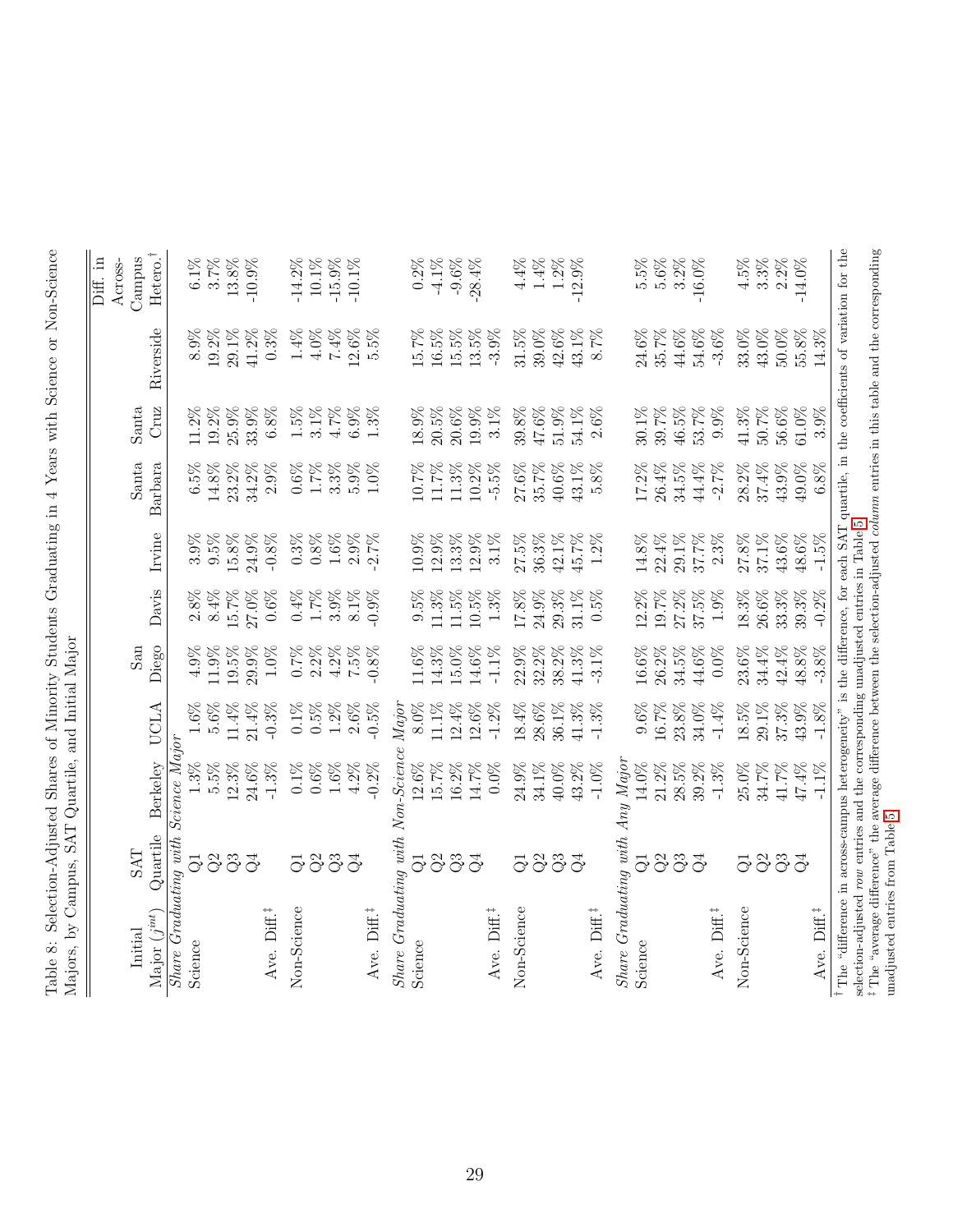a third of the science students at UC Santa Barbara, or UC Riverside would be better off at Davis. Third, aside from these three "science" schools, re-allocating science students from the campus they enrolled at to the other campuses tends to produce improvements persistence rates in the sciences for less than half of the non-minority students. In short, among non-minorities, students in the sciences appear to be relatively well-matched to campuses, although there would be gains if more of them had gone, or could have gone, gone to UC San Diego.

The pattern for the gains from these hypothetical re-allocations of non-minority students across the UC campuses with respect to graduation outside of the sciences are quite different from the persistence-in-the-sciences outcome. Our estimates imply that most non-minority students at a particular UC campus (e.g., UC Berkeley) would not gain from moving to lesserranked one. (Note the greater proportions of gainers above the diagonal in the bottom two panels of Table [9](#page-31-0) compared to those below the diagonal.) This pattern is especially true for students who start out in the non-sciences, where almost every non-minority student enrolled at a campus other than UC Berkeley would gain in terms of graduation if they were allowed to go to UC Berkeley. Thus, while which campus one is matched to appears to be particularly important for the persistence in the sciences, being allocated to a more-selective campus improves overall graduation rates, especially for non-minority students who start out in the non-sciences.

The corresponding results for minority students are presented in Table [10.](#page-33-0) They are very different from those for non-minorities. First, almost all minorities that were enrolled at a UC campus would have higher persistence rates in the sciences if they we reallocated to a lesserranked campus. (The percentages above the diagonal in the first panel of Table [10](#page-33-0) are generally close to 100% and are much larger than those below the diagonal.) The one exception is again UC San Diego where relatively strong minority students would have higher persistence rates in the sciences. This stronger pattern of the relative advantage in persistence in the sciences for minorities at lower-ranked campuses results in large part from the large differences in academic preparation between the minorities and non-minorities.

Turning to the gains from re-allocating students in the bottom two panels of Table [10,](#page-33-0) one continues to see high proportions of minorities gaining from the hypothetical moves to lowerranked campuses, though there are exceptions. Namely, over half of minority students at UC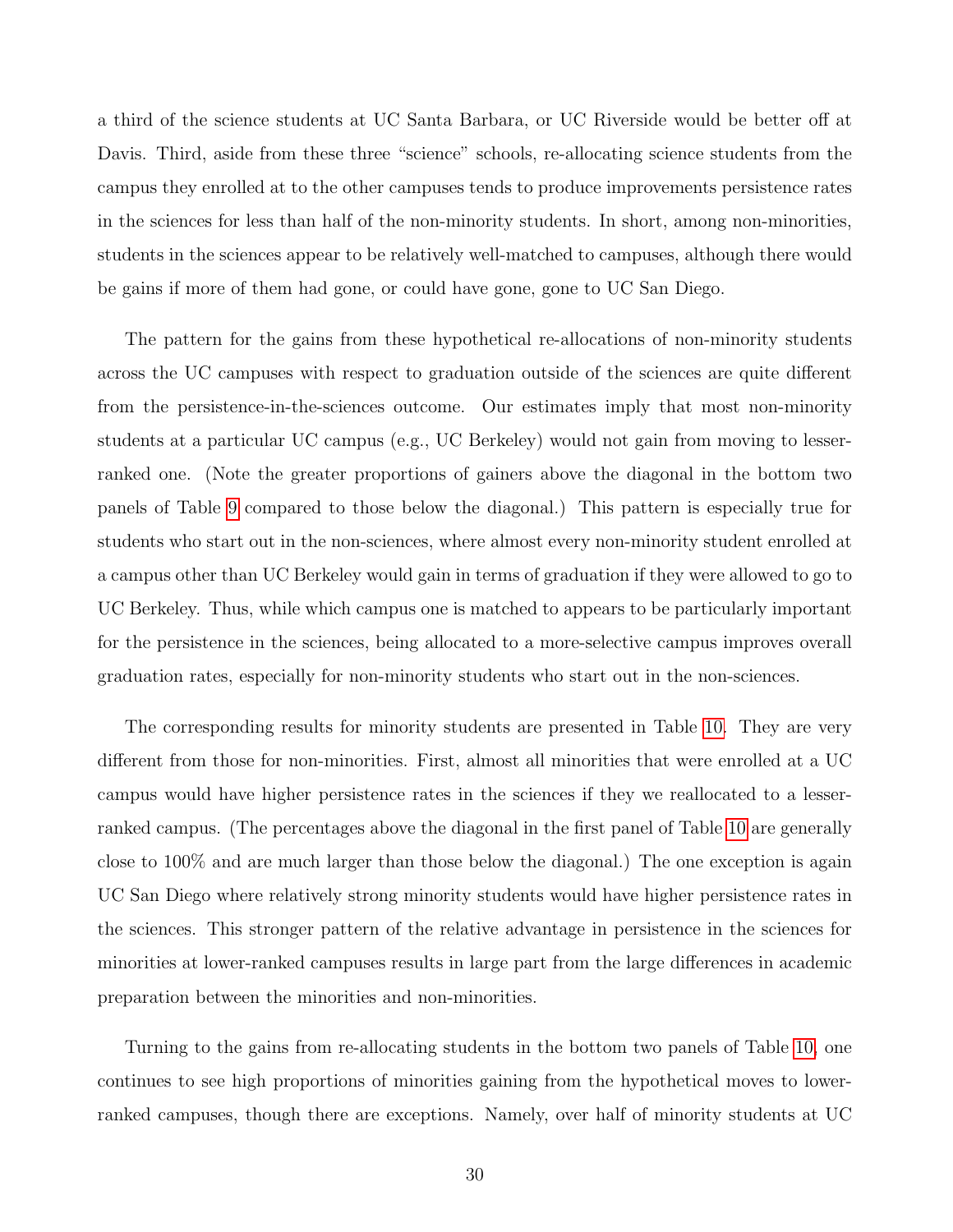|                                                                         |             |                          |                          |                          | Counterfactual Campus:   |                          |        |           |
|-------------------------------------------------------------------------|-------------|--------------------------|--------------------------|--------------------------|--------------------------|--------------------------|--------|-----------|
| Campus                                                                  |             |                          | San                      |                          |                          | Santa                    | Santa  |           |
| Enrolled at:                                                            | UC Berkeley | <b>UCLA</b>              | Diego                    | Davis                    | Irvine                   | Barbara                  | Cruz   | Riverside |
| Graduating with Science Major, Conditional on Initial Major = Science:  |             |                          |                          |                          |                          |                          |        |           |
| <b>Berkeley</b>                                                         |             | 45\%                     | 100%                     | 98\%                     | $32\%$                   | 42\%                     | $9\%$  | 34%       |
| <b>UCLA</b>                                                             | 46\%        | $\frac{1}{2}$            | 100%                     | 99%                      | 52%                      | 66\%                     | 14%    | 56%       |
| San Diego                                                               | $0\%$       | $0\%$                    |                          | $0\%$                    | $0\%$                    | $4\%$                    | $2\%$  | $9\%$     |
| Davis                                                                   | $0\%$       | $0\%$                    | 100%                     | $\overline{\phantom{0}}$ | $1\%$                    | 45%                      | 17%    | 46%       |
| Irvine                                                                  | 10%         | 18%                      | 100%                     | 99%                      | $\overline{\phantom{m}}$ | 99%                      | 48\%   | 91\%      |
| Santa Barbara                                                           | $3\%$       | $2\%$                    | 63\%                     | $22\%$                   | $0\%$                    | $\frac{1}{2}$            | $27\%$ | 83%       |
| Santa Cruz                                                              | 11\%        | 14%                      | 55\%                     | 36%                      | 26\%                     | $59\%$                   |        | 84%       |
| Riverside                                                               | 12%         | 14%                      | 55%                      | 33%                      | 11\%                     | 35%                      | 18%    |           |
| Graduating with Any Major, Conditional on Initial Major = Science:      |             |                          |                          |                          |                          |                          |        |           |
| Berkeley                                                                |             | $0\%$                    | $9\%$                    | 11\%                     | $1\%$                    | $3\%$                    | $1\%$  | $1\%$     |
| <b>UCLA</b>                                                             | 100%        | $\equiv$                 | $61\%$                   | $59\%$                   | 11%                      | 15%                      | $5\%$  | $5\%$     |
| San Diego                                                               | 84%         | $27\%$                   | $\overline{\phantom{m}}$ | 66\%                     | $0\%$                    | $5\%$                    | $3\%$  | $1\%$     |
| Davis                                                                   | 59%         | 13\%                     | 24\%                     | $\overline{\phantom{m}}$ | $0\%$                    | $7\%$                    | $4\%$  | $2\%$     |
| Irvine                                                                  | 83%         | 31\%                     | 98%                      | 100%                     |                          | 93%                      | $35\%$ | 27%       |
| Santa Barbara                                                           | 60%         | 29%                      | $56\%$                   | 76%                      | 11\%                     |                          | 12%    | $0\%$     |
| Santa Cruz                                                              | 57%         | 32%                      | 56%                      | $72\%$                   | 42\%                     | 80%                      |        | 20%       |
| Riverside                                                               | 65%         | 41\%                     | 70%                      | 83%                      | $60\%$                   | 99%                      | 62%    |           |
| Graduating with Any Major, Conditional on Initial Major = $Non-Science$ |             |                          |                          |                          |                          |                          |        |           |
| Berkeley                                                                |             | $0\%$                    | $0\%$                    | $0\%$                    | $0\%$                    | $2\%$                    | $0\%$  | $0\%$     |
| <b>UCLA</b>                                                             | 100%        | $\overline{\phantom{0}}$ | $15\%$                   | 19%                      | 11%                      | 19%                      | $6\%$  | $3\%$     |
| San Diego                                                               | 100%        | 84\%                     | $\overline{\phantom{0}}$ | $82\%$                   | $5\%$                    | 44\%                     | $3\%$  | $1\%$     |
| Davis                                                                   | 99%         | 53%                      | $6\%$                    |                          | $2\%$                    | 67%                      | $5\%$  | $1\%$     |
| Irvine                                                                  | 100%        | 38%                      | 54%                      | 92%                      | $\equiv$                 | 100%                     | 20%    | $2\%$     |
| Santa Barbara                                                           | 84%         | 35%                      | 13%                      | 16%                      | $0\%$                    | $\overline{\phantom{0}}$ | $0\%$  | $0\%$     |
| Santa Cruz                                                              | 97%         | 57%                      | 75%                      | 87%                      | 86%                      | 100%                     |        | $0\%$     |
| Riverside                                                               | 95%         | 48%                      | 78%                      | 91%                      | 93%                      | 100%                     | 100%   |           |

<span id="page-31-0"></span>Table 9: Estimated Proportions of Non-Minority Students who would Increase their Payoffs to Graduating if they had been at a Different (Counterfactual) UC Campus

Results based on criteria of graduating in 5 years or less.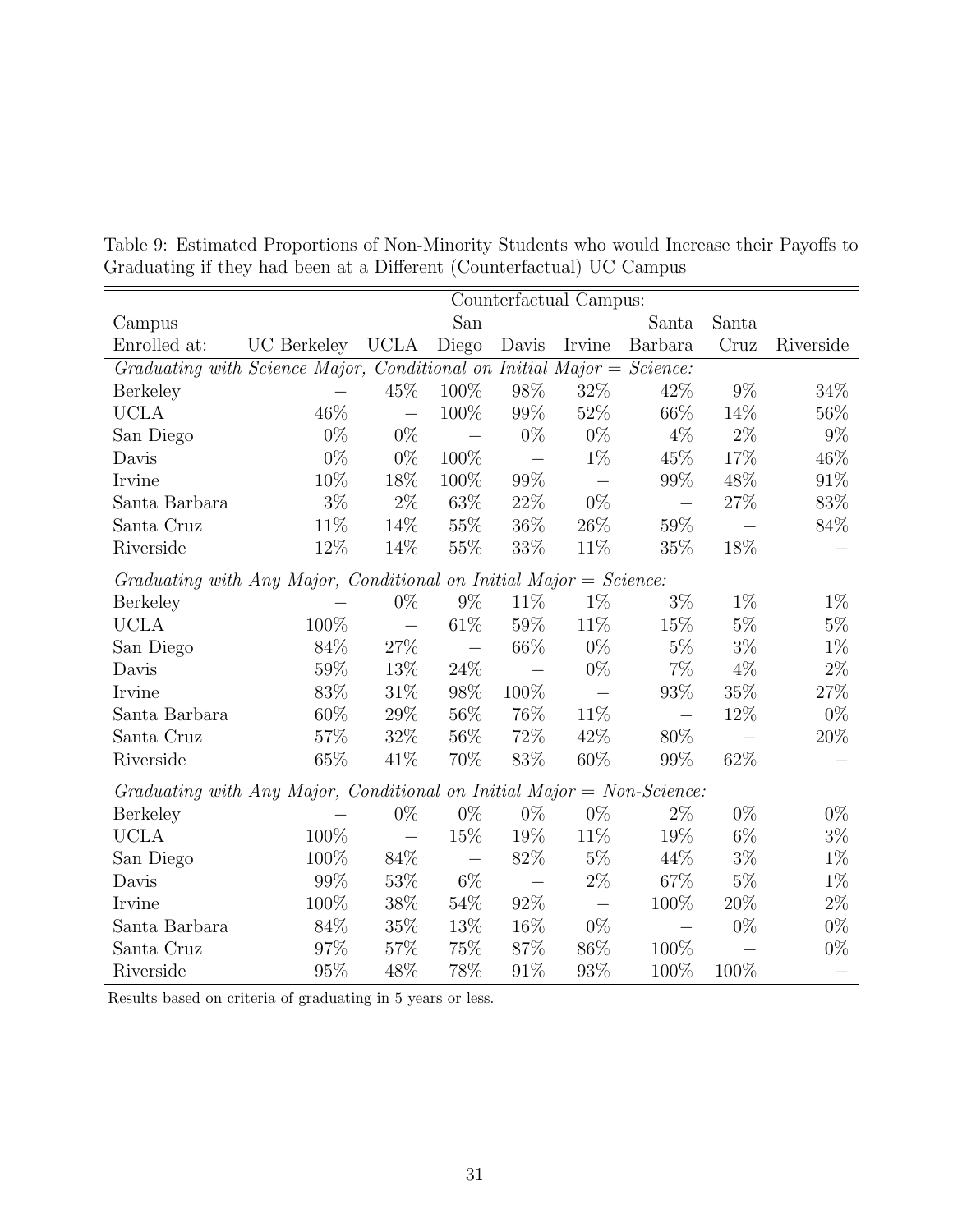Berkeley would see decreases in their overall graduation rates if they moved to any of the lowerranked campuses with the exception of UC Irvine. Further, while UC San Diego and UC Davis do well in the sciences, their overall graduation rates tend to be lower. Besides these exceptions, the general pattern is that moving minorities to less-selective campuses results in increases in overall graduation rates.

To get a better sense of how the graduation rates of students with differing academic backgrounds would fare by moving to different campuses, Table [11](#page-35-0) displays, for the 5-year graduation criteria, the gains (losses) of moving minority and non-minority students enrolled at the three highest ranked campuses (UC Berkeley, UCLA, and UC San Diego) to the two lowest-ranked ones (UC Santa Cruz and UC Riverside). Here, we report results by SAT quartiles in order to capture, in part, the differences in the academic preparation of (minority and non-minority) students across the various campuses. We continue to focus on the same graduation outcomes as we considered in Tables [9](#page-31-0) and [10.](#page-33-0)

The first three panels of Table [11](#page-35-0) give the results for non-minority students enrolled at UC Berkeley, UCLA and UC San Diego. Non-minority students in the bottom quartile of the SAT distribution at UC Berkeley or UCLA would see a higher probability of graduating the sciences had they instead attended UC Santa Cruz or UC Riverside. Recall that not many non-minority students are in the bottom quartile of the total SAT score distribution at these campuses (see Table [3\)](#page-12-0). As we move to higher SAT quartiles, the comparative advantage of lower-ranked campuses in graduating non-minority students in the sciences diminishes and then flips, i.e., moving non-minority students in higher SAT quartiles to the lower-ranked campuses would result in losses, not gains, in persistence rates in the sciences. As noted above, non-minority students at UC San Diego were more likely to persist and graduate in the sciences, on average, than if they moved to any other UC campus. We see from Table [11](#page-35-0) this holds within each SAT quartile, at least when UC Santa Cruz and UC Riverside are the counterfactual campuses. And, consistent with our more aggregated results in Table [16,](#page-44-0) non-minority students enrolled at UC Berkeley, UCLA or UC San Diego for each SAT quartile would be less likely to graduate overall if they were switched to either of the lower-ranked campuses, regardless of their initial major.

The gains and losses of moving minority students from top- to lower-ranked campuses are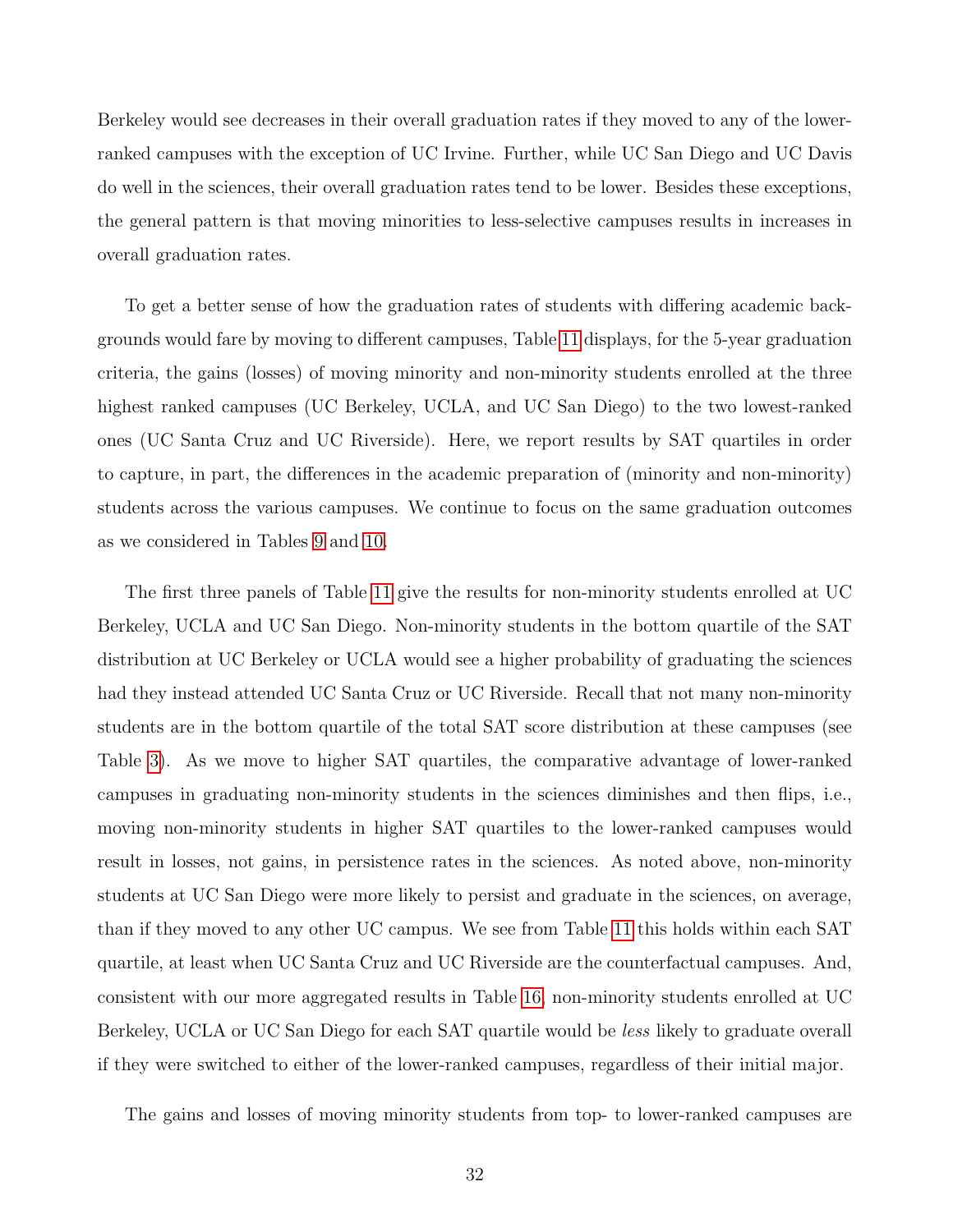|                                                                        |                    |                          |                          |                          | Counterfactual Campus:   |                          |        |           |
|------------------------------------------------------------------------|--------------------|--------------------------|--------------------------|--------------------------|--------------------------|--------------------------|--------|-----------|
| Campus                                                                 |                    |                          | San                      |                          |                          | Santa                    | Santa  |           |
| Enrolled at:                                                           | <b>UC</b> Berkeley | <b>UCLA</b>              | Diego                    | Davis                    | Irvine                   | Barbara                  | Cruz   | Riverside |
| Graduating with Science Major, Conditional on Initial Major = Science: |                    |                          |                          |                          |                          |                          |        |           |
| <b>UC</b> Berkeley                                                     |                    | 94%                      | 97%                      | 100%                     | 100%                     | 100\%                    | 77%    | 100\%     |
| <b>UCLA</b>                                                            | $3\%$              | $\overline{\phantom{m}}$ | $95\%$                   | 70%                      | 100%                     | 100%                     | 73%    | 100%      |
| San Diego                                                              | $1\%$              | $3\%$                    | $\frac{1}{2}$            | 10%                      | 13%                      | 98%                      | 34\%   | 86%       |
| Davis                                                                  | $0\%$              | 52%                      | 92%                      | $\overline{\phantom{m}}$ | 96%                      | 100%                     | 78%    | 100%      |
| Irvine                                                                 | $0\%$              | $0\%$                    | 92%                      | $2\%$                    | $\overline{\phantom{0}}$ | 100%                     | 71\%   | 97%       |
| Santa Barbara                                                          | $0\%$              | $0\%$                    | $20\%$                   | $0\%$                    | $0\%$                    | $\overline{\phantom{0}}$ | $51\%$ | $1\%$     |
| Santa Cruz                                                             | $3\%$              | $7\%$                    | 20%                      | $9\%$                    | 12%                      | 36\%                     |        | $28\%$    |
| Riverside                                                              | $0\%$              | $1\%$                    | 44%                      | $0\%$                    | $2\%$                    | 98%                      | 63%    |           |
| Graduating with Any Major, Conditional on Initial Major = Science:     |                    |                          |                          |                          |                          |                          |        |           |
| <b>UC</b> Berkeley                                                     |                    | $0\%$                    | $8\%$                    | $0\%$                    | 68\%                     | 8%                       | 39%    | 28\%      |
| <b>UCLA</b>                                                            | 100%               | $\frac{1}{2}$            | $32\%$                   | $0\%$                    | 95%                      | 40%                      | 65%    | $53\%$    |
| San Diego                                                              | 96%                | 73%                      | $\overline{\phantom{0}}$ | 33%                      | 100%                     | $93\%$                   | 100%   | 100%      |
| Davis                                                                  | 100%               | 100%                     | 86%                      | $\overline{\phantom{m}}$ | 100%                     | 96%                      | 95%    | 94%       |
| Irvine                                                                 | 14%                | $3\%$                    | $0\%$                    | $0\%$                    |                          | $0\%$                    | 43\%   | $22\%$    |
| Santa Barbara                                                          | 80%                | 32\%                     | $36\%$                   | $4\%$                    | 100%                     | $\overline{\phantom{0}}$ | 97%    | 93%       |
| Santa Cruz                                                             | 19%                | $9\%$                    | $0\%$                    | $2\%$                    | 31\%                     | $3\%$                    |        | $0\%$     |
| Riverside                                                              | 44%                | 21\%                     | $0\%$                    | $3\%$                    | 65%                      | $6\%$                    | 100%   |           |
| Graduating with Any Major, Conditional on Initial Major = Non-Science: |                    |                          |                          |                          |                          |                          |        |           |
| <b>UC</b> Berkeley                                                     |                    | $0\%$                    | $9\%$                    | $0\%$                    | 65%                      | 26%                      | 50%    | 32\%      |
| <b>UCLA</b>                                                            | 100%               | $\equiv$                 | $36\%$                   | $0\%$                    | 90%                      | 60%                      | 68%    | 54%       |
| San Diego                                                              | 98%                | 75%                      | $\overline{\phantom{m}}$ | 19%                      | 100%                     | 100%                     | 100%   | 91%       |
| Davis                                                                  | 100%               | 100%                     | $93\%$                   | $\overline{\phantom{0}}$ | 100%                     | 99%                      | 99%    | 94%       |
| Irvine                                                                 | 18%                | $2\%$                    | $0\%$                    | $0\%$                    |                          | $0\%$                    | 58%    | 33%       |
| Santa Barbara                                                          | 48%                | 18%                      | $0\%$                    | $0\%$                    | $98\%$                   | $\overline{\phantom{0}}$ | 97%    | 68\%      |
| Santa Cruz                                                             | $23\%$             | 11\%                     | $0\%$                    | $0\%$                    | 32%                      | $3\%$                    |        | $0\%$     |
| Riverside                                                              | 36%                | 14%                      | $0\%$                    | $1\%$                    | 48%                      | 24\%                     | 100%   |           |

<span id="page-33-0"></span>Table 10: Estimated Percentages of Minority Students who would Increase their Payoffs to Graduating if they had been at a Different (Counterfactual) UC Campus

Results based on criteria of graduating in 5 years or less.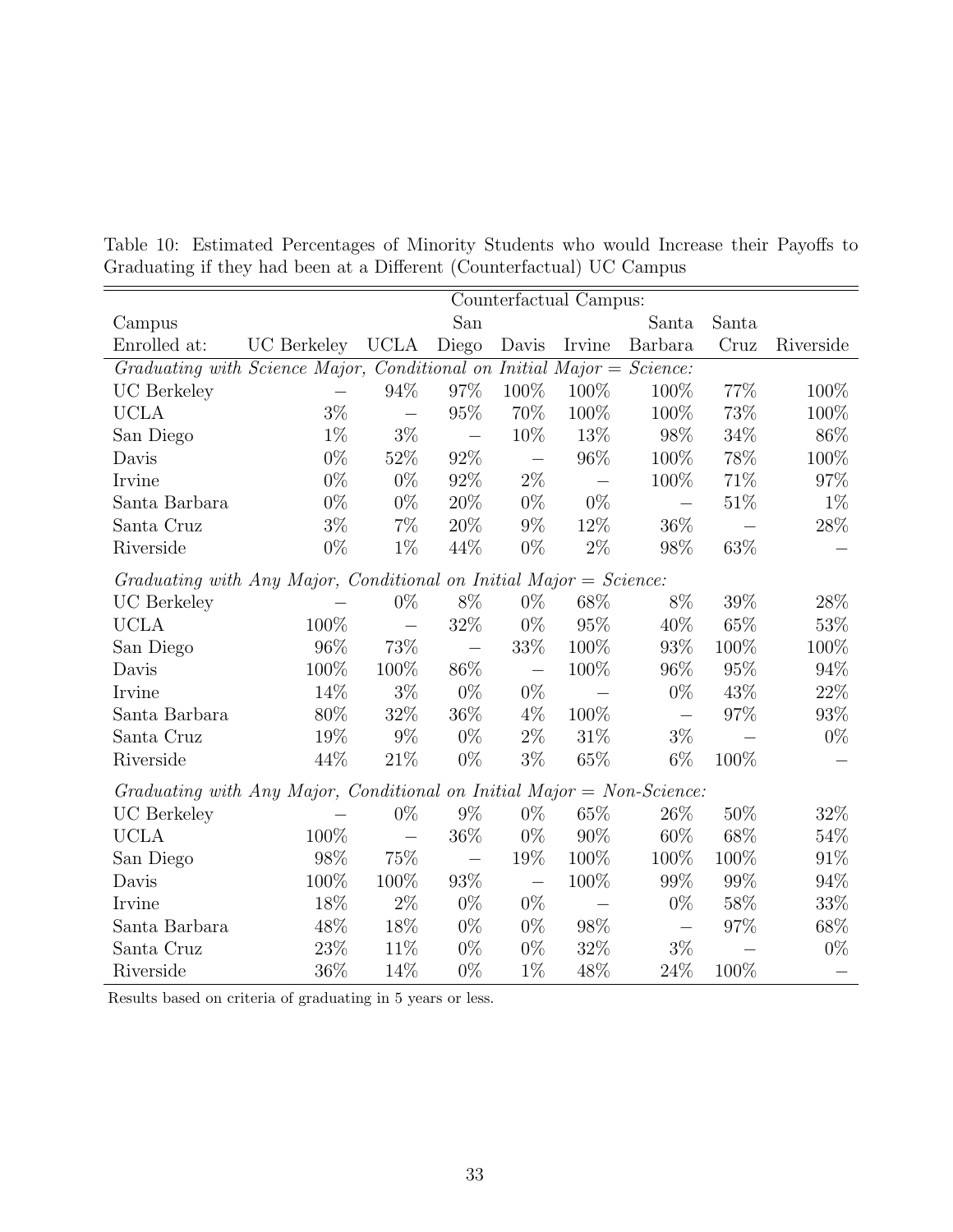found in the bottom three panels of Table [11.](#page-35-0) As before, the patterns for gains and losses for minority students differ from those for non-minorities, but now we see how they differ by a major of academic preparation. With the exception of switching students from UC San Diego to UC Santa Cruz, minority students in the bottom two SAT quartiles who attended one of the top three campuses would have higher persistence rates in the sciences had they instead attended either lower-ranked campus. Recall from Table [3](#page-12-0) that the share of minority students in these bottom two quartiles range from a low of  $66.8\%$  (=  $34.5\% + 32.3\%$ ) at UC Berkeley to a high of  $77.5\%$  (=  $37.1\% + 40.4\%$ ) UCLA for the top three campuses. UC Riverside seems especially good at graduating minority students in the sciences as minority students from each quartile that were enrolled at any of the top three campuses would have higher net returns to graduating in the sciences if they had enrolled at UC Riverside. In contrast, UC Santa Cruz tends to be better at graduating students overall. Finally, we note that the apparent gains of re-allocating minority students are lower in terms of graduating with any major than they are for graduating in the sciences, again stressing that the match between the school and the student is especially important in the sciences.

This potential for sizeable gains in minorities graduating with science degrees by re-allocating less-prepared students from higher- to lower-ranked campuses raises the obvious question of why these gains are not being realized. That is why are minority students beginning in sciences at selective colleges when their chances of graduating in the sciences would be higher elsewhere? There are at least two potential answers to this questions. First, students may not be maximizing their probabilities of graduating in the sciences when deciding where to enroll. Our results show that while many minority students would see their science graduation probabilities significantly rise by attending a less-selective school, the rise in their overall graduation probability would be much smaller.<sup>[24](#page--1-0)</sup> Second, students may be ill-informed about their success probabilities in various fields. Arcidiacono, Aucejo, Fang, and Spenner (2012) show that affirmative action can result in welfare losses for minority students if universities have private information about how well the student will perform at their school. Both Bettinger et al. (2009) and Hoxby and Avery

<sup>24</sup>Arcidiacono, Aucejo, Coate and Hotz (2012) examine UC graduation rates before and after Proposition 209, which banned the use of racial preferences in admission. They find that better matching of minority students to schools as a result of Proposition 209 and that it had a positive effect on minority graduation rates, regardless of major, although the effect was small.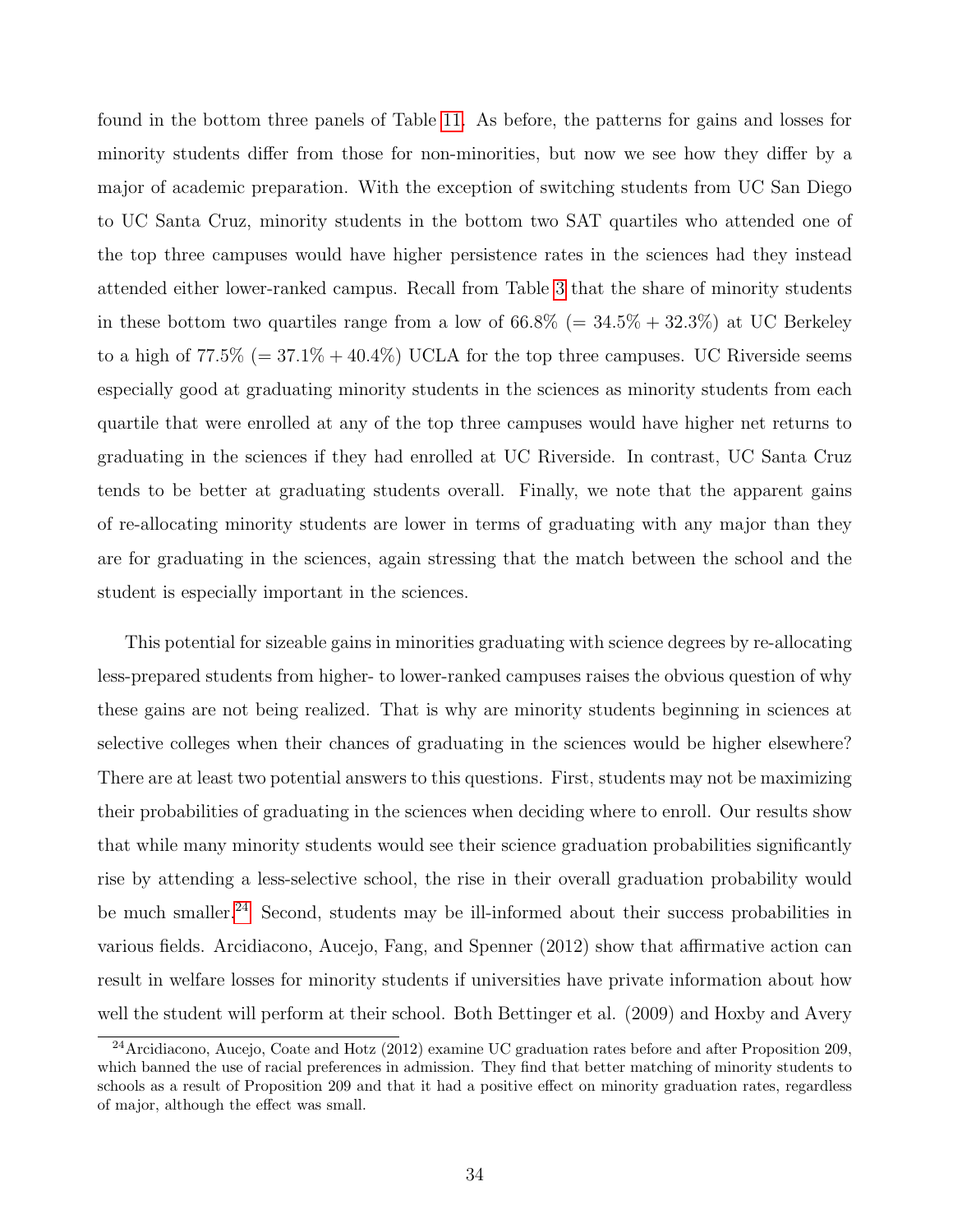<span id="page-35-0"></span>

| 5-Year Graduations Moving from More Selective to Less Selective UC Campuses | from<br>Gain (Loss) | Riverside<br>switch to:<br>Cruz<br>Santa |                 |                                | $-1.6\%$<br>$-6.9%$ | $-4.4\%$<br>$-12.3%$ | $-5.9%$<br>$-15.1%$ | $-7.4%$<br>$-18.0\%$ |                                                 | $-3.5%$<br>$-3.2%$ | $-5.0\%$<br>$-5.4%$ | $-5.5%$<br>$-6.2%$ | $-5.7%$<br>$-6.8%$ |                                                               | $-4.1\%$<br>$-2.6%$       | $-4.8%$<br>$-3.6%$ | $-4.9%$<br>$-3.8%$ | $-4.8%$<br>$-3.9%$ |           |                                     | $2.0\%$<br>$-0.2%$ | $3.2\%$<br>$-2.2%$ | 3.3%<br>$-3.3%$ | $4.4\%$<br>$-5.7%$ |                                                 | $1.9\%$<br>3.2% | 1.6%<br>$2.6\%$ | $1.5\%$<br>$2.3\%$ | 1.1%<br>1.6%   |                                                 | $1.7\%$<br>$3.1\%$        | $1.1\%$<br>$2.5\%$ | $0.9\%$<br>$2.2\%$ |
|-----------------------------------------------------------------------------|---------------------|------------------------------------------|-----------------|--------------------------------|---------------------|----------------------|---------------------|----------------------|-------------------------------------------------|--------------------|---------------------|--------------------|--------------------|---------------------------------------------------------------|---------------------------|--------------------|--------------------|--------------------|-----------|-------------------------------------|--------------------|--------------------|-----------------|--------------------|-------------------------------------------------|-----------------|-----------------|--------------------|----------------|-------------------------------------------------|---------------------------|--------------------|--------------------|
|                                                                             | UCSD                | Rate<br>Base<br>Grad                     |                 |                                | 36.1%               | 46.7%                | 52.0%               | 57.3%                |                                                 | 70.5%              | 77.0%               | 79.8%              | 82.4%              |                                                               | 76.8%                     | 81.6%              | 82.5%              | 83.1%              |           |                                     | 22.2%              | $29.6\%$           | $37.3\%$        | 45.5%              |                                                 | 59.4%           | 63.6%           | 65.4%              | 70.5%          |                                                 | 66.1%                     | $71.2\%$           | 73.5%              |
|                                                                             |                     | Riverside                                |                 |                                | 7.8%                | $3.4\%$              | $1.3\%$             | $0.1\%$              |                                                 | $-1.2%$            | $-3.9%$             | $-5.2\%$           | $5.7\%$            |                                                               | 2.9%                      | $-5.3\%$           | $-6.2%$            | $-6.4\%$           |           |                                     | 5.6%               | 6.7%               | 6.6%            | 5.8%               |                                                 | 2.6%            | $0.6\%$         | $-0.7%$            | $-1.5%$        |                                                 | 2.7%                      | 0.6%               | $-1.0\%$           |
|                                                                             | Gain (Loss) from    | switch to:<br>Cruz<br>Santa              |                 | Science:                       | 2.0%                | $-5.4\%$             | $-9.2\%$            | $-11.3%$             | Science:                                        | $-1.0\%$           | $-4.7%$             | $-6.3%$            | $-7.0\%$           | Non-Science                                                   | $-1.1\%$                  | $-4.1\%$           | $-5.4%$            | $-5.8%$            |           | Science:                            | 4.9%               | 2.2%               | $-0.6%$         | $-3.9%$            | Science:                                        | 3.9%            | 1.7%            | $0.1\%$            | $-0.9%$        | $Non-Science$                                   | 4.1%                      | $2.0\%$            | $0.4\%$            |
|                                                                             | <b>UCLA</b>         | Rate<br>Base<br>Grad                     |                 | $Major =$                      | 27.7%               | 42.2%                | 48.7%               | 52.2%                | Initial Major                                   | 69.4%              | 77.7%               | 81.8%              | 83.9%              |                                                               | 71.9%                     | 81.3%              | 86.0%              | 87.6%              |           | $Conditional\;on\;Initial\;Major =$ | 16.1%              | 26.8%              | $35.2\%$        | 44.5%              | Initial Major                                   | 55.3%           | 63.3%           | 68.7%              | 72.7%          | Initial Major                                   | 62.5%                     | 69.4%              | 74.9%              |
|                                                                             | $\overline{10}$     | Riverside                                |                 | on Initial                     | $9.3\%$             | 1.9%                 | $-1.0\%$            | $-2.0%$              |                                                 | $-4.3\%$           | $-5.9%$             | $-6.8%$            | $-7.1\%$           |                                                               | $-6.8%$                   | $-7.4%$            | $-7.5%$            | $-7.5%$            |           |                                     | 10.1%              | 11.2%              | $10.6\%$        | 8.3%               |                                                 | $-0.1\%$        | $-1.0\%$        | $-2.3%$            | $-2.5%$        |                                                 | 0.3%                      | $-1.2%$            | $-2.2\%$           |
|                                                                             | Gain (Loss) from    | switch<br>Cruz<br>Santa                  |                 | $\label{eq:concl} Conditional$ | $3.2\%$             | $-7.1\%$             | $-11.9\%$           | $-14.0\%$            |                                                 | $-4.2\%$           | $-6.8%$             | $-8.1\%$           | $-8.5%$            |                                                               | $-5.1\%$                  | $-6.3%$            | $-6.8\%$           | $-7.0\%$           |           |                                     | 0.3%               | $7.5\%$            | $2.4\%$         | $-0.8\%$           |                                                 | $1.2\%$         | $0.1\%$         | $-1.6\%$           | $-2.0\%$       |                                                 | 1.7%                      | $0.1\%$            | $-0.8%$            |
| Table 11: Estimated Gains (Losses) in                                       | Berkeley            | Grad Rate<br>Base                        |                 | Share Graduating in Sciences,  | 28.2%               | $47.0\%$             | 53.9%               | $56.5\%$             | Share Graduating with Any Major, Conditional on | $72.6\%$           | 79.9%               | $84.4\%$           | 86.1%              | Share Graduating with Any Major, Conditional on Initial Major | 75.4%                     | $82.1\%$           | 86.6%              | 88.8%              |           | Share Graduating in Sciences,       | $11.0\%$           | $20.8\%$           | 33.6%           | 42.9%              | Share Graduating with Any Major, Conditional on | 58.1%           | 63.6%           | $71.1\%$           | 73.2%          | Share Graduating with Any Major, Conditional on | $63.8\%$                  | $70.5\%$           | 74.9%              |
|                                                                             | <b>SAT</b>          | Quartile                                 | $Non-Minority:$ |                                | $\vec{Q}$           | $\Im$                | Q3                  | Ğ                    |                                                 | ನ                  | $\Im$               | Q3                 | $\mathbb{Q}^4$     |                                                               | $\vec{\mathord{\ominus}}$ | $\Im$              | Q3                 | $\vec{Q}$          | Minority: |                                     | $\overline{G}$     | $\Im$              | Q3              | $\mathcal{G}^4$    |                                                 | $\vec{C}$       | පි              | Q3                 | $\mathbb{Q}^4$ |                                                 | $\vec{\mathord{\ominus}}$ | Q <sup>2</sup>     | Q3                 |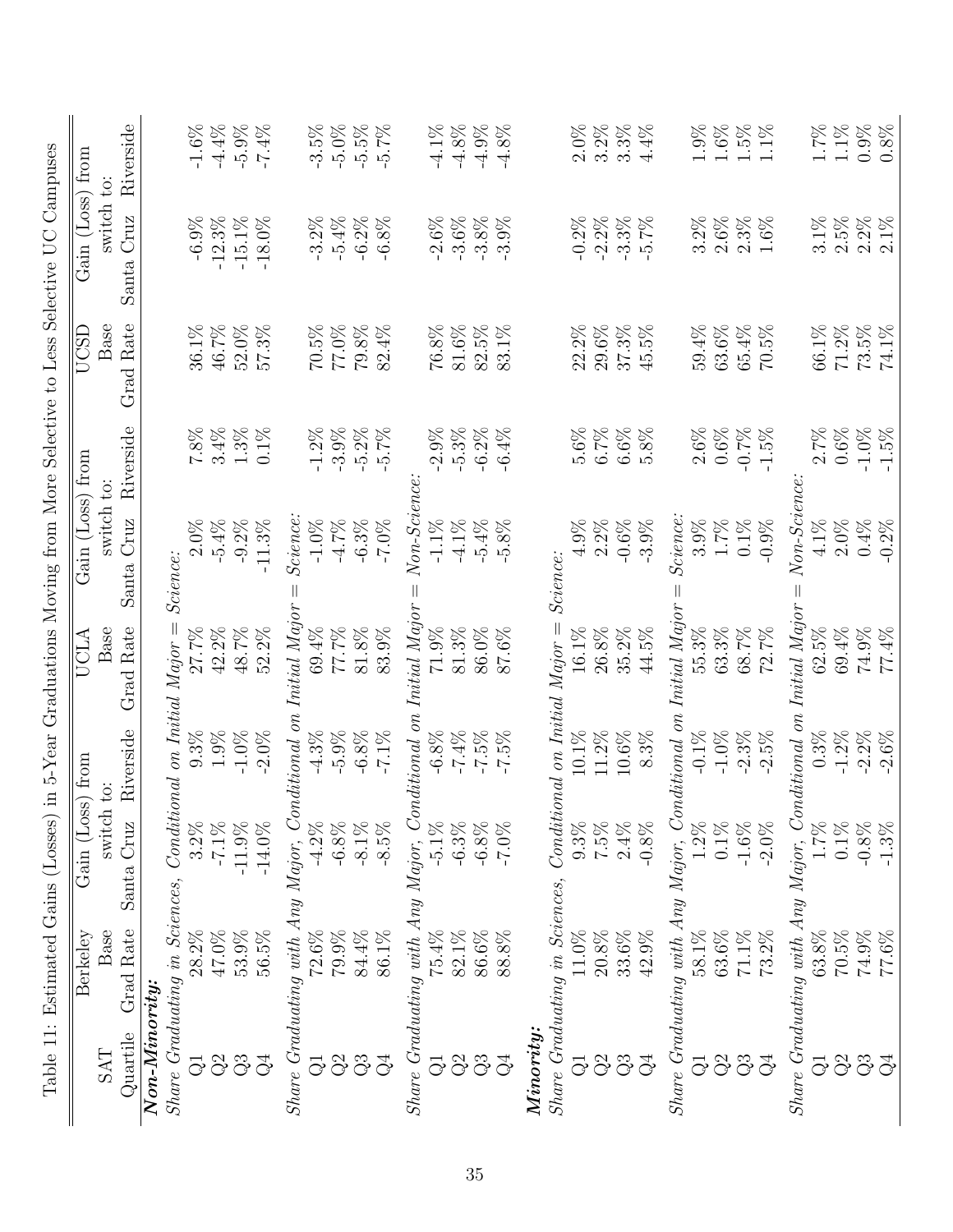<span id="page-36-0"></span>(2012) show that information may be a serious concern among low income students.

# 5 Conclusion

Our evidence suggests significant heterogeneity in how campuses produce college graduates in science and non-science fields. The most-selective UC campuses have a comparative advantage in graduating the most academically-prepared students while less selective campuses have a comparative advantage in graduating the least academically-prepared students. Further, some campuses, such as UC San Diego and UC Davis, are particularly good at graduating students in sciences but perform poorly when looking at overall graduation rates.

We find evidence that the match between the college and the student is particularly important in the sciences. Our evidence suggests that, in a period when racial preferences in admissions were strong, minority students were in general over-matched, resulting in low graduation rates in the sciences and a decreased probability of graduating in four years. In contrast, non-minority students are generally well-placed for graduating in the sciences. Policies which lead to a better match between the student and college – at least when the student is interested in the sciences – have the potential to mitigate some of the under-representation of minorities in the sciences.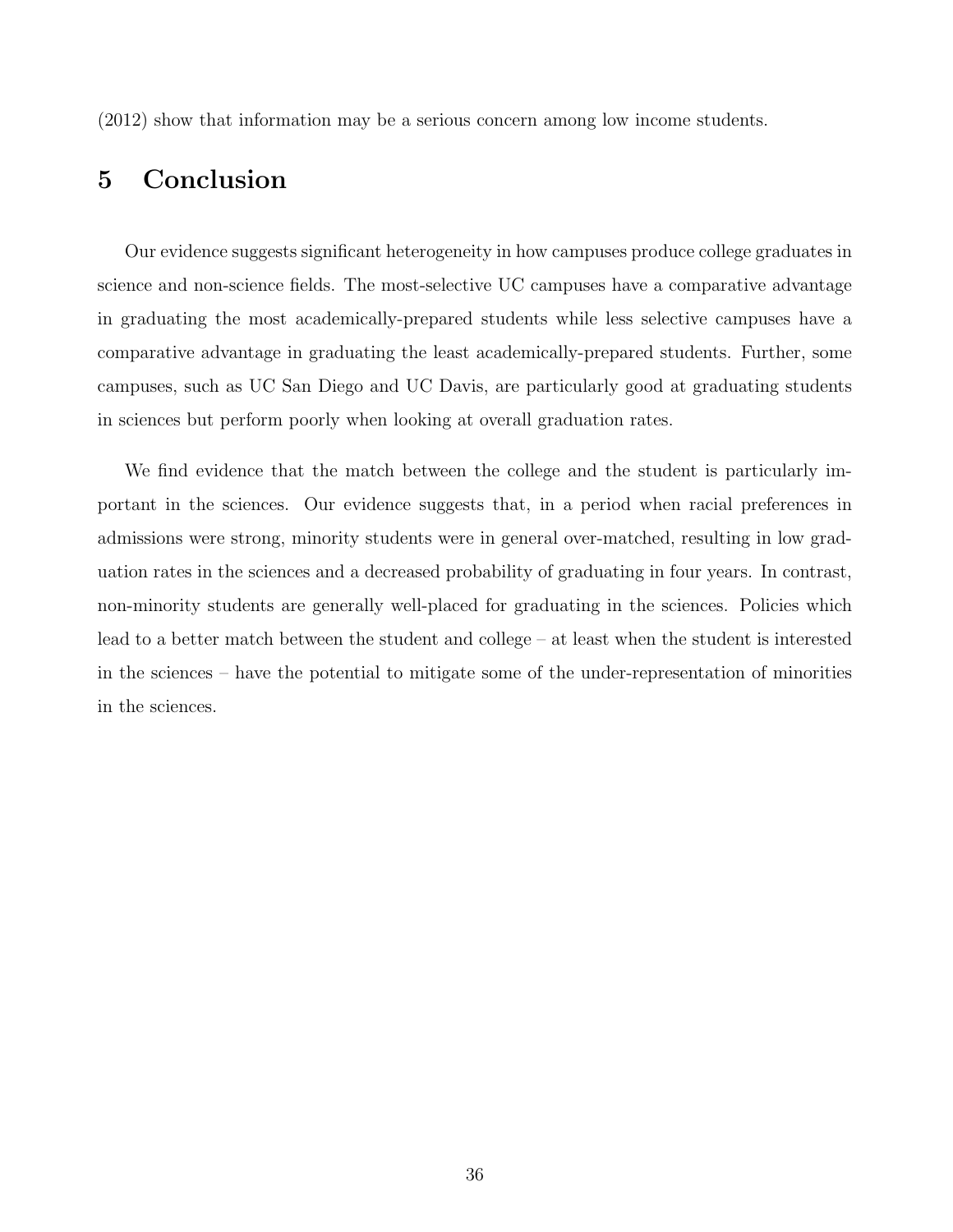# References

- [1] Alvarez, L. (2012). "To Steer Students Toward Jobs, Florida May Cut Tuition for Select Majors," New York Times, Dec. 9th.
- [2] Anderson, E., and Kim, D. (2006). Increasing the success of minority students in science and technology. Washington: American Council on Education.
- [3] Antonovics, K.; and Backes, B. (2012). "Were Minority Students Discouraged From Applying to University of California Campuses After the Affirmative Action Ban?," Education Finance and Policy, forthcoming.
- [4] Antonovics, K.; and Sander, R. (2012). "Affirmative Action Bans and the Chilling Effect," Working Paper, University of California San Diego
- [5] Arcidiacono, P. (2004). "Ability Sorting and the Returns to College Major," Journal of Econometrics, Vol. 121, Nos. 1-2, 343-375
- [6] Arcidiacono, P. (2005). "Affirmative Action in Higher Education: How do Admissions and Financial Aid Rules Affect Future Earnings?" Econometrica, Vol. 73, No. 5: 1477-1524.
- [7] Arcidiacono, P.; Aucejo, E.; Coate, P.; and Hotz, V.J. (2012). "Affirmative Action and University Fit: Evidence from Proposition 209," NBER working paper #18523.
- [8] Arcidiacono, P.; Aucejo, E.; Fang, H.; and Spenner, K. (2011). "Does Affirmative Action Lead to Mismatch? A New Test and Evidence," Quantitative Economics, Vol. 2, No. 3, 303-333.
- [9] Arcidiacono, P.; Aucejo, E.; and Spenner, K. (2012). "What Happens After Enrollment? An Analysis of the Time Path of Racial Differences in GPA and Major Choice," IZA Journal of Labor Economics, Vol. 1, Article 5.
- [10] Arcidiacono, P.; Kang, S.; and Hotz, V.J. (2012). "Modeling College Major Choice using Elicited Measures of Expectations and Counterfactuals," Journal of Econometrics, Vol. 166, No. 1: 3-16.
- [11] Arcidiacono, P.; Khan, S.; and Vigdor, J. (2011). "Representation versus Assimilation: How do Preferences in College Admissions Affect Social Interactions?," Journal of Public Economics, Vol. 95, Nos. 1-2, 1-15
- [12] Backes, Ben (2012). "Do affirmative action bans lower minority college enrollment and attainment?" Journal of Human Resources, 47(2): 435-455.
- [13] Bettinger, E.P.; Long, B.T.; Oreopoulos P.; and Sanbonmatsu, L. (2009). "The Role of Simplification and Information in College Decisions: Results from the H&R Block FAFSA Experiment". NBER working paper  $\#15361$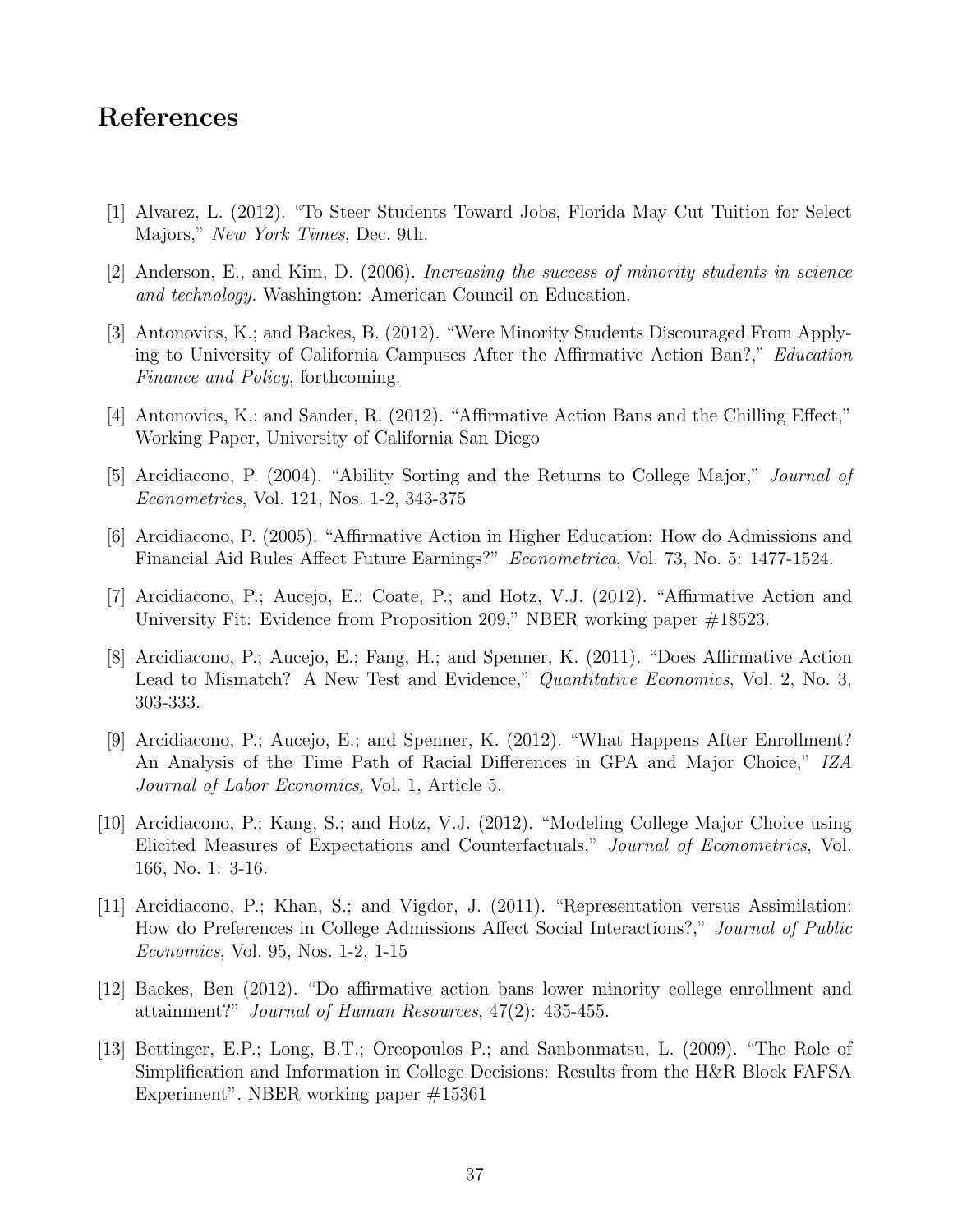- [14] Bowen, W.; and Bok, D. (1998). The Shape of the River: Long-Term Consequences of Considering Race in College and University Admissions. Princeton, NJ: Princeton University Press.
- [15] Carnevale, A.P.; Smith, N.; and Melton, M. (2011). STEM. Report from Georgetown Center for Education and the Workforce.
- [16] Card, D.; and Krueger, A. (2005). "Would the Elimination of Affirmative Action Affect Highly Qualified Minority Applicants? Evidence from California and Texas," Industrial and Labor Relations Review. 58(3): 416-434.
- [17] Dale, Stacy Berg, and Alan B. Krueger (2002). "Estimating the Payoff to Attending a More Selective College: An Application of Selection on Observables and Unobservables." Quarterly Journal of Economics 117(4): 1491-1527.
- [18] Flaherty, C. (2012). "Pricing Out the Humanities," Inside Higher Ed, Nov. 26., http://www.insidehighered.com/news/2012/11/26/u-florida-history-professors-fightdifferential-tuition
- [19] Gemici, A. and Wiswall, M. (2011). "Evolution of Gender Differences in Post-Secondary Human Capital Investments: College Majors," working paper.
- [20] Griffith, A. (2010). ' 'Persistence of Women and Minorities in STEM Field Majors: Is it the School that Matters?," Economics of Education Review, 29, 911-922
- [21] Hinrichs, P. (2012). "The Effects of Affirmative Action Bans on College Enrollment, Educational Attainment, and the Demographic Composition of Universities." Review of Economics and Statistics, 94(3): 712-722.
- [22] Hinrichs, P. (2011). "Affirmative Action Bans and College Graduation Rates." Working Paper Georgetown University.
- [23] Hoxby, C.M. and Avery, C. (2012) "The Missing "One-Offs": The Hidden Supply of High-Achieving, Low Income Students", NBER working paper #18586.
- [24] Huang, G.; Taddeuse, N.; Walter, E.; and Samuel, S. (2000). "Entry and Persistence of Women and Minorities in College Science and Engineering Education," NCES 2000-601, Washington D.C.: U.S. Department of Education, National Center for Education Statistics.
- [25] Kinsler, J. and Pavan, R. (2012). "The Specificity of General Human Capital: Evidence from College Major Choice," working paper.
- [26] Loury, L.D. and Garman, D. (1995). "College Selectivity and Earnings," Journal of Labor Economics, Vol. 13, No. 2: 289-308.
- [27] Luppino, M. and Sander, R. (2012). "College Major Competitiveness and Attrition from the Sciences," working paper.
- [28] Melguizo, T., and Wolniak, G. (2012). "The Earnings Benefits of Majoring in STEM Fields Among High Achieving Minority Students," Research in Higher Education, Volume 53, Number 4, Pages 383-345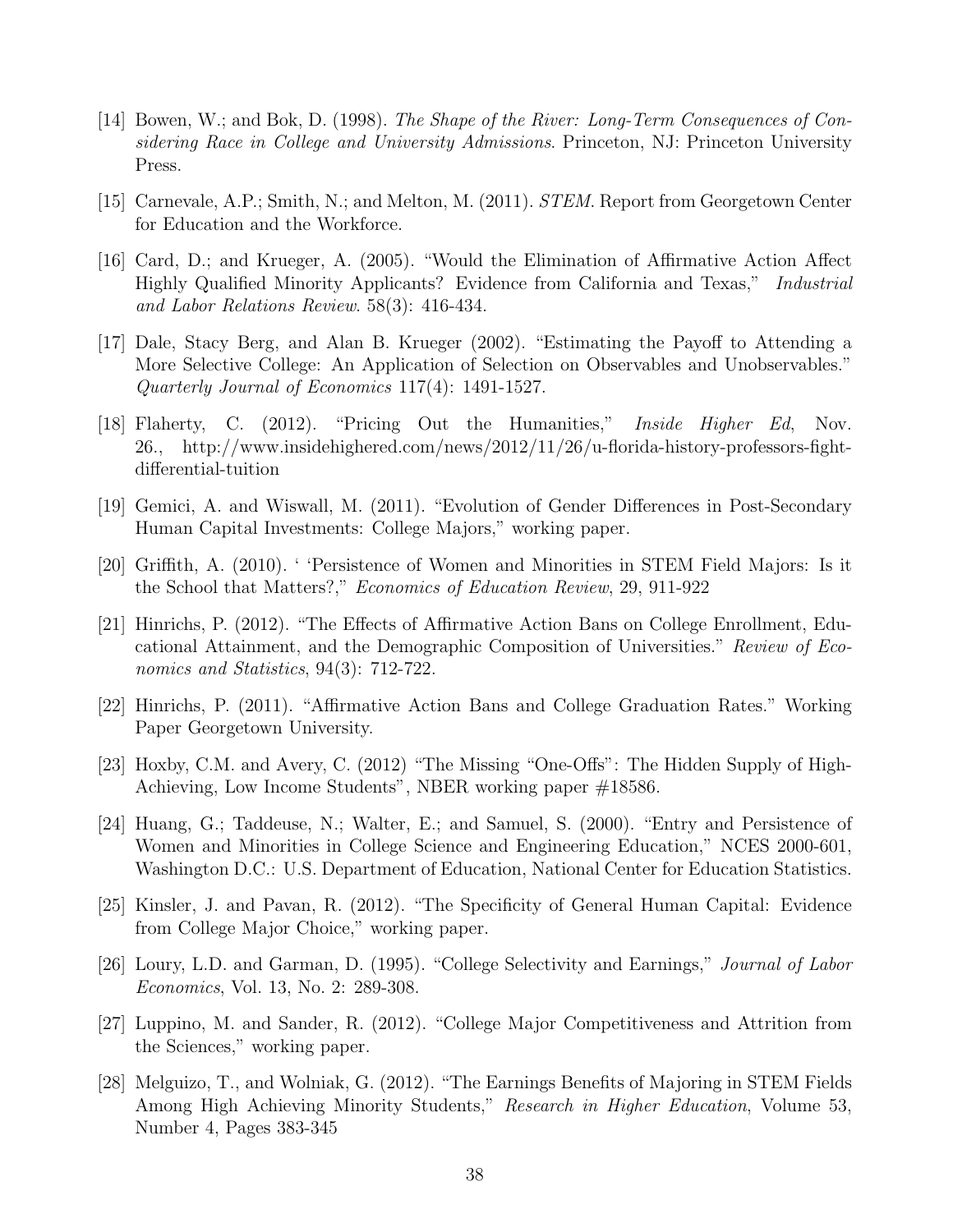- [29] National Science Board (2007). A National Action Plan for Addressing the Critical Needs of the U.S. Science, Technology, Engineering, and Mathematics Education System, Arlington, VA: National Science Foundation.
- [30] President's Council of Advisors on Science and Technology (2012). Report to the President: Engage to Excel: Producing One Million Additional College Graduates with Degrees in Science, Technology, Engineering, and Mathematics.
- [31] Seymour E. and Hewitt N. (2000). Talking About Leaving: Why Undergraduates Leave the Sciences. Edition 2, Published by Westview Press.
- [32] Simkovic, M. (2013). "Risk Based Student Loans," Washington and Lee Law Review, Vol. 70, No. 1.
- [33] Smyth, F.L., and McArdle, J.J. (2004). "Ethnic and Gender Differences in Science Graduation at Selective Colleges with Implications for Admission Policy and College Choice," Research in Higher Education, 45(5): 353-381.
- [34] Stange, K. (2012). "The Effect of Differential Tuition on College Major Choice," working paper.
- [35] Stinebrickner, T.R. and R. Stinebrickner (2012). "Math or Science? Using Longitudinal Expectations Data to Examine the Process of Choosing a College Major." NBER Working Paper 16869.
- [36] Wiswall, M. and Zafar, B. (2012). "Determinants of College Major Choice: Identification Using an Information Experiment," working paper.
- [37] Zafar, B. (forthcoming). "College Major Choice and the Gender Gap," Journal of Human Resources.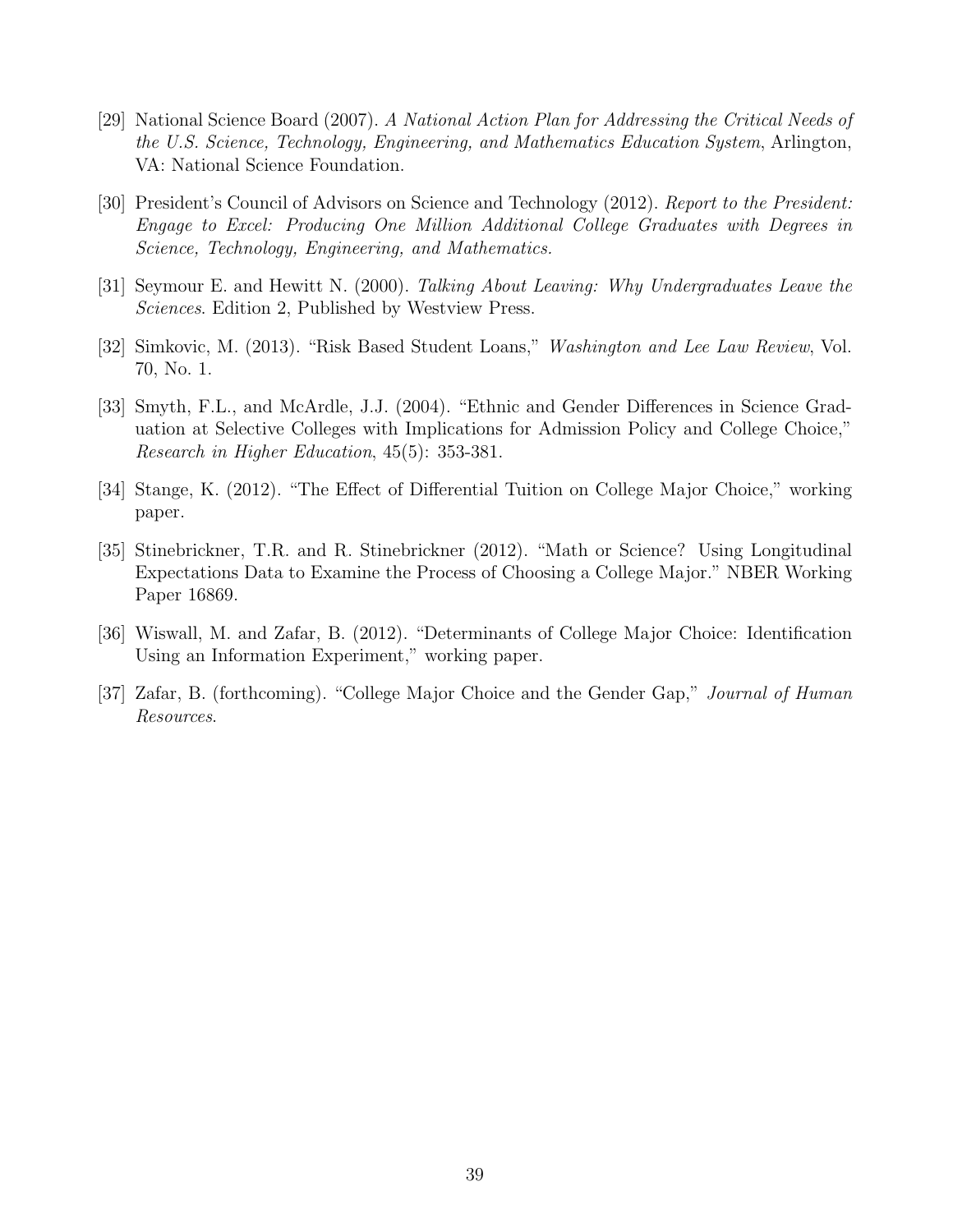| û<br>þ<br>ς<br>ة<br>٢<br>ë |
|----------------------------|
|                            |

| í<br>Noncon Co estate<br>$\frac{1}{2}$                                                                                  |                                                                                     |
|-------------------------------------------------------------------------------------------------------------------------|-------------------------------------------------------------------------------------|
| Acre with<br>$\frac{1}{2}$ and $\frac{1}{2}$                                                                            |                                                                                     |
| $\frac{1}{2}$<br>o HI Gravewer<br>$\left( \begin{array}{c} 1 & 0 \\ 0 & 1 \end{array} \right)$<br>;<br>><br>><br>><br>Č |                                                                                     |
| -<br>ت<br>j<br>+سمامس<br>$\ddot{\dot{r}}$<br>$\geq$<br>$\frac{1}{2}$<br>3                                               | $\ddot{\phantom{0}}$<br>i<br>くらく<br>J<br>I<br>$\frac{1}{2}$<br>こうしょう                |
| $-101$                                                                                                                  | こころ こうしょう<br>(<br>$-100$ $-100$<br>$\overline{ }$<br>$\frac{2}{2}$<br>$\frac{1}{2}$ |
|                                                                                                                         |                                                                                     |

<span id="page-40-0"></span>

| $34.4\%$<br>$60.6\%$<br>65.5%<br>$62.5\%$<br>69.6%<br>$65.9\%$<br>$71.9\%$<br>Cruz<br>28.7%<br>$30.0\%$<br>33.3%<br>$5.2\%$<br>$6.4\%$<br>$5.7\%$<br>$35.5\%$<br>39.5%<br>$39.2\%$<br>57.8%<br>63.1%<br>72.5%<br>$68.2\%$<br>$66.1\%$<br>$22.3\%$<br>$9.3\%$<br>56.9%<br>Santa<br>Santa<br>$32.2\%$<br>38.0%<br>$3.5\%$<br>$3.8\%$<br>$5.0\%$<br>$37.9\%$<br>29.5%<br>$68.2\%$<br>$71.3\%$<br>$71.1\%$<br>$67.5\%$<br>$71.7\%$<br>75.2%<br>Barbara<br>23.8%<br>$36.8\%$<br>$5.9\%$<br>$37.2\%$<br>33.3%<br>69.9%<br>69.4%<br>$70.1\%$<br>$76.1\%$<br>$61.7\%$<br>$71.5\%$<br>Irvine<br>$35.5\%$<br>39.6%<br>$43.8\%$<br>$5.5\%$<br>$7.6\%$<br>$6.8\%$<br>62.7%<br>$63.8\%$<br>$62.4\%$<br>68.2%<br>$67.8\%$<br>73.4%<br>68.2%<br>$69.2\%$<br>$25.1\%$<br>$8.2\%$<br>34.3%<br>32.7%<br>28.2%<br>29.7%<br>67.6%<br>59.4%<br>Davis<br>$45.0\%$<br>$51.8\%$<br>$10.8\%$<br>$11.2\%$<br>$64.3\%$<br>$69.9\%$<br>80.7%<br>$40.2\%$<br>$14.8\%$<br>17.7%<br>36.2%<br>34.5%<br>$32.9\%$<br>22.4%<br>$59.1\%$<br>69.5%<br>59.9%<br>67.4%<br>$74.8\%$<br>$77.9\%$<br>74.2%<br>79.2%<br>31.2%<br>Diego<br>$12.1\%$<br>$15.2\%$<br>$31.4\%$<br>24.7%<br>63.2%<br>72.0%<br>69.3%<br>78.4%<br>82.4%<br>76.4%<br>84.1%<br>$\operatorname{msd}$<br>$45.9\%$<br>51.0%<br>$57.7\%$<br>13.2%<br>$18.2\%$<br>30.3%<br>27.4%<br>$5\%$<br>65.0%<br>76.2%<br>84.5%<br>33.7%<br>63.<br>$_{Major.}$<br>$6.5\%$<br>11.3%<br>$36.4\%$<br>33.6%<br>33.6%<br>$63.9\%$<br>$75.9\%$<br>$77.4\%$<br>$69.2\%$<br>49.4%<br>$50.3\%$<br>5.3%<br>$9.9\%$<br>32.2%<br>75.4%<br>64.5%<br>77.8%<br>83.0%<br>$82.5\%$<br>$82.4\%$<br>$87.3\%$<br>28.0%<br>$44.2\%$<br>UCLA<br>Share Graduating with Science Major:<br>Share Graduating with Non-Science<br><b>Berkelev</b><br>$25.0\%$<br>$42.4\%$<br>$5.0\%$<br>$34.6\%$<br>83.9%<br>$51.0\%$<br>59.1%<br>$5.1\%$<br>$12.2\%$<br>$41.6\%$<br>$36.3\%$<br>$27.3\%$<br>$63.4\%$<br>79.0%<br>$74.6\%$<br>59.6%<br>83.9%<br>$87.3\%$<br>86.4%<br>$68.6\%$<br>$86.9\%$<br>$13.2\%$<br>73.9%<br>Share Graduating, Any Major:<br>Quartile<br><b>EKS</b><br>5833<br>337<br>333<br>5333<br>333<br>5833<br>Non-Science<br>Non-Science<br>Non-Science<br>Science<br>Science<br>Science<br>Major<br>Initial | Majors, by Campus, SAT | Quartile, and Initial Major |       |       |       |          |       |           |               |
|----------------------------------------------------------------------------------------------------------------------------------------------------------------------------------------------------------------------------------------------------------------------------------------------------------------------------------------------------------------------------------------------------------------------------------------------------------------------------------------------------------------------------------------------------------------------------------------------------------------------------------------------------------------------------------------------------------------------------------------------------------------------------------------------------------------------------------------------------------------------------------------------------------------------------------------------------------------------------------------------------------------------------------------------------------------------------------------------------------------------------------------------------------------------------------------------------------------------------------------------------------------------------------------------------------------------------------------------------------------------------------------------------------------------------------------------------------------------------------------------------------------------------------------------------------------------------------------------------------------------------------------------------------------------------------------------------------------------------------------------------------------------------------------------------------------------------------------------------------------------------------------------------------------------------------------------------------------------------------------------------------------------------------------------------------------------------------------------------------------------------------------------------------------------------------------------------------|------------------------|-----------------------------|-------|-------|-------|----------|-------|-----------|---------------|
|                                                                                                                                                                                                                                                                                                                                                                                                                                                                                                                                                                                                                                                                                                                                                                                                                                                                                                                                                                                                                                                                                                                                                                                                                                                                                                                                                                                                                                                                                                                                                                                                                                                                                                                                                                                                                                                                                                                                                                                                                                                                                                                                                                                                          |                        |                             |       |       |       |          |       |           | <b>All</b>    |
|                                                                                                                                                                                                                                                                                                                                                                                                                                                                                                                                                                                                                                                                                                                                                                                                                                                                                                                                                                                                                                                                                                                                                                                                                                                                                                                                                                                                                                                                                                                                                                                                                                                                                                                                                                                                                                                                                                                                                                                                                                                                                                                                                                                                          |                        |                             |       |       |       |          |       | Riverside | Campuses      |
|                                                                                                                                                                                                                                                                                                                                                                                                                                                                                                                                                                                                                                                                                                                                                                                                                                                                                                                                                                                                                                                                                                                                                                                                                                                                                                                                                                                                                                                                                                                                                                                                                                                                                                                                                                                                                                                                                                                                                                                                                                                                                                                                                                                                          |                        |                             |       |       |       |          |       |           |               |
|                                                                                                                                                                                                                                                                                                                                                                                                                                                                                                                                                                                                                                                                                                                                                                                                                                                                                                                                                                                                                                                                                                                                                                                                                                                                                                                                                                                                                                                                                                                                                                                                                                                                                                                                                                                                                                                                                                                                                                                                                                                                                                                                                                                                          |                        |                             |       |       |       |          |       | $23.8\%$  | 26.4%         |
|                                                                                                                                                                                                                                                                                                                                                                                                                                                                                                                                                                                                                                                                                                                                                                                                                                                                                                                                                                                                                                                                                                                                                                                                                                                                                                                                                                                                                                                                                                                                                                                                                                                                                                                                                                                                                                                                                                                                                                                                                                                                                                                                                                                                          |                        |                             |       |       |       |          |       | $38.8\%$  | 38.7%         |
|                                                                                                                                                                                                                                                                                                                                                                                                                                                                                                                                                                                                                                                                                                                                                                                                                                                                                                                                                                                                                                                                                                                                                                                                                                                                                                                                                                                                                                                                                                                                                                                                                                                                                                                                                                                                                                                                                                                                                                                                                                                                                                                                                                                                          |                        |                             |       |       |       |          |       | $44.8\%$  | $46.2\%$      |
|                                                                                                                                                                                                                                                                                                                                                                                                                                                                                                                                                                                                                                                                                                                                                                                                                                                                                                                                                                                                                                                                                                                                                                                                                                                                                                                                                                                                                                                                                                                                                                                                                                                                                                                                                                                                                                                                                                                                                                                                                                                                                                                                                                                                          |                        |                             |       |       |       |          |       | 44.0%     | 53.5%         |
|                                                                                                                                                                                                                                                                                                                                                                                                                                                                                                                                                                                                                                                                                                                                                                                                                                                                                                                                                                                                                                                                                                                                                                                                                                                                                                                                                                                                                                                                                                                                                                                                                                                                                                                                                                                                                                                                                                                                                                                                                                                                                                                                                                                                          |                        |                             |       |       |       |          |       | 262.7     | $6.5\%$       |
|                                                                                                                                                                                                                                                                                                                                                                                                                                                                                                                                                                                                                                                                                                                                                                                                                                                                                                                                                                                                                                                                                                                                                                                                                                                                                                                                                                                                                                                                                                                                                                                                                                                                                                                                                                                                                                                                                                                                                                                                                                                                                                                                                                                                          |                        |                             |       |       |       |          |       | $10.0\%$  | $7.6\%$       |
|                                                                                                                                                                                                                                                                                                                                                                                                                                                                                                                                                                                                                                                                                                                                                                                                                                                                                                                                                                                                                                                                                                                                                                                                                                                                                                                                                                                                                                                                                                                                                                                                                                                                                                                                                                                                                                                                                                                                                                                                                                                                                                                                                                                                          |                        |                             |       |       |       |          |       | $17.3\%$  | $10.5\%$      |
|                                                                                                                                                                                                                                                                                                                                                                                                                                                                                                                                                                                                                                                                                                                                                                                                                                                                                                                                                                                                                                                                                                                                                                                                                                                                                                                                                                                                                                                                                                                                                                                                                                                                                                                                                                                                                                                                                                                                                                                                                                                                                                                                                                                                          |                        |                             |       |       |       |          |       | $14.2\%$  | $12.8\%$      |
|                                                                                                                                                                                                                                                                                                                                                                                                                                                                                                                                                                                                                                                                                                                                                                                                                                                                                                                                                                                                                                                                                                                                                                                                                                                                                                                                                                                                                                                                                                                                                                                                                                                                                                                                                                                                                                                                                                                                                                                                                                                                                                                                                                                                          |                        |                             |       |       |       |          |       |           |               |
|                                                                                                                                                                                                                                                                                                                                                                                                                                                                                                                                                                                                                                                                                                                                                                                                                                                                                                                                                                                                                                                                                                                                                                                                                                                                                                                                                                                                                                                                                                                                                                                                                                                                                                                                                                                                                                                                                                                                                                                                                                                                                                                                                                                                          |                        |                             |       |       |       |          |       | 30.3%     | 34.5%         |
|                                                                                                                                                                                                                                                                                                                                                                                                                                                                                                                                                                                                                                                                                                                                                                                                                                                                                                                                                                                                                                                                                                                                                                                                                                                                                                                                                                                                                                                                                                                                                                                                                                                                                                                                                                                                                                                                                                                                                                                                                                                                                                                                                                                                          |                        |                             |       |       |       |          |       | 23.0%     | 33.4%         |
|                                                                                                                                                                                                                                                                                                                                                                                                                                                                                                                                                                                                                                                                                                                                                                                                                                                                                                                                                                                                                                                                                                                                                                                                                                                                                                                                                                                                                                                                                                                                                                                                                                                                                                                                                                                                                                                                                                                                                                                                                                                                                                                                                                                                          |                        |                             |       |       |       |          |       | $23.6\%$  | 31.9%         |
|                                                                                                                                                                                                                                                                                                                                                                                                                                                                                                                                                                                                                                                                                                                                                                                                                                                                                                                                                                                                                                                                                                                                                                                                                                                                                                                                                                                                                                                                                                                                                                                                                                                                                                                                                                                                                                                                                                                                                                                                                                                                                                                                                                                                          |                        |                             |       |       |       |          |       | 33.9%     | 28.1%         |
|                                                                                                                                                                                                                                                                                                                                                                                                                                                                                                                                                                                                                                                                                                                                                                                                                                                                                                                                                                                                                                                                                                                                                                                                                                                                                                                                                                                                                                                                                                                                                                                                                                                                                                                                                                                                                                                                                                                                                                                                                                                                                                                                                                                                          |                        |                             |       |       |       |          |       | 53.6%     | 61.8%         |
|                                                                                                                                                                                                                                                                                                                                                                                                                                                                                                                                                                                                                                                                                                                                                                                                                                                                                                                                                                                                                                                                                                                                                                                                                                                                                                                                                                                                                                                                                                                                                                                                                                                                                                                                                                                                                                                                                                                                                                                                                                                                                                                                                                                                          |                        |                             |       |       |       |          |       | 54.6%     | 69.0%         |
|                                                                                                                                                                                                                                                                                                                                                                                                                                                                                                                                                                                                                                                                                                                                                                                                                                                                                                                                                                                                                                                                                                                                                                                                                                                                                                                                                                                                                                                                                                                                                                                                                                                                                                                                                                                                                                                                                                                                                                                                                                                                                                                                                                                                          |                        |                             |       |       |       |          |       | $49.0\%$  | $69.4\%$      |
|                                                                                                                                                                                                                                                                                                                                                                                                                                                                                                                                                                                                                                                                                                                                                                                                                                                                                                                                                                                                                                                                                                                                                                                                                                                                                                                                                                                                                                                                                                                                                                                                                                                                                                                                                                                                                                                                                                                                                                                                                                                                                                                                                                                                          |                        |                             |       |       |       |          |       | 51.7%     | $.9\%$<br>69. |
|                                                                                                                                                                                                                                                                                                                                                                                                                                                                                                                                                                                                                                                                                                                                                                                                                                                                                                                                                                                                                                                                                                                                                                                                                                                                                                                                                                                                                                                                                                                                                                                                                                                                                                                                                                                                                                                                                                                                                                                                                                                                                                                                                                                                          |                        |                             |       |       |       |          |       |           |               |
|                                                                                                                                                                                                                                                                                                                                                                                                                                                                                                                                                                                                                                                                                                                                                                                                                                                                                                                                                                                                                                                                                                                                                                                                                                                                                                                                                                                                                                                                                                                                                                                                                                                                                                                                                                                                                                                                                                                                                                                                                                                                                                                                                                                                          |                        |                             |       |       |       |          |       | 54.1%     | 60.9%         |
|                                                                                                                                                                                                                                                                                                                                                                                                                                                                                                                                                                                                                                                                                                                                                                                                                                                                                                                                                                                                                                                                                                                                                                                                                                                                                                                                                                                                                                                                                                                                                                                                                                                                                                                                                                                                                                                                                                                                                                                                                                                                                                                                                                                                          |                        |                             |       |       |       |          |       | $61.8\%$  | $72.1\%$      |
|                                                                                                                                                                                                                                                                                                                                                                                                                                                                                                                                                                                                                                                                                                                                                                                                                                                                                                                                                                                                                                                                                                                                                                                                                                                                                                                                                                                                                                                                                                                                                                                                                                                                                                                                                                                                                                                                                                                                                                                                                                                                                                                                                                                                          |                        |                             |       |       |       |          |       | $68.5\%$  | $78.0\%$      |
|                                                                                                                                                                                                                                                                                                                                                                                                                                                                                                                                                                                                                                                                                                                                                                                                                                                                                                                                                                                                                                                                                                                                                                                                                                                                                                                                                                                                                                                                                                                                                                                                                                                                                                                                                                                                                                                                                                                                                                                                                                                                                                                                                                                                          |                        |                             |       |       |       |          |       | $78.0\%$  | $81.6\%$      |
|                                                                                                                                                                                                                                                                                                                                                                                                                                                                                                                                                                                                                                                                                                                                                                                                                                                                                                                                                                                                                                                                                                                                                                                                                                                                                                                                                                                                                                                                                                                                                                                                                                                                                                                                                                                                                                                                                                                                                                                                                                                                                                                                                                                                          |                        |                             |       |       |       |          |       | $61.3\%$  | $68.3\%$      |
|                                                                                                                                                                                                                                                                                                                                                                                                                                                                                                                                                                                                                                                                                                                                                                                                                                                                                                                                                                                                                                                                                                                                                                                                                                                                                                                                                                                                                                                                                                                                                                                                                                                                                                                                                                                                                                                                                                                                                                                                                                                                                                                                                                                                          |                        |                             |       |       |       |          |       | $64.6\%$  | $76.6\%$      |
|                                                                                                                                                                                                                                                                                                                                                                                                                                                                                                                                                                                                                                                                                                                                                                                                                                                                                                                                                                                                                                                                                                                                                                                                                                                                                                                                                                                                                                                                                                                                                                                                                                                                                                                                                                                                                                                                                                                                                                                                                                                                                                                                                                                                          |                        |                             |       |       |       |          |       | $66.3\%$  | $79.9\%$      |
|                                                                                                                                                                                                                                                                                                                                                                                                                                                                                                                                                                                                                                                                                                                                                                                                                                                                                                                                                                                                                                                                                                                                                                                                                                                                                                                                                                                                                                                                                                                                                                                                                                                                                                                                                                                                                                                                                                                                                                                                                                                                                                                                                                                                          |                        | $87.2\%$                    | 86.7% | 81.7% | 77.6% | $75.8\%$ | 75.7% | $65.8\%$  | 82.7%         |

 $\mathcal{L}_{\mathcal{A}}$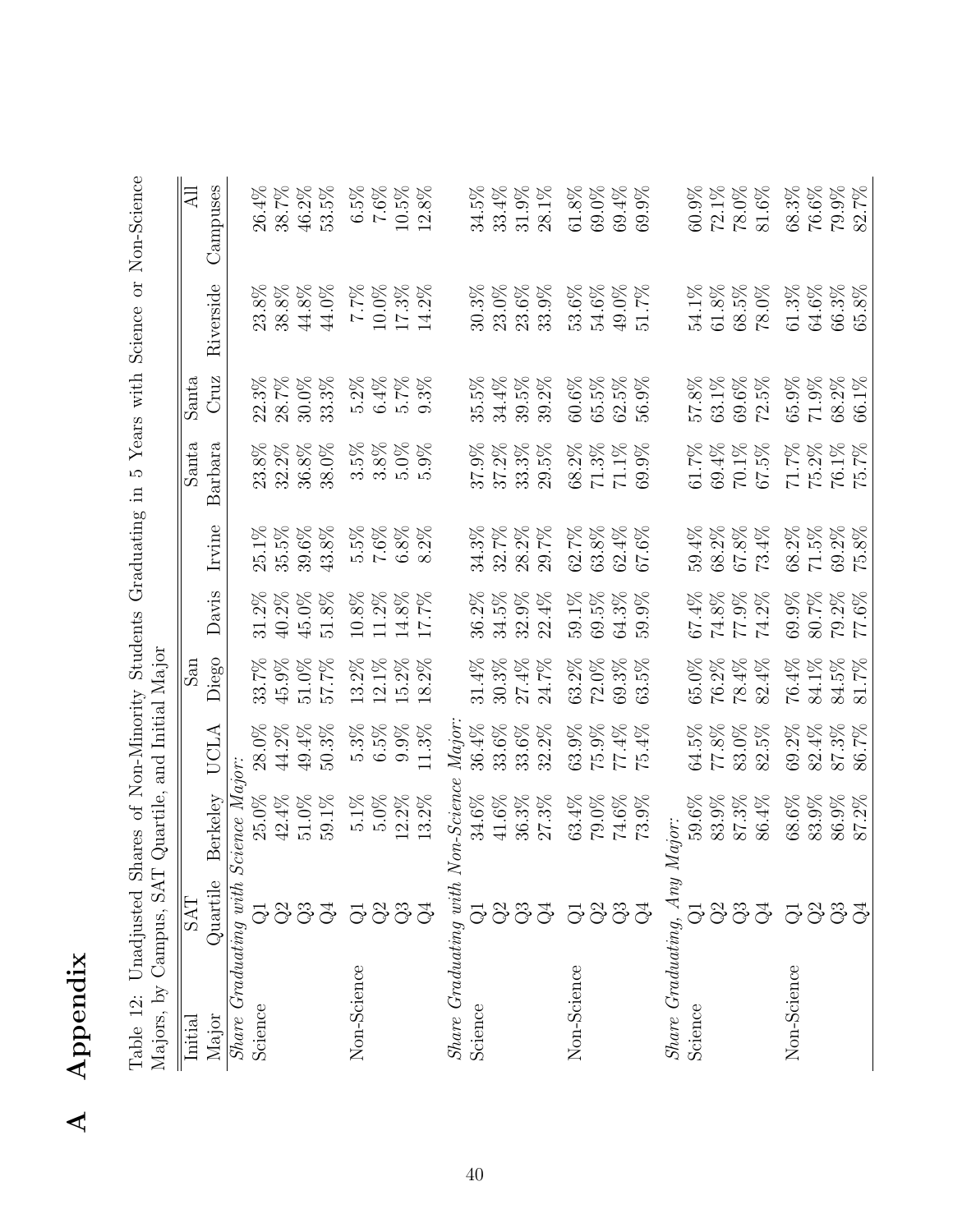<span id="page-41-0"></span>

| くくい<br>in on-Scien<br>Ò<br>)<br>}<br>}<br>N SC CCCCCCC N<br>$\frac{1}{2}$<br>Yeare with                                                                                                                                                                                                                 |                                                                                                                                                                  |
|---------------------------------------------------------------------------------------------------------------------------------------------------------------------------------------------------------------------------------------------------------------------------------------------------------|------------------------------------------------------------------------------------------------------------------------------------------------------------------|
| WIND WIND WIND IN THE THE THE THE THE THAT SUMMER WIND<br>1 CAT と と CATTCLIFT に CAT に こ List<br>$\frac{1}{2}$<br>֖֧֧֧֧֧֧֧֧֧֧֧֛֧֛֧֛֧֧֛֛֛֧֧֚֚֚֚֚֚֚֚֡֟֓֕֓֝֓֝֓֝֓֝֬֝֓֝֬֝֟֓֝֬֝֬֝֬֜֓֓֓֬֜֓֬֝֬<br>ミミク<br>$\frac{1}{1}$<br>ì<br>I<br>くこくらく<br>$\frac{1}{2}$<br>)<br>)<br>)<br>)<br>$\frac{1}{2}$<br>$\frac{1}{2}$ | .<br>:<br>: 5:30<br>֡֡֡֡֡֡<br>くいキュー くさく<br>$\frac{1}{2}$<br>l<br>ーー・リン<br>į<br>てっこうくう<br>i<br>Sidna<br>$\ddot{\phantom{0}}$<br>Ò<br>-<br>;<br>ì<br>$\frac{1}{2}$ |

|                                                    |                      | Overall         |                                            | $10.8\%$ | $19.3\%$ | $25.6\%$ | $35.3\%$ | $2.2\%$     | $3.1\%$          | $5.3\%$  | $7.4\%$ |                                         | 14.7%    | 15.7%    | $16.5\%$ | 15.7%    | 35.3%       | $42.9\%$ | $45.8\%$ | $48.4\%$     |                         | 25.4%        | $35.0\%$                   | $42.1\%$ | $50.9\%$ | 37.5%       | $46.0\%$ | $51.0\%$ | $55.8\%$         |
|----------------------------------------------------|----------------------|-----------------|--------------------------------------------|----------|----------|----------|----------|-------------|------------------|----------|---------|-----------------------------------------|----------|----------|----------|----------|-------------|----------|----------|--------------|-------------------------|--------------|----------------------------|----------|----------|-------------|----------|----------|------------------|
|                                                    |                      | Riverside       |                                            | $11.6\%$ | $24.6\%$ | 30.0%    | $35.8\%$ | $2.6\%$     | $5.6\%$          | $12.4\%$ | 12.5%   |                                         | 16.3%    | $11.6\%$ | $14.3\%$ | 28.9%    | $32.2\%$    | $36.5\%$ | $29.2\%$ | $35.8\%$     |                         | 27.8%        | $36.2\%$                   | $44.3\%$ | $64.7\%$ | $34.8\%$    | $42.2\%$ | 41.6%    | 48.3%            |
|                                                    | Santa                | Cruz            |                                            | 10.7%    | $17.3\%$ | $18.6\%$ | $22.9\%$ | $2.6\%$     | $3.1\%$          | $2.9\%$  | $5.2\%$ |                                         | 22.0%    | $19.4\%$ | 27.7%    | $25.5\%$ | $41.7\%$    | $47.8\%$ | $45.5\%$ | $41.3\%$     |                         | 32.7%        | 36.7%                      | 46.2%    | $48.4\%$ | 44.3%       | $51.0\%$ | $48.5\%$ | $46.5\%$         |
|                                                    | Santa                | Barbara         |                                            | $10.3\%$ | $16.9\%$ | $21.5\%$ | 23.7%    | $1.1\%$     | $1.5\%$          | $2.0\%$  | $2.9\%$ |                                         | $15.8\%$ | $19.5\%$ | $18.8\%$ | $17.9\%$ | $44.7\%$    | $46.7\%$ | $48.0\%$ | $5\%$<br>47. |                         | 26.1%        | $36.4\%$                   | $40.2\%$ | $41.6\%$ | $45.7\%$    | $48.2\%$ | $50.0\%$ | 50.4%            |
|                                                    |                      | Irvine          |                                            | 10.2%    | $16.2\%$ | $21.0\%$ | $31.3\%$ |             | $2.3%$<br>$2.2%$ | $2.7\%$  | 4.1%    |                                         | 14.0%    | 11.7%    | $10.2\%$ | 16.1%    | $30.8\%$    | 34.6%    | $33.8\%$ | $1\%$<br>36. |                         | 24.2%        | $27.9\%$                   | $31.2\%$ | 47.4%    | 33.1%       | 36.7%    | 36.4%    | $2\%$<br>(−<br>⊕ |
|                                                    |                      | Davis           |                                            | $9.2\%$  | $16.6\%$ | $20.5\%$ | $27.6\%$ | $3.6\%$     | $4.4\%$          | $6.1\%$  | $7.8\%$ |                                         | $11.6\%$ | $15.8\%$ | $14.9\%$ | 11.5%    | $25.9\%$    | $39.3\%$ | $38.2\%$ | 38.6%        |                         | 20.7%        | $32.4\%$                   | 35.4%    | $39.1\%$ | $29.4\%$    | $43.7\%$ | 44.3%    | $5\%$<br>46.     |
|                                                    | $\operatorname{San}$ | Diego           |                                            | $14.5\%$ | $26.1\%$ | $29.9\%$ | 38.9%    | $4.3\%$     | $5.7\%$          | $8.6\%$  | 10.5%   |                                         | 12.9%    | $16.9\%$ | $15.1\%$ | 14.0%    | $38.0\%$    | $48.7\%$ | $48.5\%$ | 41.7%        |                         | 27.4%        | $43.0\%$                   | $45.0\%$ | $52.9\%$ | $42.2\%$    | $54.4\%$ | 57.2%    | 52.1%            |
|                                                    |                      | UCLA            |                                            | $14.0\%$ | $17.9\%$ | 24.4%    | $28.2\%$ | $0.0\%$     | $2.5\%$          | $4.9\%$  | $6.4\%$ | $\emph{Mar.}$                           | 11.2%    | 13.9%    | 17.2%    | $16.5\%$ | $30.1\%$    | $44.0\%$ | $52.4\%$ | 53.6%        |                         | $2\%$<br>25. | $8\%$<br>$\overline{31}$ . | $41.6\%$ | $44.7\%$ | $30.1\%$    | $46.5\%$ | 57.3%    | $60.0\%$         |
|                                                    |                      | <b>Berkelev</b> |                                            | $9.6\%$  | $26.3\%$ | 34.4%    | $42.4\%$ | $0.6\%$     | $2.2\%$          | $7.0\%$  | 8.2%    |                                         | 9.6%     | $21.8\%$ | $19.6\%$ | $15.0\%$ | $34.3\%$    | $44.1\%$ | $49.7\%$ | $52.5\%$     | ny Major:               | $19.2\%$     | $48.2\%$                   | $54.0\%$ | 57.4%    | $34.9\%$    | $46.3\%$ | 56.7%    | 7%<br>60.        |
|                                                    | <b>EVS</b>           | Quartile        |                                            |          |          |          | 5337     |             | 5337             |          |         |                                         |          |          | 5333     |          |             |          | 5333     |              |                         |              |                            | 5833     |          |             |          |          | 5333             |
| Najors, by Uampus, SAI Quartile, and Initial Major | Initial              | Major           | $Share\ Craduating\ with\ Science\ Major:$ | Science  |          |          |          | Non-Science |                  |          |         | $Share$ $Graduating$ with $Non-Science$ | Science  |          |          |          | Non-Science |          |          |              | $Share$ $Graduating, A$ | Science      |                            |          |          | Non-Science |          |          |                  |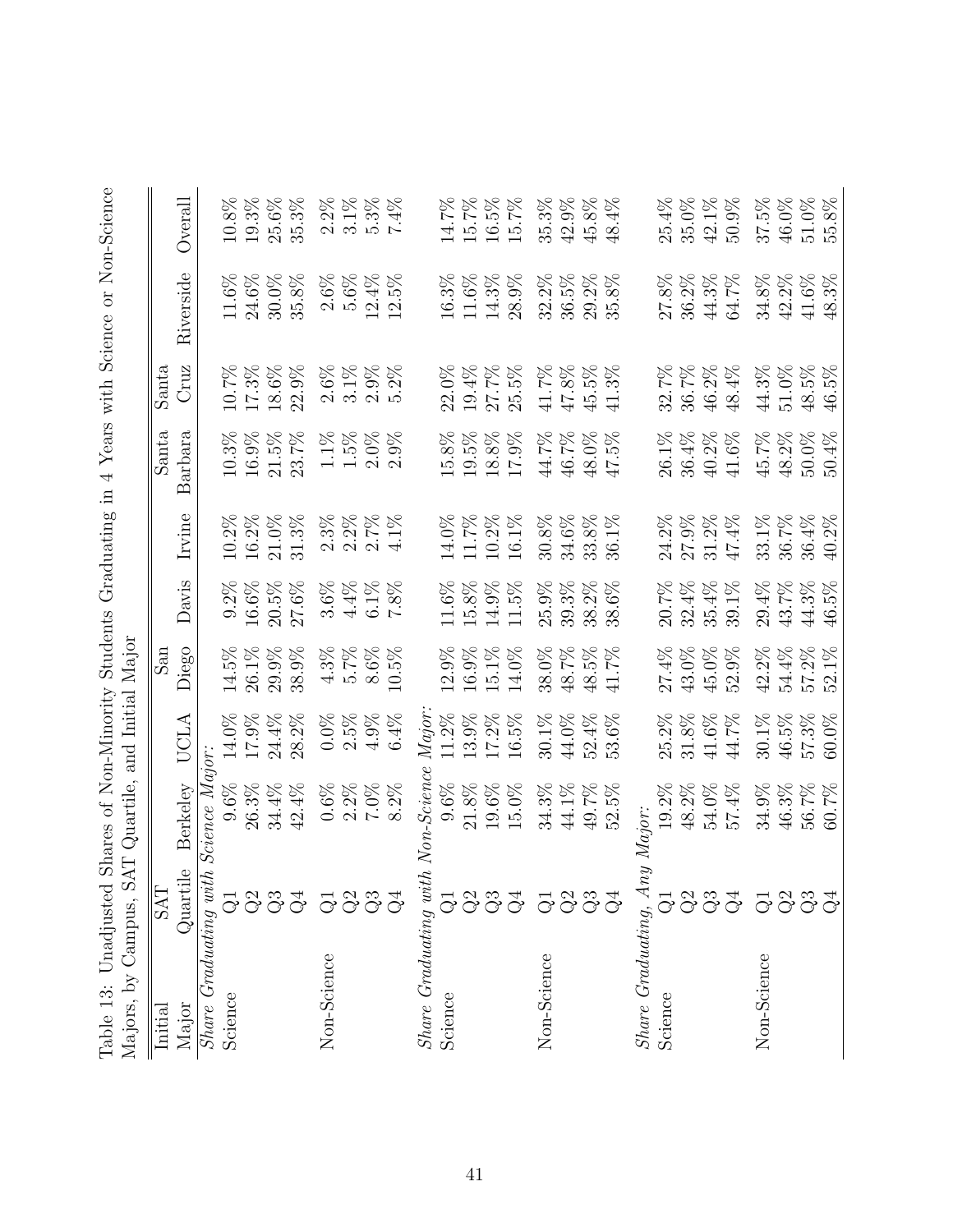|                                                |                       | $\overline{\text{Non-Minority}}$ |                       | Minority            |
|------------------------------------------------|-----------------------|----------------------------------|-----------------------|---------------------|
|                                                | Science               | Non-Science                      | Science               | Non-Science         |
| Net Returns Function:                          |                       |                                  |                       |                     |
| <b>UCLA</b>                                    | $-0.174$              | $-1.657***$                      | 0.818                 | $-1.440**$          |
|                                                | (0.728)               | (0.361)                          | (1.672)               | (0.685)             |
| San Diego                                      | $2.368***$            | $-0.299$                         | 3.958                 | $-0.492$            |
|                                                | (0.595)               | (0.327)                          | (1.641)               | (0.742)             |
| Davis                                          | $2.006***$            | $-0.506*$                        | 2.193                 | $-0.422$            |
|                                                | (0.587)               | (0.305)                          | (1.615)               | (0.630)             |
| Irvine                                         | 1.902***              | $-0.313$                         | 4.129**               | 0.412               |
|                                                | (0.607)               | (0.311)                          | (1.870)               | (0.669)             |
| Santa Barbara                                  | $3.517***$            | 0.188                            | 4.632***              | 0.557               |
|                                                | (0.609)               | (0.317)                          |                       |                     |
| Santa Cruz                                     | $5.079***$            | $1.046***$                       | (1.603)<br>$7.256***$ | (0.559)<br>$1.453*$ |
|                                                |                       |                                  |                       |                     |
|                                                | (0.671)<br>$3.584***$ | (0.340)                          | (1.772)               | (0.626)             |
| Riverside                                      |                       | 0.139                            | $5.143***$            | 0.830               |
|                                                | (0.627)               | (0.340)                          | (1.772)               | (0.626)             |
| UCLA $\times AI_j$                             | $0.997***$            | $1.404***$                       | $0.917***$            | $1.319***$          |
|                                                | (0.074)               | (0.113)                          | (0.133)               | (0.171)             |
| San Diego $\times AI_i$                        | $0.786***$            | $1.055***$                       | $0.709***$            | $1.124***$          |
|                                                | (0.055)               | (0.093)                          | (0.121)               | (0.202)             |
| Davis $\times AI_i$                            | $0.778***$            | $1.029***$                       | $0.828***$            | $0.998***$          |
|                                                | (0.054)               | (0.088)                          | (0.123)               | (0.168)             |
| Irvine $\times AI_j$                           | $0.803***$            | 1.036***                         | $0.670***$            | $0.916***$          |
|                                                | (0.058)               | (0.095)                          | (0.130)               | (0.182)             |
| Santa Barbara $\times AI_j$                    | $0.647***$            | $0.970***$                       | $0.661***$            | $0.875***$          |
|                                                | (0.054)               | (0.088)                          | (0.112)               | (0.141)             |
| Santa Cruz $\times AI_i$                       | $0.473***$            | $0.706***$                       | $0.472***$            | $0.779***$          |
|                                                | (0.057)               | (0.090)                          | (0.101)               | (0.119)             |
| Riverside $\times AI_i$                        | $0.670***$            | $0.972***$                       | $0.654***$            | $0.858***$          |
|                                                | (0.057)               | (0.102)                          | (0.119)               | (0.167)             |
|                                                |                       |                                  |                       |                     |
| Switching Majors Cost Function:<br><b>UCLA</b> |                       |                                  |                       |                     |
|                                                | $-0.009$              |                                  | 0.133                 |                     |
|                                                | (0.036)               |                                  | (0.116)               |                     |
| San Diego                                      | $-0.120***$           |                                  | $-0.127$              |                     |
|                                                | (0.036)               |                                  | (0.124)               |                     |
| Davis                                          | $-0.191***$           |                                  | $-0.176$              |                     |
|                                                | (0.038)               |                                  | (0.135)               |                     |
| Irvine                                         | $-0.020$              |                                  | 0.186                 |                     |
|                                                | (0.047)               |                                  | (0.157)               |                     |
| Santa Barbara                                  | $0.086*$              |                                  | 0.122                 |                     |
|                                                | (0.047)               |                                  | (0.136)               |                     |
| Santa Cruz                                     | $-0.184***$           |                                  | $-0.056$              |                     |
|                                                | (0.052)               |                                  | (0.148)               |                     |
| Riverside                                      | $-0.254***$           |                                  | $-0.146$              |                     |
|                                                | (0.054)               |                                  | (0.143)               |                     |
| Academic Preparation Index Function:           |                       |                                  |                       |                     |
| HS GPA                                         | 1.317***              | $0.618***$                       | $1.405***$            | $0.647***$          |
|                                                | (0.104)               | (0.082)                          | (0.305)               | (0.193)             |
| SAT Math                                       | $5.475***$            | $-0.765***$                      | $7.404***$            | $-0.466$            |
|                                                | (0.371)               | (0.158)                          | (1.040)               | (0.329)             |
| SAT Verbal                                     | $-0.151$              | $1.405***$                       | $1.663*$              | 1.895***            |
|                                                | (0.224)               | (0.186)                          | (0.973)               | (0.598)             |
|                                                |                       |                                  |                       |                     |
| Nesting parameter                              | $0.593***$            |                                  | $0.611***$            |                     |
| $\rho$                                         |                       |                                  |                       |                     |
|                                                | (0.052)               |                                  | (0.160)               |                     |

<span id="page-42-0"></span>Table 14: Nested Logit Coefficients for Choice of Final Major based on 4-year Graduation Criteria

† All campus dummies are measured relative to UC Berkeley (the omitted category). The coefficient on AI for Berkeley is normalized to one.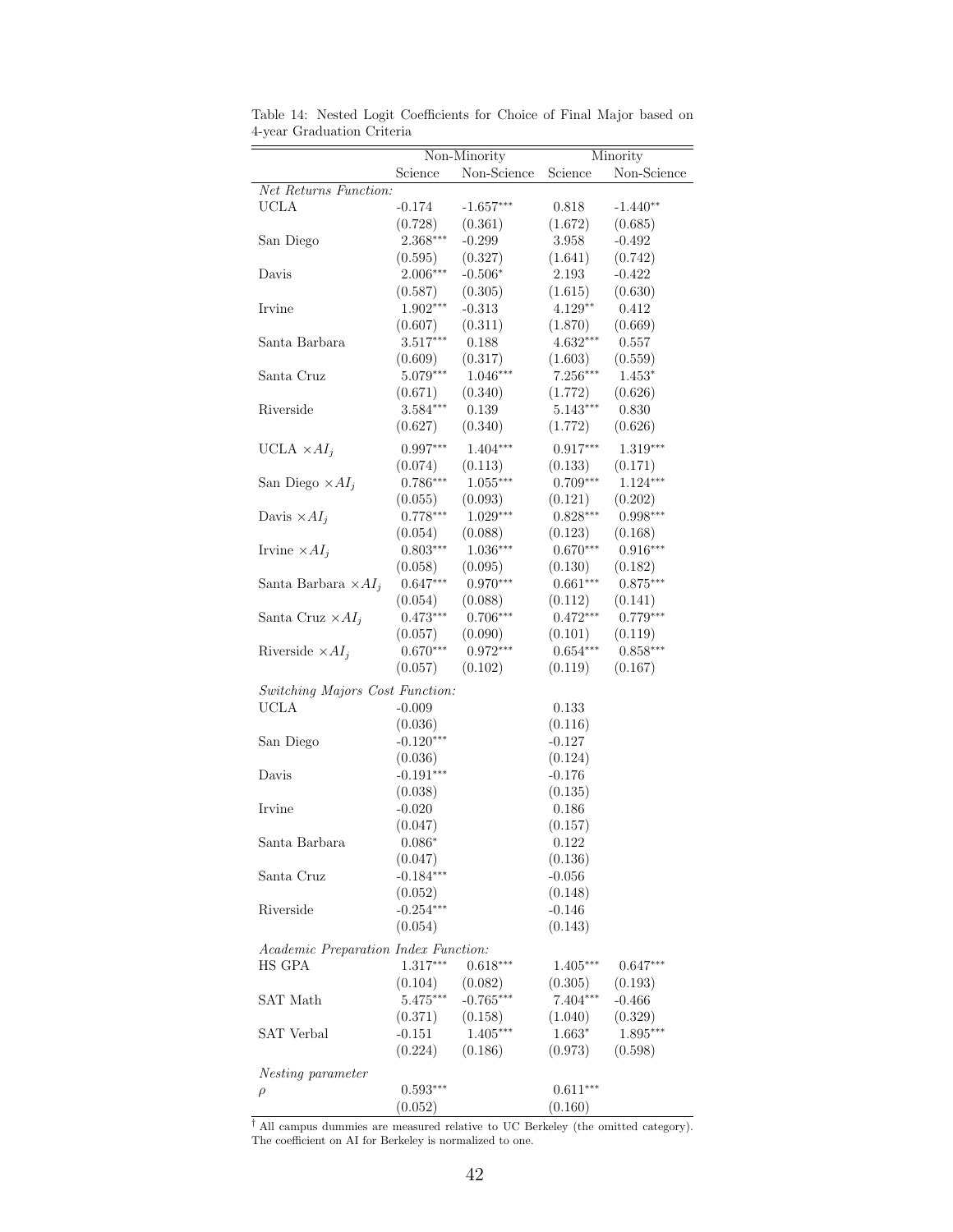<span id="page-43-0"></span>

| peneme intending by Amplia, but                                                                                                                       |                             |          |          |          |          |          |          |          |           |          |
|-------------------------------------------------------------------------------------------------------------------------------------------------------|-----------------------------|----------|----------|----------|----------|----------|----------|----------|-----------|----------|
|                                                                                                                                                       |                             |          |          |          |          |          |          |          |           | Diff. in |
|                                                                                                                                                       |                             |          |          |          |          |          |          |          |           | Across-  |
| Initial                                                                                                                                               | <b>LVS</b>                  |          |          | San      |          |          | Santa    | Santa    |           | Campus   |
| Major $(j^{int})$                                                                                                                                     | Quartile                    | Berkeley | UCLA     | Diego    | Davis    | Irvine   | Barbara  | Cruz     | Riverside | Hetero.  |
| Share Graduating with Science Major                                                                                                                   |                             |          |          |          |          |          |          |          |           |          |
| Science                                                                                                                                               | $\overline{G}$              | $18.0\%$ | $20.3\%$ | 29.7%    | 26.3%    | 24.4%    | $28.8\%$ | 26.7%    | 30.0%     | $2.2\%$  |
|                                                                                                                                                       | Q <sup>2</sup>              | 30.6%    | 32.5%    | 42.1%    | 38.5%    | $35.3\%$ | 38.9%    | 33.0%    | 39.1%     | $-4.5\%$ |
|                                                                                                                                                       | Q3                          | 41.1%    | 42.0%    | 51.3%    | 47.6%    | 43.5%    | 46.1%    | 37.1%    | 45.6%     | $-7.4%$  |
|                                                                                                                                                       | $\mathcal{Q}^4$             | $50.9\%$ | $50.8\%$ | 59.3%    | 55.8%    | $50.8\%$ | 52.4%    | $40.5\%$ | $51.3\%$  | $-8.9%$  |
| Ave. Diff.                                                                                                                                            |                             | $-9.2\%$ | $-6.6\%$ | $-1.5\%$ | $0.0\%$  | $2.5\%$  | $8.9\%$  | 5.8%     | 3.7%      |          |
| Non-Science                                                                                                                                           | $\overline{G}$              | $2.2\%$  | $2.8\%$  | $6.5\%$  | $6.7\%$  | $4.5\%$  | $4.1\%$  | $7.0\%$  | 8.9%      | $-4.1\%$ |
|                                                                                                                                                       | Q2                          | $3.8\%$  | $4.5\%$  | 9.7%     | 10.1%    | 6.7%     | 5.7%     | $8.4\%$  | $11.8\%$  | $-0.4%$  |
|                                                                                                                                                       | Q3                          | 6.3%     | $6.9\%$  | 14.1%    | 14.8%    | $9.6\%$  | $7.8\%$  | 10.3%    | 15.5%     | $-8.9%$  |
|                                                                                                                                                       | $\vec{Q}$                   | 10.5%    | $10.8\%$ | 20.6%    | 21.8%    | 14.1%    | 11.0%    | 12.8%    | $20.8\%$  | $-3.8%$  |
| Ave. Diff. <sup>#</sup>                                                                                                                               |                             | $-0.7%$  | $1.0\%$  | $4.4\%$  | $5.2\%$  | 5.0%     | 4.4%     | 5.9%     | 6.4%      |          |
| $Share$ Graduating with $Non-Science$                                                                                                                 |                             |          | Major    |          |          |          |          |          |           |          |
| Science                                                                                                                                               | ಘ                           | 45.5%    | 38.8%    | 33.8%    | 38.2%    | 37.6%    | 35.1%    | 35.7%    | 31.6%     | 3.8%     |
|                                                                                                                                                       | Q <sup>2</sup>              | $41.1\%$ | 36.1%    | 29.4%    | 33.6%    | 34.0%    | $31.6\%$ | 34.7%    | 28.6%     | $-4.3\%$ |
|                                                                                                                                                       | Q3                          | 37.2%    | 34.0%    | 26.4%    | 30.3%    | $31.7\%$ | 29.6%    | 35.1%    | 27.1%     | $-4.0\%$ |
|                                                                                                                                                       | $\mathcal{Q}^4$             | 32.5%    | 31.0%    | 23.3%    | 26.8%    | $29.1\%$ | $27.5\%$ | 35.2%    | $25.5\%$  | $-4.3%$  |
| Ave. Diff.                                                                                                                                            |                             | 4.1%     | $1.0\%$  | $-0.2%$  | 0.7%     | $1.9\%$  | $-3.5%$  | $-2.0\%$ | $0.5\%$   |          |
| Non-Science                                                                                                                                           | $\overline{G}$              | 70.3%    | 64.6%    | 62.3%    | 62.8%    | $64.5\%$ | $67.5\%$ | 61.0%    | 57.1%     | $-0.6\%$ |
|                                                                                                                                                       | Q <sup>2</sup>              | 74.1%    | 69.6%    | 64.8%    | 64.9%    | $67.5\%$ | 70.4%    | 63.9%    | 58.9%     | $-4.1\%$ |
|                                                                                                                                                       |                             | 76.0%    | 72.6%    | 65.1%    | 64.7%    | 68.8%    | 72.0%    | 65.8%    | 59.3%     | $-5.6%$  |
|                                                                                                                                                       | 33                          | 75.6%    | 73.5%    | 62.9%    | 61.9%    | 68.3%    | $72.2\%$ | 66.7%    | 58.0%     | $-3.7%$  |
| Ave. Diff. <sup>‡</sup>                                                                                                                               |                             | $1.3\%$  | $-3.1\%$ | $-3.2%$  | 0.4%     | $3.2\%$  | $0.4\%$  | 3.0%     | $6.1\%$   |          |
| $Share$ Graduating with Any Major                                                                                                                     |                             |          |          |          |          |          |          |          |           |          |
| Science                                                                                                                                               | ಘ                           | 63.5%    | 59.1%    | 63.5%    | 64.5%    | 62.1%    | 63.9%    | 62.4%    | $61.5\%$  | $-4.3%$  |
|                                                                                                                                                       | Q <sup>2</sup>              | 71.7%    | 68.6%    | $71.6\%$ | $72.0\%$ | 69.4%    | 70.5%    | 67.7%    | $67.8\%$  | $-8.0\%$ |
|                                                                                                                                                       | Q3                          | 78.2%    | 76.0%    | 77.7%    | 77.9%    | 75.2%    | 75.7%    | 72.1%    | $72.8\%$  | $-6.8%$  |
|                                                                                                                                                       | Q <sub>4</sub>              | 83.4%    | $81.8\%$ | 82.6%    | 82.6%    | 79.9%    | 79.9%    | 75.7%    | 76.9%     | $-4.7%$  |
| Ave. Diff.                                                                                                                                            |                             | $-5.1\%$ | $-5.6\%$ | $-1.7\%$ | $0.7\%$  | $4.5\%$  | $5.3\%$  | 3.7%     | $4.2\%$   |          |
| Non-Science                                                                                                                                           | $\vec{C}$                   | 72.5%    | 67.4%    | $68.8\%$ | $69.5\%$ | 69.0%    | $71.6\%$ | 68.0%    | 66.0%     | $-3.2\%$ |
|                                                                                                                                                       |                             | 77.9%    | 74.1%    | 74.4%    | 74.9%    | 74.1%    | 76.1%    | 72.3%    | 70.7%     | $-6.3%$  |
|                                                                                                                                                       | 33                          | 82.3%    | 79.5%    | 79.2%    | 79.5%    | 78.5%    | 79.8%    | 76.0%    | $74.8\%$  | $-8.2\%$ |
|                                                                                                                                                       | $\mathcal{S}^{\mathcal{A}}$ | 86.2%    | 84.3%    | 83.5%    | 83.7%    | $82.4\%$ | 83.2%    | 79.5%    | 78.7%     | $-7.6\%$ |
| Ave. Diff. <sup>‡</sup>                                                                                                                               |                             | $-1.9%$  | $-5.1\%$ | $-5.2%$  | $0.0\%$  | 4.8%     | $3.0\%$  | $5.9\%$  | 8.1%      |          |
| <sup>†</sup> The "difference in across-campus heterogeneity" is the difference, for each SAT quartile, in the coefficients of variation for the       |                             |          |          |          |          |          |          |          |           |          |
| selection-adjusted row entries and the corresponding unadjusted entries in Table 12                                                                   |                             |          |          |          |          |          |          |          |           |          |
| <sup>‡</sup> The "average difference" the average difference between the selection-adjusted <i>column</i> entries in this table and the corresponding |                             |          |          |          |          |          |          |          |           |          |
| unadjusted entries from Table 12                                                                                                                      |                             |          |          |          |          |          |          |          |           |          |

Table 15: Selection-Adjusted Shares of Non-Minority Students Graduating in 5 Years with Science or Non-Science or Non-Table 15: Selection-Adjusted Shares of Non-Minority Students Graduating in 5 Years with Science or Non-Science Majors, by Campus, SAT Quartile, and Initial Major